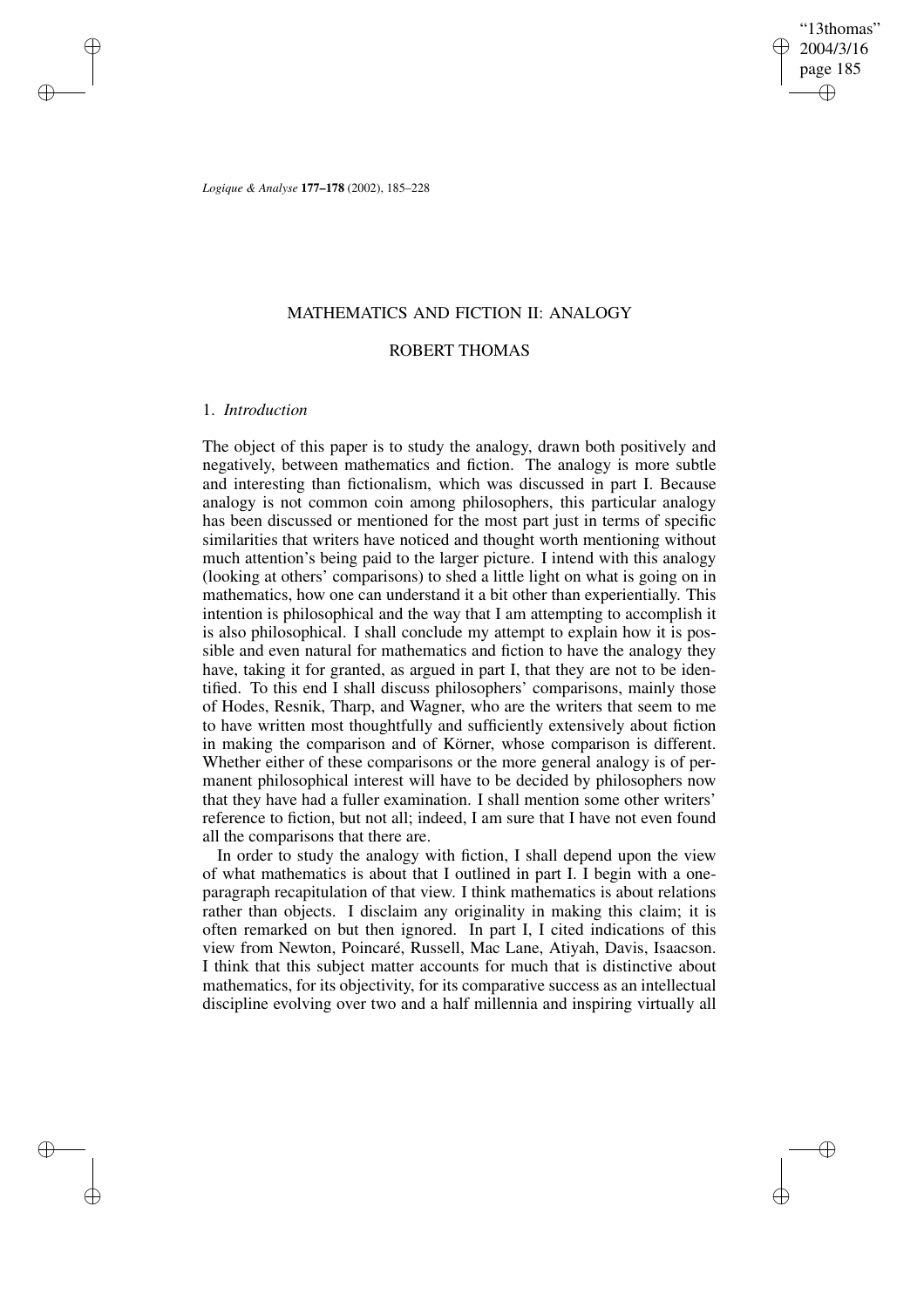"13thomas" 2004/3/16 page 186 ✐ ✐

✐

✐

#### 186 ROBERT THOMAS

others, natural science in particular. Seeing mathematics this way is more a matter of a gestalt switch than of coming to acknowledge something that can be argued for. It is more of an observational premise than a philosophically interesting conclusion; that is perhaps why the persons cited above are mostly mathematicians. In part I, I pointed out that physics abstracts physical relations among physical things for study; when the relations are further abstracted so that they are no longer physical they can be the subject matter of mathematics, for instance, set membership, distance, order, one-to-one correspondence. They can be re-applied to physical things or to anything else once they have been thought about on their own, the way to do which is mathematical by postulating (in the thin mathematical sense) abstract objects to have the mathematical relations: elements in sets, points at distances in metric spaces, and so on. Relations among the relations are studied by reifying relations already studied. Just as the interesting way to engage interest in fictional characters is narrative, the interesting way to engage interest in mathematical objects and their relations is deduction. Narrative is interesting because it tells one what has happened to the persons; deduction in mathematics is interesting because it says what are the implications. In both cases, results. In the two cases the corresponding narratives and deductions are what are important; they are about relations more than they are about the relata. Deduction and narration are different, as I emphasized in part I.

The original comparison with fiction was not so much making the ontologically dominated point that is being made by contemporaries but used 'fictional' as a way of saying 'abstract'. Part I concluded that this Pickwickian use of 'fiction' was not an error, however misleading it may seem if taken out of context. This was an older tradition relaunched by Vaihinger [1924], acknowledging his debt to Bentham and earlier thinkers. His main theme is understanding, and he saw that we understand something by seeing how it is the same as and how it is different from (*both* are instructive) other things. Mathematics is not narrative in form, but one may see something about mathematics by thinking of it as if it were narrative. If one is clear that mathematics is not narrative, then this seeing is a fiction in Vaihinger's sense. 'All cognition is the apperception of one thing through another.' (p. 29) When the other is mathematics, this is mathematical modelling, and we now call the mathematics used a mathematical model. This use of the term 'model' is what Harold T. Hodes, in his paper to be studied below [1984], calls the 'ordinary' sense.

A model is useful or informative because of what Mary Hesse called a 'positive analogy' between it, a well-understood portion or aspect of reality, and that ill-understood portion of reality which it models. Analogies are analogies in certain, and not in all, respects. To fully

✐

✐

✐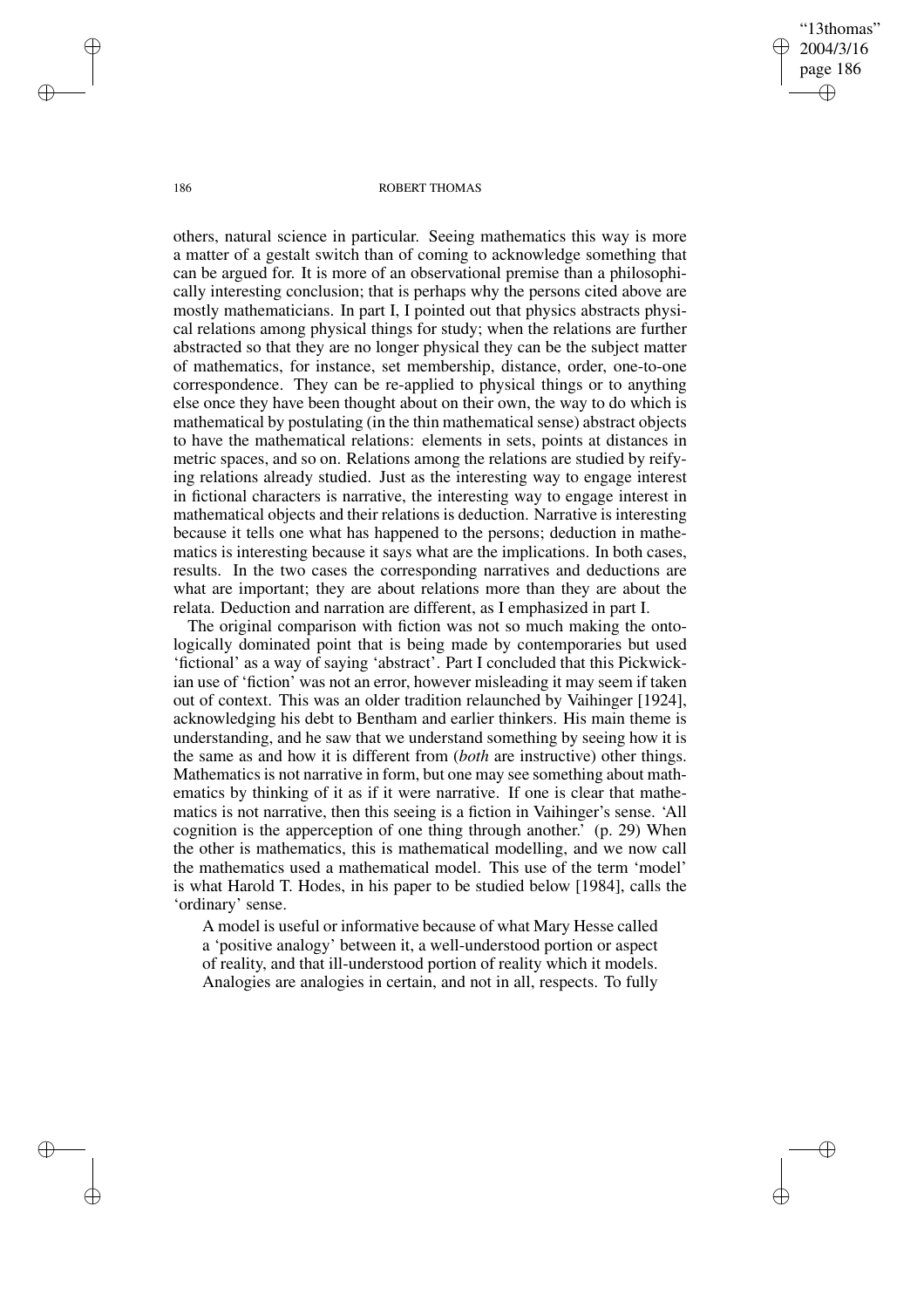understand a model one must see 'where' the sustaining positive analogy runs out. (p. 126)

To go farther is to turn 'a benign picture into a false theory' (p. 126). As he does not point out, to attack an analogy because it has limitations is the opposite mistake. If the limitations are too severe, then one discards the analogy because the positive analogy is too small, but the negative just needs to be noted. What one needs is enough correspondences (some similarities, some differences) to be interesting and with enough and important enough similarities (the positive analogy) to outweigh the inevitable differences (the negative analogy). Hodes distinguishes carefully between truth *simpliciter* and its mathematical model, truth in a model which, he says, 'provides a transparent and mathematically tractable model . . . of the less tractable notion of truth' (p. 131). One can use the notions of truth in a model and truth in a story even without the absolute notion of truth. In part I, I indicated how mathematics and narrative employ similar devices in their successful discussion of relations by postulating things to have those relations.

For a discussion of relations in the way that people care about, what one needs is to engage the intelligence and imagination (not primarily or necessarily visual) of the reader with entities related by the relations to be discussed. (Thomas [2000], p. 325)

Despite the similarity of some devices used, the subject matters and other devices prevent narrative and mathematics from being identified as in the fictionalism of Hartry Field ([1980], [1989]), which it was a conclusion of part I to reject.

# 2. *Make-believe*

✐

✐

✐

✐

There is little question that the fundamental idea of pre-modern or Arabic algebra, that is, the solving of equations using letters as unknowns, is one of the outgrowths of the pretend play that I mentioned back in part I, section 3, Psychology. I do not know how the idea was originally hit upon, but the effective way to teach and use it is to pretend that letters are numerals and work with them on that basis, seeing ultimately which numbers fulfil conditions set out in a problem. But what is pretend play doing at the basis of the third great mathematical theory (after arithmetic and geometry)? The same thing it is doing in *reductio ad absurdum*; 1 it is just one of the very effective ways that we think. There are no limits to pretence; children at Auschwitz

<sup>1</sup> This occurrence of make-believe is drawn attention to in Netz [1999], p. 55. Netz calls on make-believe elsewhere in his soberly historical book, pp. 54 ff., 198, 267. Another recent publication (Sherry [1999]), draws attention to the make-believe aspect of ancient Greek mathematics, calling it idealization and also using the Vaihinger expression, to *see* a

"13thomas" 2004/3/16 page 187

✐

✐

✐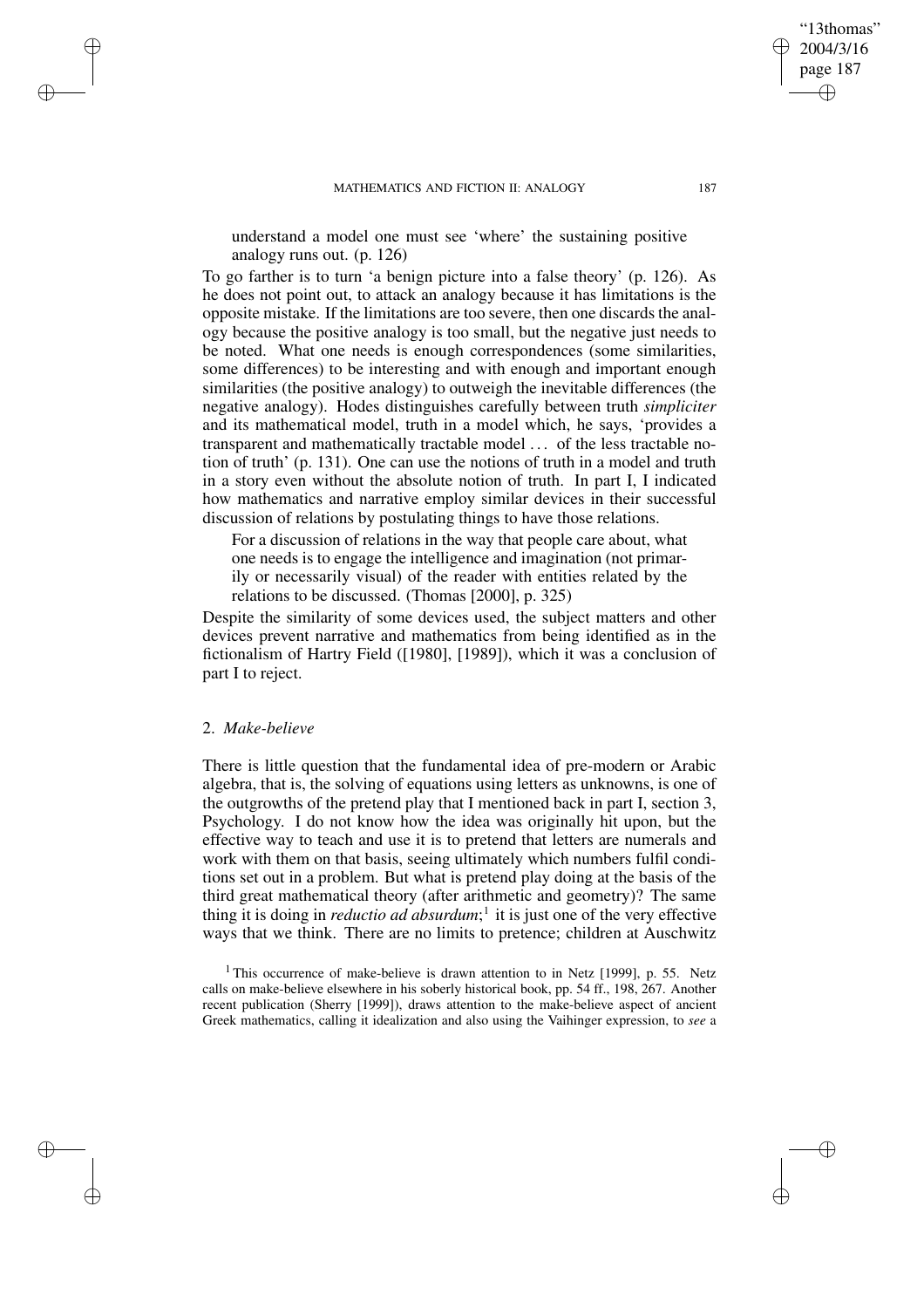"13thomas" 2004/3/16 page 188 ✐ ✐

✐

✐

### 188 ROBERT THOMAS

had a game called 'going to the gas chamber'.<sup>2</sup> All I can say to anyone that objects is that he (I'm guessing his sex) should think of the august profession of the law and the frequency with which one thing is deemed to be the case when it is not: the deceased is deemed to have sold all property, which shall be included in the estate at current values. It is mainly fictions such as these that led Jeremy Bentham to consider fictions and their importance. The objector is invited to 'deem' that the letters are numerals *etc.* The children that learn to do it, however, can pretend. We have two sorts of term for a single reality, the dignified term and the undignified term, but pretence is make-believe even if it is called deeming (of which there seems to be no nominal form).

Much discussion of fiction seems to depend on a clear presumption that all non-fiction is deadly accurate, which is of course not true. A great deal of theoretical discourse pertains to entities existing within their respective theories and not necessarily existing in the real world, and inexact statements are made about entities that surely exist. The parallel has been drawn attention to by Gideon Rosen in [1990], though the point I use below appears in David Lewis [1983] and M. Devitt [1980] and is discussed in Kent Bach [1987]. Utterances of 'There is a brilliant detective at 221b Baker Street' are, Rosen says, to be taken as 'elliptical renderings' (p. 331) of 'In the Holmes stories, there is a brilliant detective at 221b Baker Street.' Not only is the latter statement true but also one can believe it without any commitment to believing the former. He calls 'In the Holmes stories' or such a 'story prefix' (Lewis calls it an intensional operator) and says that quantification within the scope of a story prefix is not existentially committing. He further claims that the 'such' of the previous sentence includes things other than fiction in the normal sense, citing 'according to Leibniz's monadology' and mentioning scientific theories and metaphysical speculations. And the story prefix is often implicit without its absence's being deceptive. He points out why Field does not take fiction seriously, with its talk of stories and linguistic entities so offensive to a strict nominalist (p. 338). In the mode of historical writing that helps the reader to engage imaginatively with the characters on the world stage, very much the same happens as in fiction. Characters are drawn (though not usually postulated) and traced through a story — interestingly if it is a good story; whether what has been said is judged by critics to be good history too depends upon how true the story is in the usual more or less absolute sense of true. What the story says, including what follows from the story, does not depend upon what happened in the world but on what

specific 'arrangement of pebbles *as* a group of as many even numbers as we please' (p. 634). Sherry does not mention 'make-believe' by name.

<sup>2</sup> I. A. Opie and P. Opie [1969], p. 331, quoted in Kendall L. Walton [1990], p. 12.

✐

✐

✐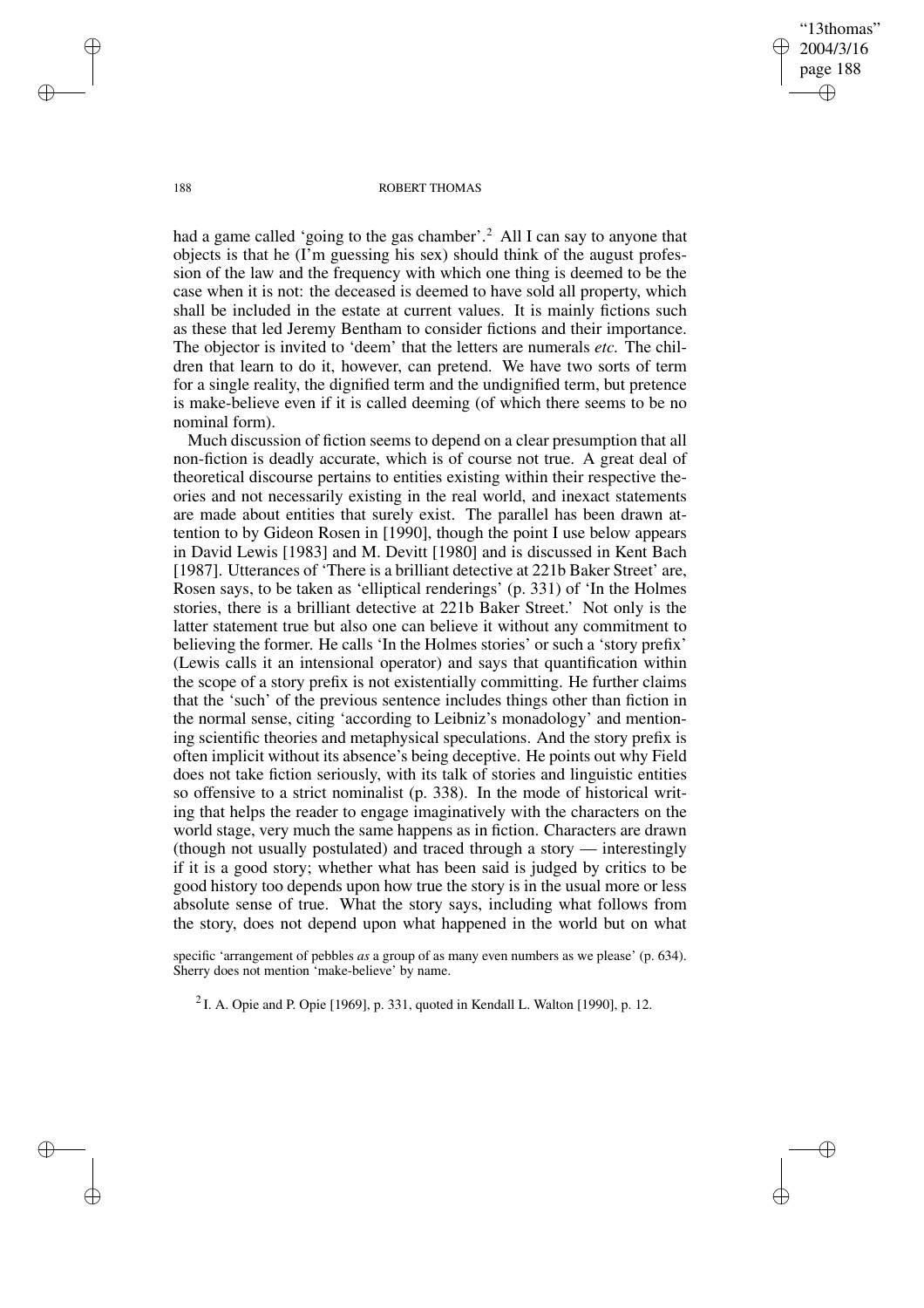✐

✐

✐

✐

was said in the story. The historical question is whether truth in the story matches truth in the world, a question that can be answered only after the former is determined in accordance with the same canons that one uses for fiction. Even histories need a story prefix, as 'in Gibbon's *Decline and Fall*'. Mathematics, however, does not; the modality of mathematics is instantly recognizable by virtually all adults.

The explanation of grown-up make-believe offered by Kendall Walton [1990] starts where we learn how to do it, with children's pretend play, and in particular with the sort of game that involves props. He has a couple of boys pretend that the stumps in a wood are bears, the point of the props being to make the game not entirely subjective. There is objectivity introduced by the presence or absence of a stump in any particular location, independently of the boys' noticing or failing to notice it. It is 'fictional' in the game that a bear is there or not there depending on the presence or absence of a stump.<sup>3</sup> The game of make-believe to which the reader of a novel is invited has the novel as its main prop providing objectivity for the game and allowing the game — unlike a propless daydream — to be discussed intelligibly with another reader. Daydreams are prototypical examples of subjectivity. Walton attributes to this prop-based objectivity one of the affinities between fictionality and truth (p. 42): 'We can be unaware of fictional truths or mistaken about them as easily as we can about those aspects of the real world on which they depend.' (p. 42) While, as I have already said, there is a good deal more to mathematics than make-believe, make-believe is essentially involved in the mathematical thinking that could not be done better by a computer. The objectivity of mathematics has its basis in shared experience of relations (shared in stories to a large extent), but the function of mathematical texts as props representing its objectivity is sufficiently important to have led some in the past to the formalist fantasy<sup>4</sup> that the text was all there was. The relations that mathematics is about are no more in the text than the objects (infinite in several ways) that many non-formalists considered inadequately represented in finite mathematical texts. But the texts do contribute to the objectivity of the mathematics.

Walton asks whether *The Origin of Species* prescribes imaginings, and his conclusion is negative.

"13thomas" 2004/3/16 page 189

✐

✐

✐

<sup>&</sup>lt;sup>3</sup> Azzouni [2000] puts the props and rules of chess into parallel with objects of fiction in accounting for mathematical objectivity. But he wants truth not fictionality.

<sup>4</sup> This reductionist stance is still current. See Dales [1998]. Reductionisms can always be maintained by those prepared to ignore what they ignore. Wang ([1986], p. 19) cites Gödel's saying more than once 'How strange (is it) that the positivists (and empiricists) do philosophy by cutting off parts of their brain (in excluding conceptual knowledge)?'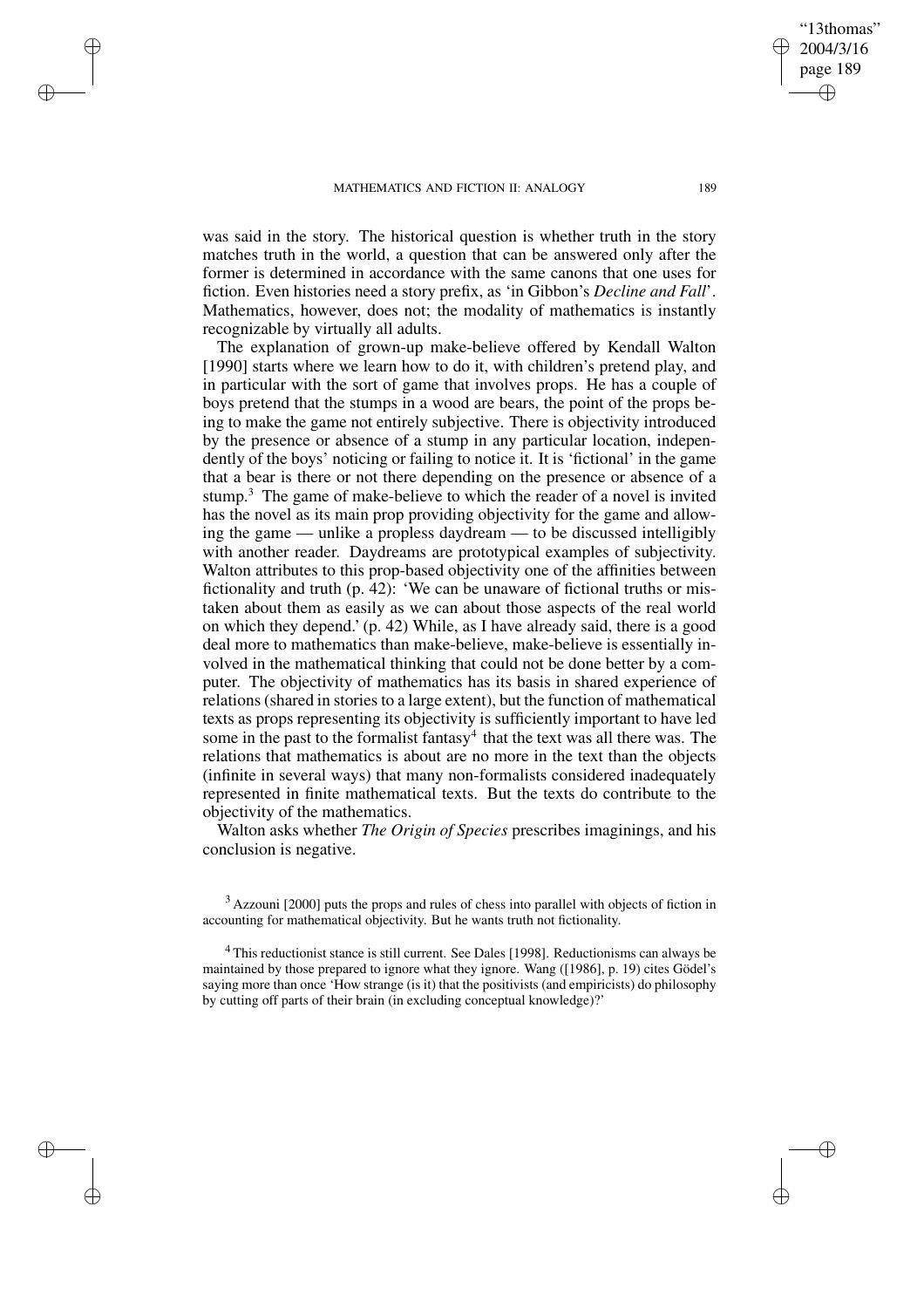# "13thomas" 2004/3/16 page 190 ✐ ✐

✐

✐

#### 190 ROBERT THOMAS

In writing his book Darwin no doubt intended to get readers to believe certain things. But there is no understanding to the effect that readers are to believe whatever the book says just because it says it. (p. 70)

What Walton means here is that Darwin is not making it fictional that what he says is as he says it. That is perfectly true, but on the other hand readers do have to imagine what he writes in order even to consider it judiciously before believing it on the basis of the evidence that he adduces. Walton uses Darwin as an example of scientific, historical, and mathematical writing as a contrast to fiction. Hayden White [1981b] on the other hand, writing about history suggests that the

value attached to narrativity in the representation of real events arises out of a desire to have real events display the coherence, integrity, fullness, and closure of an image of life that is and can only be imaginary. The notion that sequences of real events possess the formal attributes of the stories we tell about imaginary events could only have its origin in wishes, daydreams, reveries. (p. 23)

So imaginings are required outside fiction but are not in Walton's sense 'prescribed', prescribed as make-believe, as he makes clearer by adding that 'we cannot conclude that it prescribes imaginings, even if believing involves imagining' (p. 71). If Darwin had been writing a mathematics book, imaginings would be even more important but again would not in Walton's sense be prescribed. For Walton, 'considering or entertaining propositions falls short of imagining them' (p. 71); he is probably right that what we need to do, both in reading fiction and doing mathematics is more than just entertaining the material. Hao Wang, in [1974], doubts that one is likely to get good scientific results just pretending rather than having the kind of commitment characteristic of Gödel (p. 324). On the other hand, van Fraassen pointed out in his review [1975] of Putnam's *Philosophy of Logic* that Abraham Robinson and Paul Cohen are counterexamples.<sup>5</sup> I call it imaginative engagement; it need not involve ontological commitment but it is more than just taking up a propositional attitude (*cf.* Currie [1990], p. 21). 'The secret life of Walter Mitty' is not a proposition. Walton does say that *Gulliver's Travels* warrants 'A war was fought over how to break eggs,' despite giving us no reason to think any such war was ever actually fought. But Swift's world is implicit in such a statement. The intensional operator signalling a story is applicable

<sup>5</sup> In his [1986], Wang acknowledges the exception of Robinson, specifically attributing to him the view that we need only 'pretend that infinite sets exist' (p. 198). The practical usefulness of belief rather than pretence is a purely psychological matter neither implying nor implied by anything about the extra-mental. Dare I suggest a confusion between what is being discussed (quantified over) and what is in the world, the model and the modelled?

✐

✐

✐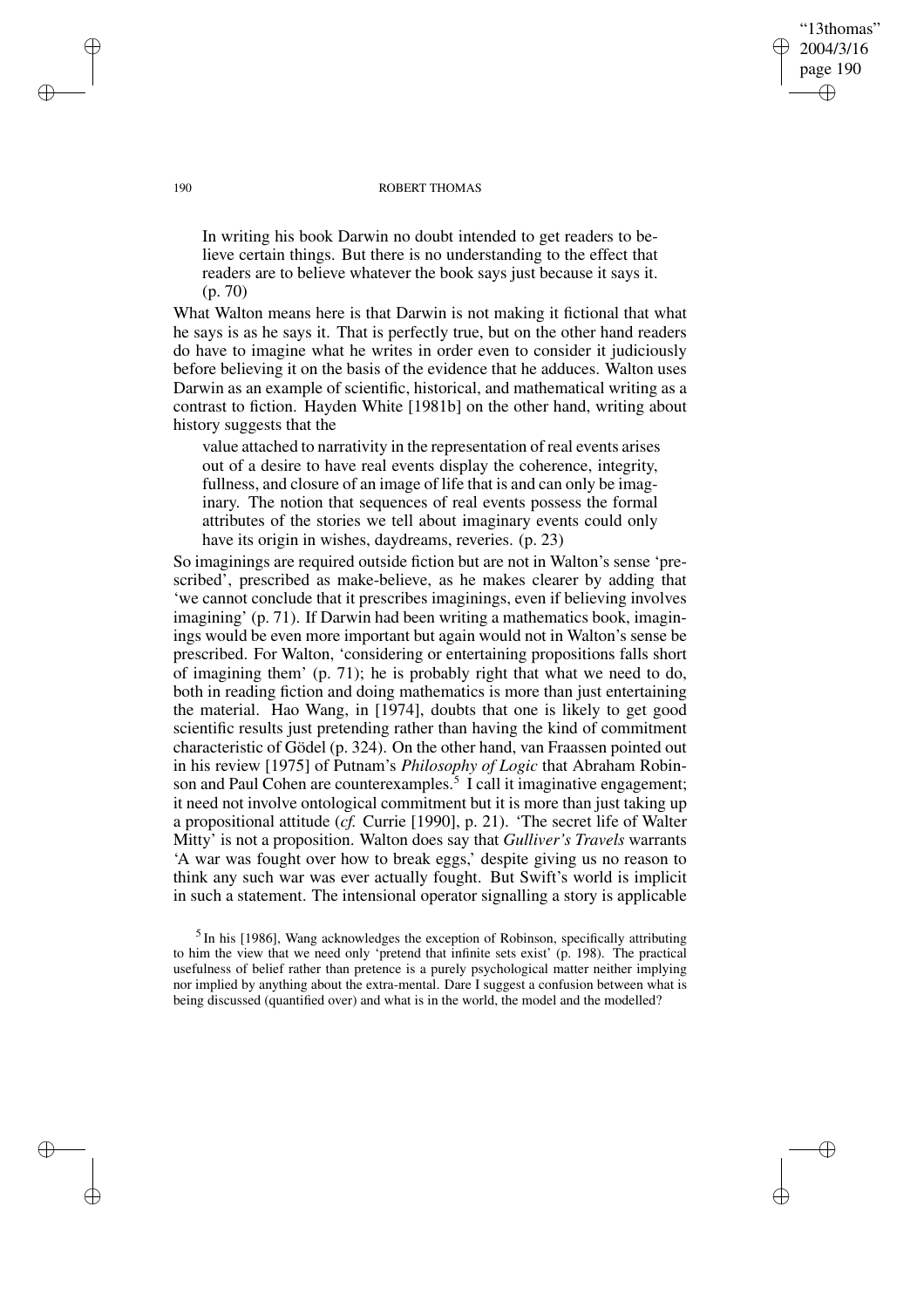✐

✐

✐

✐

here; one can rightly say that 'in Darwin's *Origin of Species* . . .', where it is not fictional that ..., but ... *is* what the book says. Creationists would read Darwin as they would read Swift; Walton acknowledges that for such a reader Darwin's book is a representation like a novel. Because *Gulliver's Travels* is a work of fiction, the story prefix can more readily be omitted; if one omits it from biology the reader thinks the work's world is the real world and not *merely* the work's world. Gregory Currie ([1990], p. 1) thinks that 'whether, or in what proportion to be instructed or delighted' by a work depends upon knowing whether it is non-fiction or fiction. I think that part of the point of scientific writing is to convince internally that the work is nonfiction — as Swift convinces us internally that his book is fiction although it is cast in the form of a memoir. Whether I am right for scientific writing is debatable, but a mathematical work *must* be convincing or it does not qualify as mathematics. It does not do this by failing to prescribe imaginings, for example, geometrical constructions in Euclid's *Elements* and since. What we cannot do we *must* imagine.<sup>6</sup>

Perhaps I need to note the distinction between objectivity (which is based on common experience of relations as in science and for which the evidence is intersubjectivity) and verisimilitude, which Popper claimed was the aim of science. Since we do not claim truth for our mathematical premises, we can hardly claim truth for our conclusions, but verisimilitude ought not to elude us; what we are saying is not meant to be false and is always subject to disproof by (mathematical) counterexample. Objectivity is hardly a sufficient condition for verisimilitude, since, as Walton has pointed out, fictional makebelieve can be objective.<sup>7</sup> He did not need to point out that it could lack verisimilitude nor that it could have it, as White claims history aims to have. The objectivity-subjectivity division cuts across the fiction-non-fiction division. Mathematics, like fiction, can have verisimilitude without needing to have 'a reality independent of itself to answer to', which Walton rightly considers to be what makes ordinary discourse or thought true ([1990], p. 102). In both cases verisimilitude is a feature of the whole not dependent upon the truth value of individual sentences. Woods [1974] uses bet-sensitivity in the absence of truth to indicate that there are right and wrong answers to questions in fictional contexts, *e.g.*, Sherlock Holmes's street address. I need hardly add that subjective impressions are formed — even needed on both sides of the non-fiction-fiction divide. Currie mentions an imaginary

<sup>6</sup> *Cf.* the eating of mud pies in Gareth Evans [1982], p. 356.

 $7$  W. W. Tait [2001] traces the view that the objectivity of mathematics 'concerns, not primarily the existence of objects, but the objectivity of mathematical discourse' to G. Cantor ('Über unendliche, lineare Punktmannigfaltigkeiten, 5', *Mathematische Annalen* 21 (1883), 545–586).

"13thomas" 2004/3/16 page 191

✐

✐

✐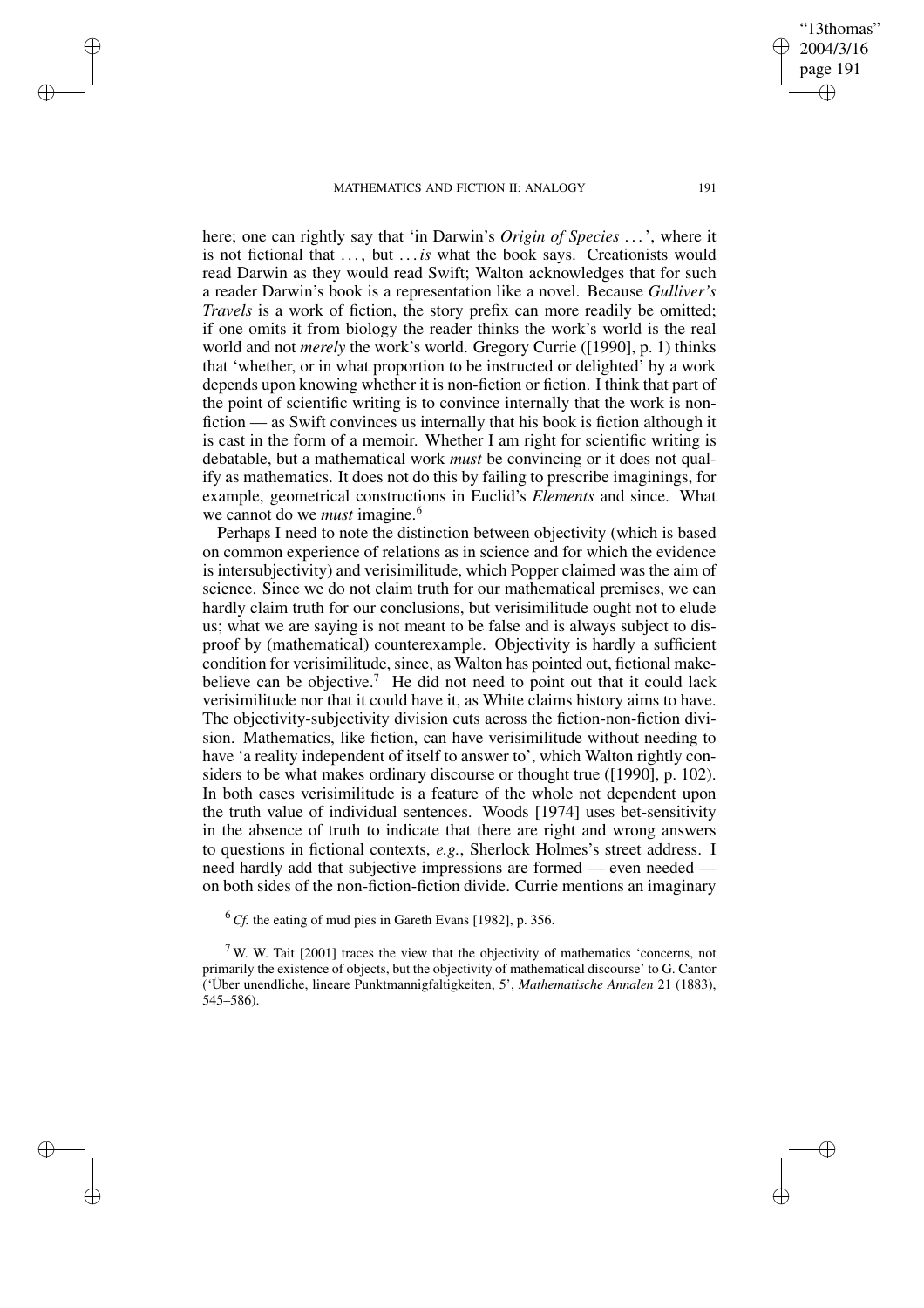# "13thomas" 2004/3/16 page 192 ✐ ✐

✐

✐

#### 192 ROBERT THOMAS

example of a historical fiction that happens by chance to be precisely true ([1990], p. 9); its verisimilitude is perfect without its failing to be fictional. Using the story of Oedipus as an example, C. S. Lewis wrote

... we have just had set before the imagination something that has always baffled the intellect; we have seen how destiny and freewill can be combined, even how freewill can be the modus operandi of destiny. The story does what no theorem can quite do. It may not be 'like real life' in the superficial sense, but it sets before us an image of what reality may well be like at some more central region. ([1982], p. 39, quoted in Mary Warnock [1994], p. 97)

Like the objects of mathematics, the characters of fiction do not need to be real for the relations manifested in the mathematics and the fiction to be appropriately applicable to relations in the world. Reading fiction, like knowing mathematics, prepares our imaginations for such application, which for many is the main point of knowing mathematics. Walton calls the analogous why-bother question the 'chief aesthetic question about fiction' (p. 241). With objectivity and verisimilitude assured, interest can shift to questions of centrality, importance, style, and other subjective values. It needs to be emphasized that even so logical a structure in mathematics as a proof has a dimension second to the logical one in which the significance of the entities participating in the proof are revealed; this is analogous to the way a plot, as well as having its chronological function, makes 'significant wholes out of scattered events'.<sup>8</sup>

Having indicated some similarities between mathematics and fiction, let me elaborate a little the gross distinction between the aims of mathematics and fiction.<sup>9</sup> In fiction, an author postulates for the imagination of a reader, the reading progression is temporal both for the reader and for the characters, and inference on the part of the reader is needed but incidental to the imagining of what is going on. The main difference for history is only at the postulation stage; the rest works as in fiction — or perhaps one should say the same for fiction as for veridical reportage. Different readers imagine

<sup>8</sup> Ricoeur [1981]. He credits the idea expressed to Louis O. Mink at p. 174.

 $91$  say nothing elsewhere about aesthetics, where there is another marked contrast. Writing stories is hard work; the fun is in reading them. Reading mathematics, on the other hand, is hard work; creating it is where the fun lies. Poincaré expresses this commonly held attitude in writing of his way of reading mathematics, 'I find it more convenient to do proofs over than to examine thoroughly those of the author. My proofs are generally far poorer, but they have for me the advantage that they are mine.' (Letter of Poincaré to G. Mittag-Leffler, 1889 2 5, quoted in Philippe Nabonnand, 'The Poincaré–Mittag-Leffler Relationship', *The Mathematical Intelligencer* 21 (1999), No. 2, 58–64).

✐

✐

✐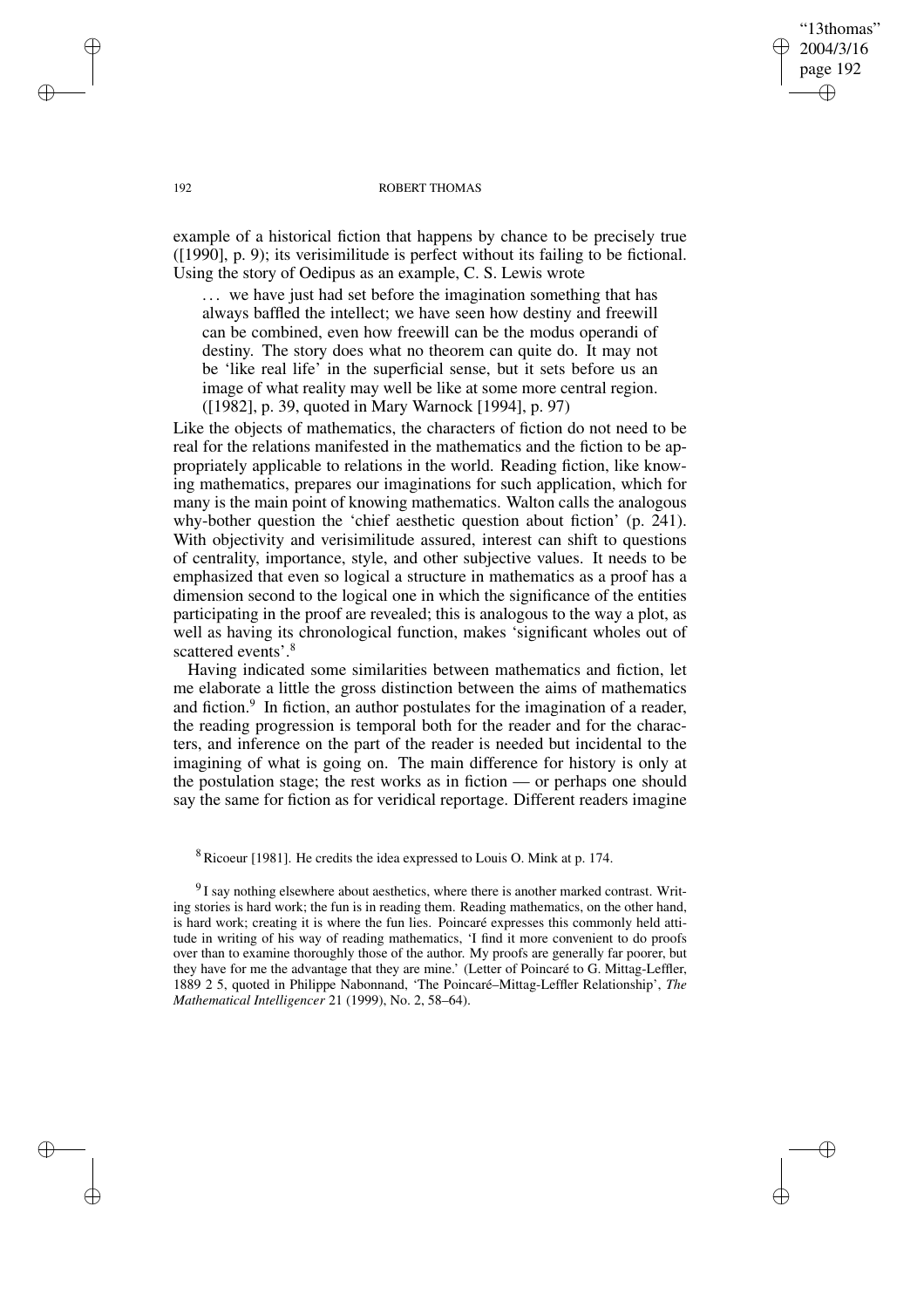✐

✐

✐

✐

differently both internally (one assumes) and in the ways they would verbalize their imaginings. If the story is a myth, legend, or history, both author and reader already know the broad outline of the story's milieu. The view of mathematics I propose is intricately different if utterly distinct. It is exceptional for the author and reader not already to know the broad outline of the mathematical area under discussion; the comparable fiction is more like a myth than a freestanding story like *Robinson Crusoe*. In a piece of mathematics, an author postulates (or takes over standard posits) for the imagination of a reader, the reading progression is temporal for the reader but logical for the matter discussed, imagining what is going on is necessary on the part of the reader but subserves the understanding of the logical relations being expounded. The relation between imagination and inference is opposite in the two cases; imagination for the sake of inference for mathematics, inference for the sake of imagining in fiction. Different readers may imagine mathematics differently internally, but not usually in how they would verbalize their conclusions, partly because, unlike the imaginings that are the aim of a reader of narrative, they have been provided in verbal form by the author as proved conclusions. This is what narrative does not do directly; only the bald facts are so delivered: Claudius, Gertrude, Hamlet, Laertes, Ophelia, and Polonius are all dead. In history, time has passed; all conclusions are provisional and arbitrary. The conclusion is not the point of a narrative, even of a murder mystery. C. S. Lewis argues that the point of 'Jack and the Beanstalk' is the fear of the monstrous, something that cannot even be said, only communicated — in this instance as fear of giants.<sup>10</sup> On history, Hayden White attributes to Louis O. Mink the view that

narrative has the power to teach what it means to be *moral* beings (rather than machines endowed with consciousness) more or less capable and shrewd enough to carry out our intentions as we conceive them. ([1981a] p. 253)

Searle, agreeing with Walton as quoted above, gives a reason why fiction matters.

Part of the answer would have to do with the crucial role, usually underestimated, that imagination plays in human life, and the equally crucial role that shared products of the imagination play in human social life.

... Almost any important work of fiction conveys a 'message' or 'messages' which are conveyed *by* the text but are not *in* the text. Only in such children's stories as contain the concluding 'and the moral of the story is . . .' or in tiresomely didactic authors such as Tolstoy do we get an explicit representation of the serious speech

 $10$  [1982] cited in Mary Warnock [1994], p. 88.

"13thomas" 2004/3/16 page 193

✐

✐

✐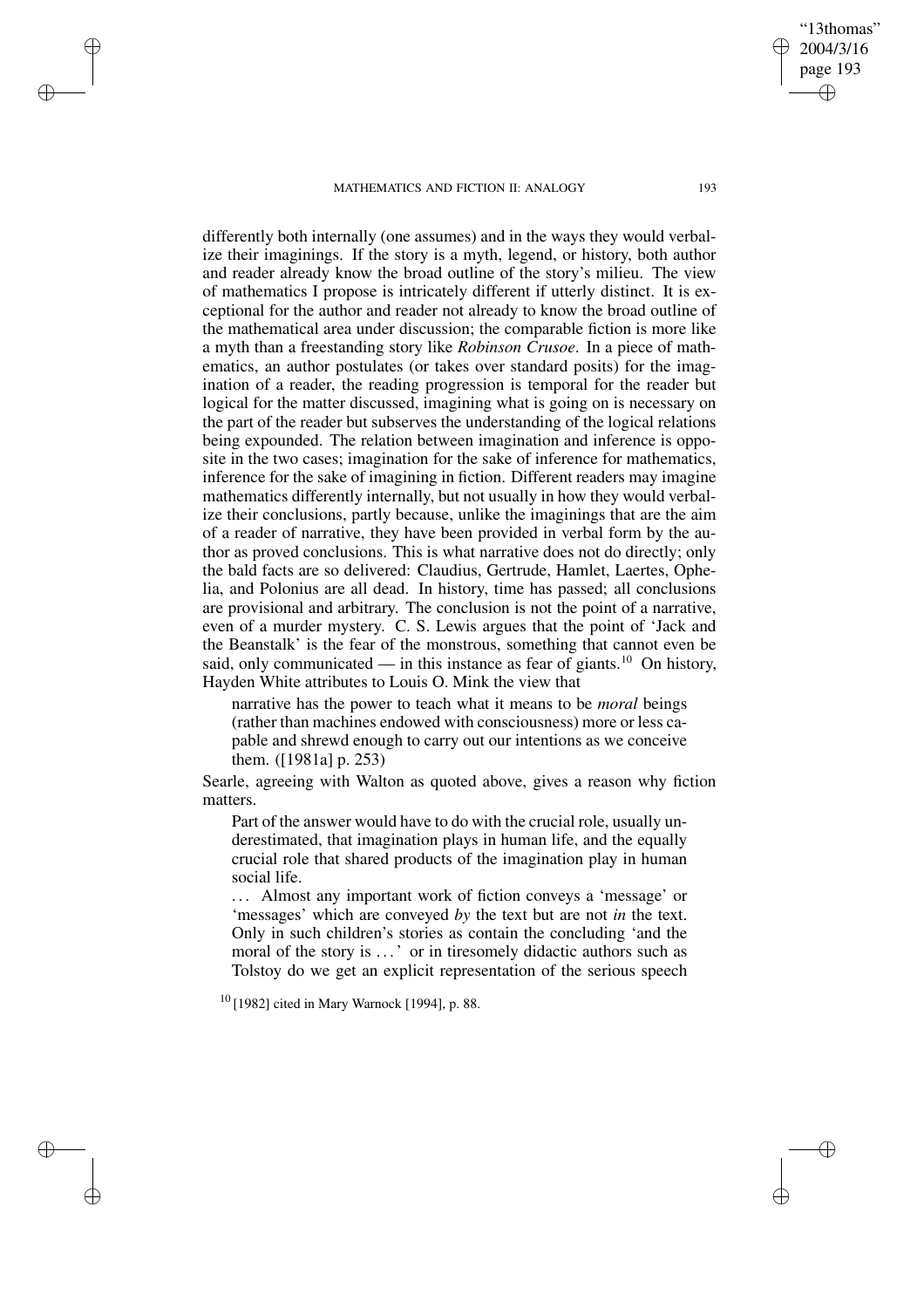"13thomas" 2004/3/16 page 194 ✐ ✐

✐

✐

#### 194 ROBERT THOMAS

acts which it is the point (or the main point) of the fictional text to convey. ([1979], p. 74)

He seems to think that one can put the point into words. A thorough consideration of what is accomplished by stories would leave the traditional province of epistemology and enter the more nebulous realm of significance, not to mention the creation of meaning (*cf.* Ricoeur's second dimension of narrative referred to in the previous paragraph). Even in these realms there are correspondences with mathematics, where significance is not something amenable to proof but emerges in proofs. The law is different from both history and fiction — and certainly also from mathematics, but the verdict at a trial is more like the verification of a theorem than the moral or end of a story. Different persons can get different benefits from knowing and even believing a story without necessarily accepting or even knowing all logical consequences that might be drawn by others. I can easily agree with both Resnik and his fellow structuralist Stewart Shapiro, who, while less concerned with fiction than Resnik, writes that 'there is nothing fictional about the ordinary language of arithmetic' ([1997], p. 125).

## 3. *General Comparison*

Various authors have used fictional devices in writing about mathematics, leaving aside Turing machines. Two books have used the device of fictional characters instead of fictional mathematical objects. Philip Kitcher, in explaining his view of mathematics as being ultimately about the world and depending upon humans' activity in the world — from which they idealize<sup>11</sup> the beginning of their mathematics, had occasion to describe idealization of human activity.

Arithmetic owes its truth not to the actual operations of actual human agents, but to the ideal operations performed by ideal agents. I construe arithmetic as an *idealizing theory:* the relation between arithmetic and the actual operations of human agents parallels that between the laws of ideal gases and the actual gases which exist in our world. We may personify the idealization, by thinking of arithmetic as describing the constructive output of an ideal subject, whose status as an ideal subject resides in her freedom from certain accidental limitations imposed on us. (p. 109)

✐

✐

✐

 $11$  He says that this makes statements of 'arithmetic, like statements of ideal gas theory, turn out to be vacuously true' ([1984], p. 117, n. 18). This interpretation makes arithmetic fiction in Field's sense, which is not an adequate view of either the arithmetic or the fiction, as the analogy of ideal gas theory confirms.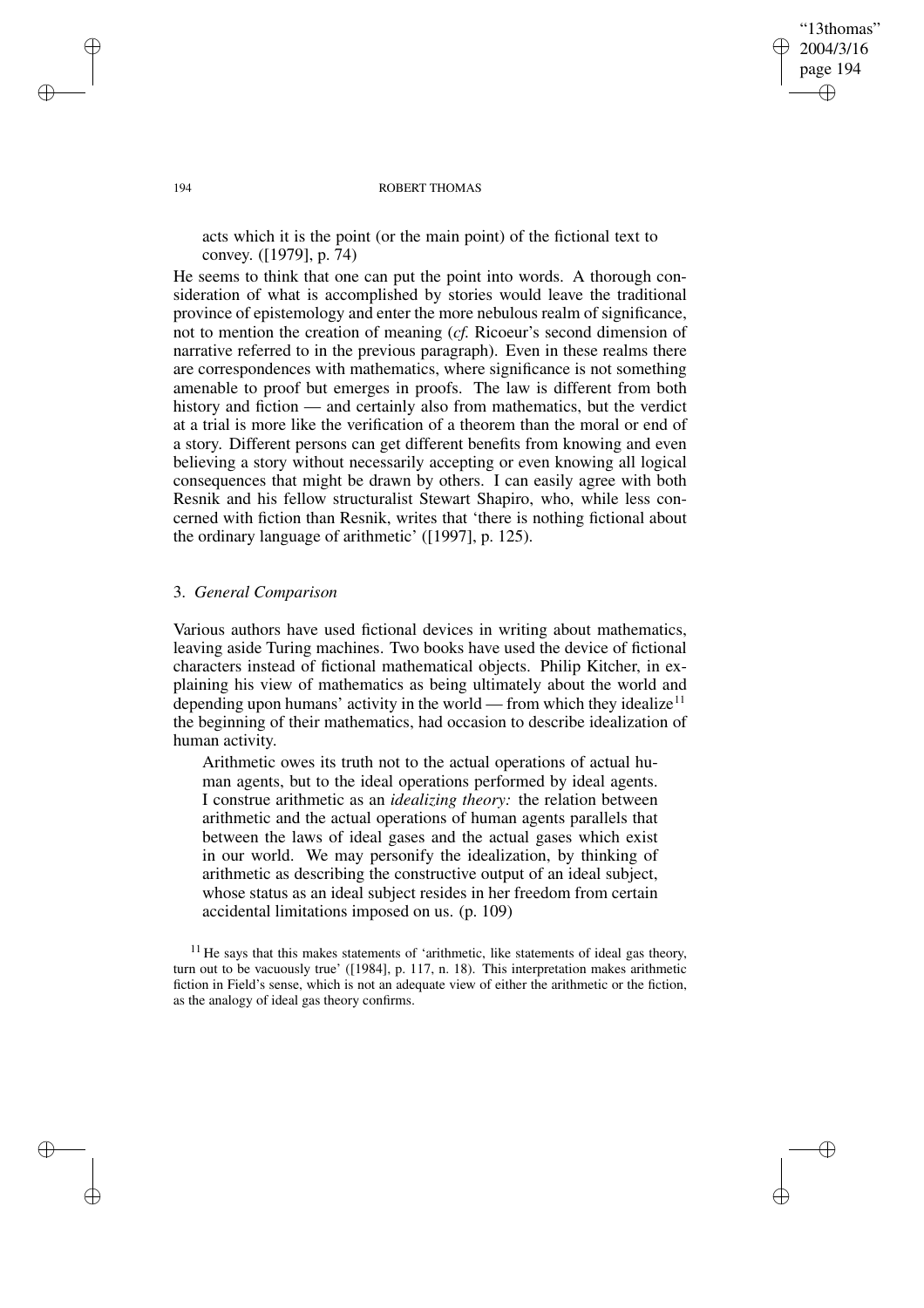✐

✐

✐

✐

While the expression of this view has some connection with intuitionism and constructivism, as Kitcher notes, he does not import those methodological or epistemological views. What we can do in mathematics can be put in terms of 'what powers should be given to the ideal constructive subject' (p. 110). It is not clear why this subject is thought of as personal rather than as an automaton. Kitcher *is* clear that this is just a manner of speaking.

In regarding mathematics as an idealizing theory of our actual operations, I shall sometimes talk about the ideal operations of an ideal subject. That is not to suppose that there *is* a mysterious being with superhuman powers. (p. 110)

It just lets him tell the story and avoid the two opposite errors that he wishes to steer between, mathematics as 'the investigation of the consequences of arbitrary stipulations' (p. 160) and as description of 'Platonic objects, structures, operations' that are in the world (p. 161). The aim seems to be much the same as mine of idealizing relations among ordinary things in the world.

The other author to use much the same device — but more — is Brian Rotman. If mathematics can be constructed, then it can be deconstructed ([1993], pp. 34 f.). This book seems to be the first such serious study of mathematics. Rotman points out that in mathematics, imperatives are addressed to a third party, the *agent*, who is neither the author nor the reader but executes whatever arithmetic or geometric feats (p. 73) are required. The agent is a more developed version of Kitcher's ideal subject, 'a wholly mechanical and formal proxy for the Subject' (p. 76), a fictional (because capable of infinite actions) computer. In an earlier work he draws a very specific comparison between proofs and narratives, expressed in what I assume to be metaphorical form:

Presented with a new proof or argument, the first question the mathematician . . . is likely to raise concerns 'motivation': he will in his attempt to understand the argument — that is, follow and be convinced by it — seek *the idea behind the proof.* He will ask for the story that is being told, the narrative through which the thought experiment or argument is organized. [It may be unknown or obvious.] ... Nevertheless a leading principle is always present — acknowledged or not — and attempts to read proofs in the absence of their underlying narratives are unlikely to result in the experience of felt necessity, persuasion, and conviction that proofs are intended to produce, and without which they fail to *be* proofs. (p. 18 of [2000])

Roberto Torretti, in a paper read at a meeting before the publication of Field's [1980], claims as unique Bunge's combination of 'staunch realist in the philosophy of physics' ([1981], p. 400) and fictionalist in philosophy of mathematics, 'though Henri Poincaré may have been groping after it' (p. 400). He mentions, only to reject them as too far 'removed from the

✐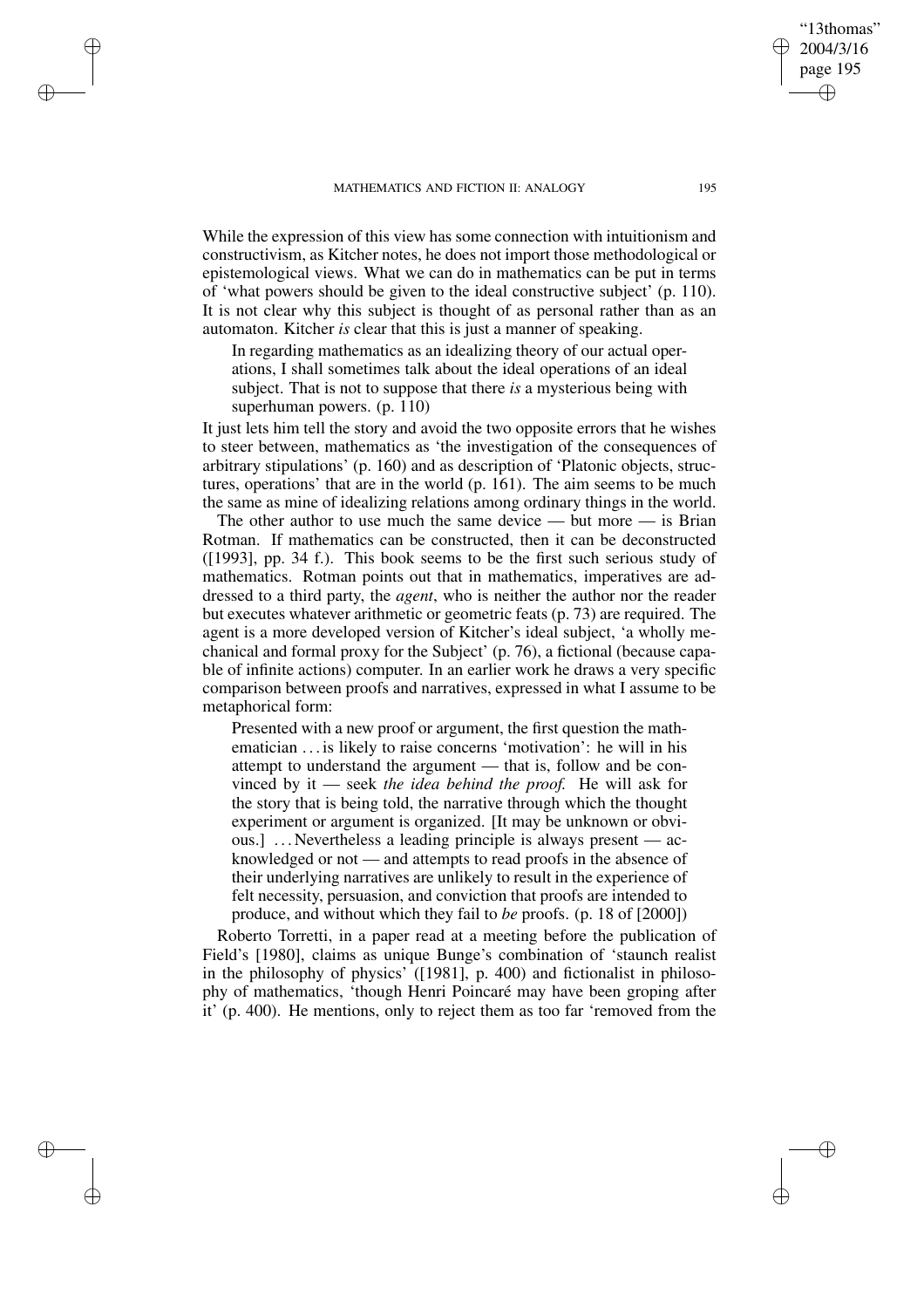"13thomas" 2004/3/16 page 196 ✐ ✐

✐

✐

#### 196 ROBERT THOMAS

reality of mathematics' (p. 407), Wittgenstein's pronouncements in favor of fictionalism in the *Bemerkungen über die Grundlagen der Mathematik*. The paper attempts a taxonomy of fictionalism somewhat too soon for it to be effective; one category includes physical idealization. But it also contains a discussion of application in a fictionalist context that touches upon issues much more often ignored. He assumes physical realism and says that mathematics is applied by the theorems' antecedents' acquiring 'referents of which they, and hence also the respective consequents, are true' (p. 408). An odd metaphor, acquiring. Applying mathematics is a human intellectual process, not something that happens to things in the physical world. Moreover, it takes place by our selectively applying a whole model, as Quine has pointed out, to a whole physical (let us say physical for the sake of argument despite mathematics' being applied to much else) system, not just a specific theorem. To take the classic example of application, Euclidean geometry to mechanics, one is using an infinite space, which Newton thought justified but we do not (part of the negative analogy). This means that not one of the theorems of Euclidean geometry exactly applies in physical space, but that fact does not deter us nor invalidate the merely approximate conclusions drawn. Torretti claims that 'the statements of applied mathematics must be regarded as fully interpreted, at least in so far as they are concerned with reality' (pp. 408 f.). Presumably he requires that physical space be infinitely divisible, something that is true of Euclidean space (more negative analogy). Detailed examination of Torretti's examples would take too long here.<sup>12</sup>

From these three examples of authors that have made some use of fiction, we turn to the most limited form of the comparison, the merely ontological point, typically made for its epistemological significance, that there is no more ontological commitment to objects of mathematics than to characters of fiction. This point, which has now been made from time to time for over thirty years is in reaction to the analytic view that we can refer to and reason about only what is in some sense real. Gareth Evans is responsible for a forthright expression of the idea, which he attributes to Frege, 'that there can [not] be a way of thinking about something unless there is something to be thought about in that way' ([1982], p. 22). This is not the place to carry on the argument against that axiom, as Avrum Stoll [1998] has recently called it on account of its lacking 'arguments, reasons, or evidence'. I simply mention that it has been widely ignored particularly by analytic philosophers in the science-fiction examples of which many are so fond and refer to the growing literature: Stephan Körner ([1966] and [1967]), John Woods ([1969] and

✐

✐

✐

 $12$  He deserves some credit for discussing in the philosophy-of-mathematics literature the application difficulties that are discussed in philosophy of science but are usually ignored in discussion of mathematics. Recent exceptions are Otavio Bueno [1997] and Mark Steiner [1998].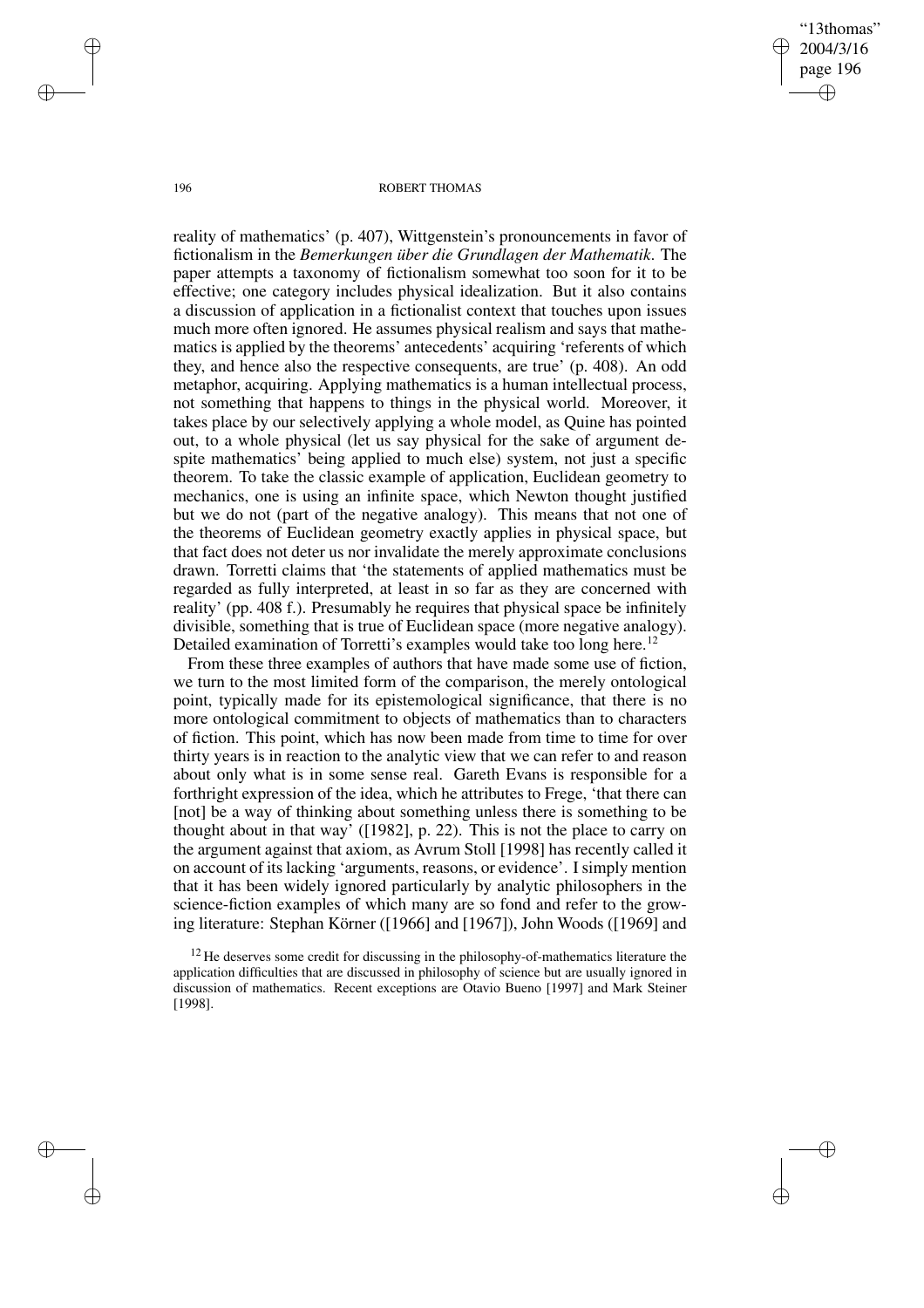✐

✐

✐

✐

[1974]), Peter van Inwagen [1977], Richard Routley [1980], Terence Parsons [1980], Albert Menne [1982], Ed Zalta [1983], Howard Margolis [1987], Tharp ([1989] and [1991]), Charles Crittenden [1991], Linsky and Zalta [1995], Mark Balaguer ([1996] and [1998]), Eddy Zemach [1998], Sarah Hoffman [1999], Mark Sainsbury ([1998] and [1999]), Ken Akiba [2000]. The problem addressed in much of this literature is that of reference to what is *known* not to exist, a problem much worse than that faced in discussions of mathematics, where one is normally happy to assume the existence of what one discusses, at least for the sake of argument. Only in the worst case is one doing so for the sake of a *reductio* showing that the entities assumed do *not* exist, *e.g.*, the integers m, n, such that  $m/n$  is in lowest terms and equals the square root of two. That anything should depend upon the sincerity of such an assumption I find amusing. A similar medieval prejudice broke down by the sixteenth century.<sup>13</sup>

The earliest of the merely ontological comparisons to literary fiction I know of is Stephan Körner's in his contribution to Lakatos's 1966 conference, where he mentioned the world of Dickens (his novels, not his period) and said that 'mathematical theories carry no heavier ontological burdens than do works of literary imagination' ([1967], p. 137).<sup>14</sup>

A reason not to air this matter fully here is that it is a matter of empty singular terms. Fiction is only used as an example of our facility with such, sometimes with little care's being given to the fiction. (Zalta's treatment of stories, for example, completely eliminates the narrative element in favour of what others call 'the world of the story', and Zemach's remarks on pretence are strikingly inadequate.) Mathematics may or may not be another example; nothing much is said about mathematics with such comparisons except to reveal the ontological commitments of their authors.

The quotation at the beginning of section 8 Mathematics not Fiction in part I from Leslie Tharp [1989] (repeated here) would be typical if it were not elaborated as we shall see in section 6.

The comparison [of mathematics to fiction] is not intended in any pejorative sense whatsoever. Rather, we wish to focus attention on the technical fact that myth and other fiction frequently operate with meaningful everyday concepts, but without objects. In fiction one has all along been using ordinary logical forms and inferences in contexts where no objects are referred to. ([1989], p. 167)

 $14$  What he means is elaborated somewhat in his [1966]. The comparison is now commonplace; Brown [1999] calls Hilbert's attribution of 'existence' to whatever is consistent 'innocuous; it's a kind of fictional existence' (p. 100).

"13thomas" 2004/3/16 page 197

✐

✐

✐

<sup>13</sup> So Rivka Feldhay [2000], pp. 56–63.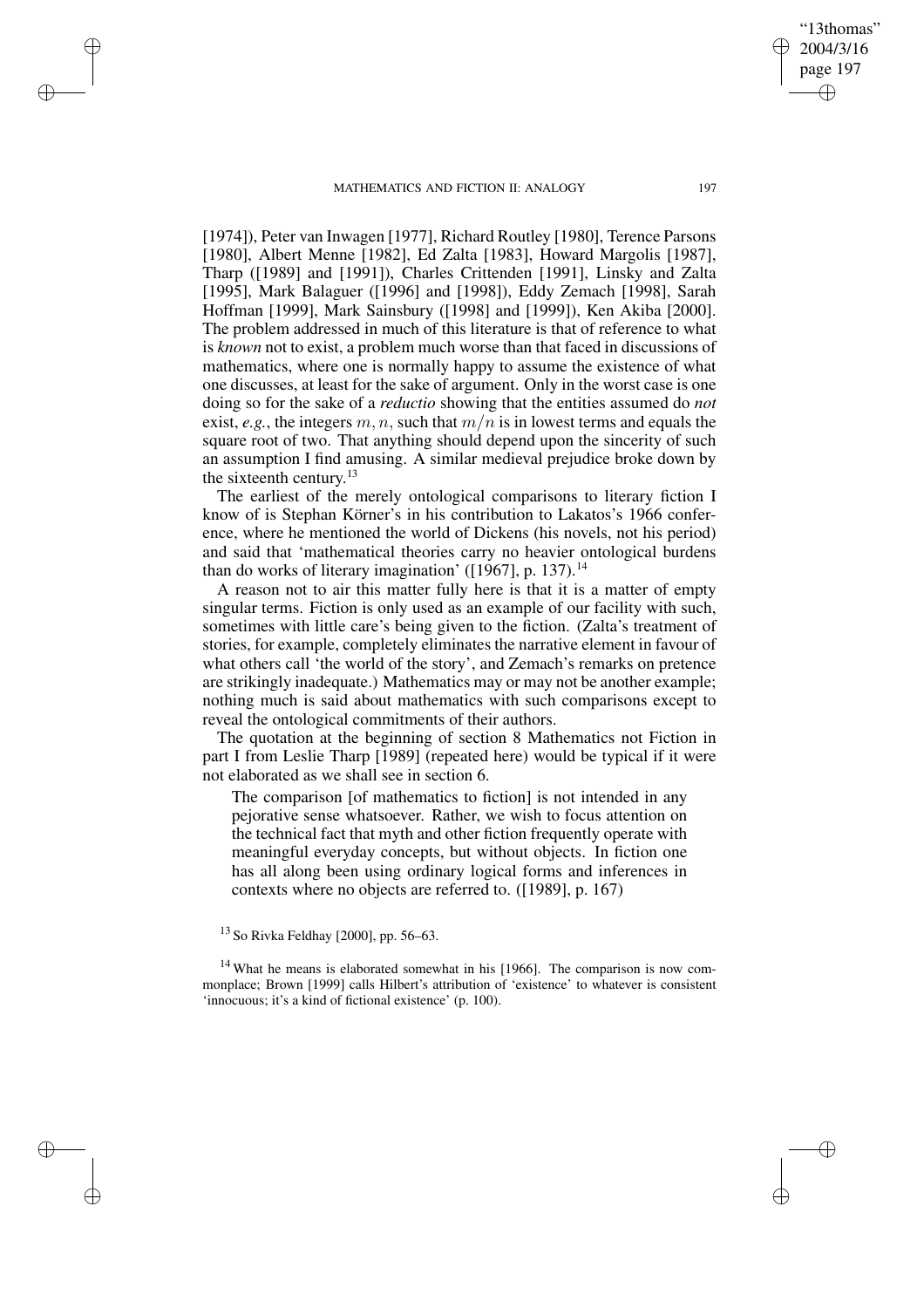"13thomas" 2004/3/16 page 198 ✐ ✐

✐

✐

#### 198 ROBERT THOMAS

His point is that the logical forms of fiction are taken over from everyday conversation, and fiction is full of inferences as daily life is full of inferences, despite fiction's reference to objects outside of daily life. This illustrates that such inferences are possible, have been done virtually forever, and can be done in mathematics as well. And they are; even if mathematical objects do exist, their existence is not relevant to our production of mathematics any more than the population of what Routley/Sylvan called 'Meinong's jungle' need to be seen to be believed or at least discussed. Shakespeare never met Hamlet. As Tharp puts it, our talk of mathematical objects 'is only a manner of speaking about the concepts' ([1989], p. 167) — with which we denote them. Since I do not wish to pass judgement on the existence question, I shall use the more neutral 'denote' when I do not know whether what is denoted is real or not.

On the one hand we have the locution 'Let  $X$  be a separable Hilbert space', and on the other hand we have 'Once upon a time there were four little rabbits.' (*Peter Rabbit*) John Searle writes of non-deceptive pretending or 'imitating the making of an assertion' ([1979], p. 65). The meaning of the assertion is not changed thereby ([1979], p. 66); 'telling stories really is a separate language game' ([1979], p. 67). Searle's description of theatrical acting is interesting because of being done in terms of speech acts. When he says that an actor pretends (not deceptively) to be the character, all can agree; when he says that the actor also pretends to perform the character's speech acts, one is tempted to disagree, but, recalling that the speech act is the reality behind / below / in the speech, one has to agree that, while the speech is *really* delivered, the speech act accomplished thereby (think of a death sentence) is *not* thereby accomplished. Searle has the playwright writing a recipe for the pretence of the actors, 'rather than engaging in a form of pretense itself' (p. 69, an indication that his description of a novelist's engaging in pretence was wrong, being inconsistent with the playwright's entirely parallel actions). I think that on plays Searle has it about right: 'a play as performed is not a pretended *representation* of a state of affairs but the pretended state of affairs itself, the actors pretend *to be* the characters' (p. 69). A novelist in parallel is giving directions to a reader for imagining states of affairs; perhaps novel writing is parasitic on play writing (certainly the timing is right). The overall analogy suggests then that proof *writing* might be parasitic on oral showing of the truth of assertions, as it undoubtedly is, two cases of coming to say what was previously only shown, there being no reason why such a boundary should be immovable.

One does not pretend to refer to a real Sherlock Holmes; one really refers to the fictional Sherlock Holmes (Searle [1979], p. 72), 'a non-entity who is a somebody' (Woods [1974], p. 29). (A CBC radio news report on 1999 8 2 said that the Abbey National Building Society at Holmes's fictional address receives up to forty letters to him each week.) Searle regards the distinctions

✐

✐

✐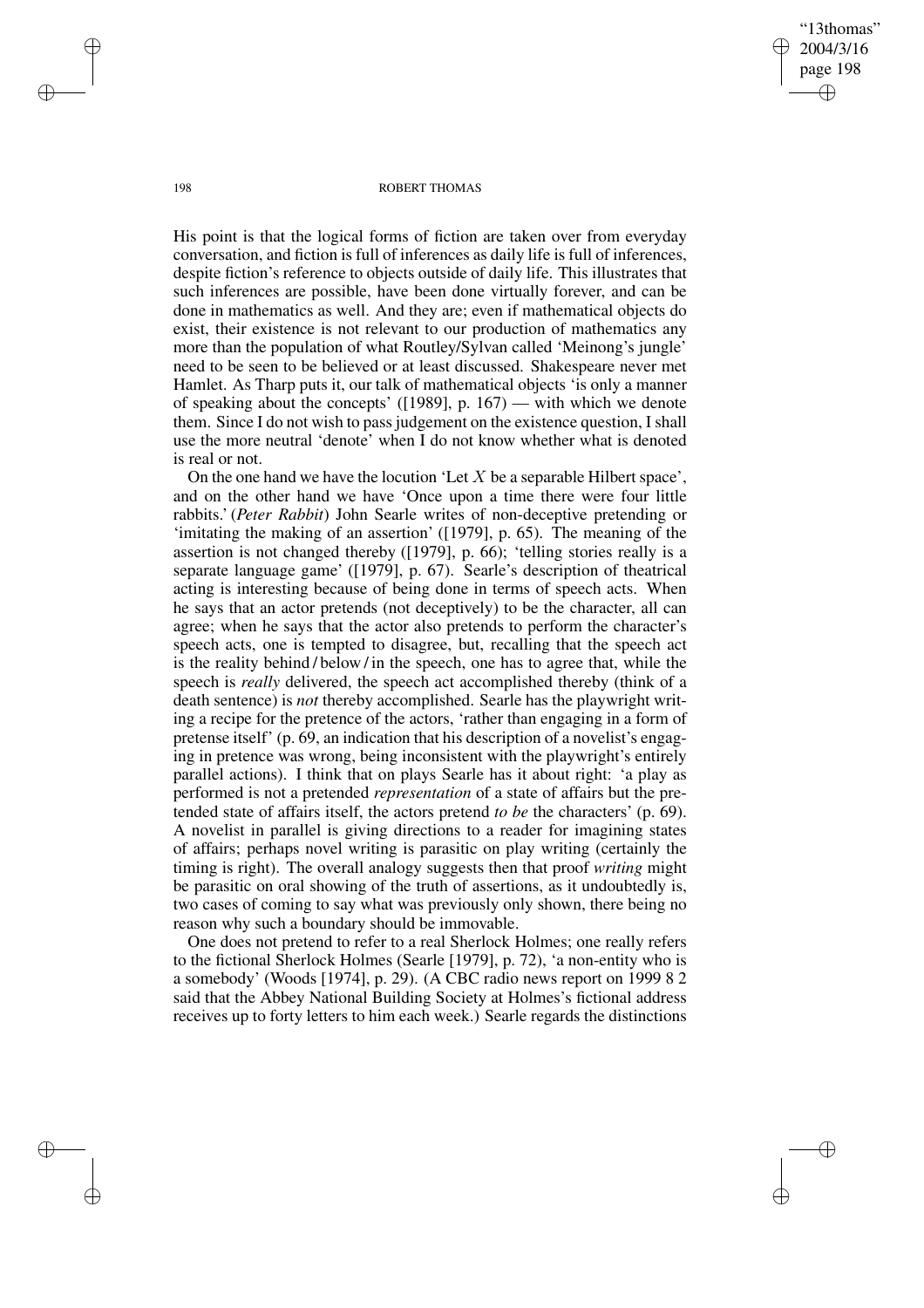between 'serious' and 'fictional' discourse and between both of them and 'serious discourse about fiction' as helping 'us to solve some of the traditional puzzles about the ontology of a work of fiction' (p. 70). In serious discourse about the world, Sherlock Holmes does not exist and references to him are empty. In fictional discourse, if Sherlock Holmes is a character in a story, then Holmes is said to exist for what I have called in the mathematical context 'the sake of argument', and references to him are not empty. In serious discourse about a Holmes story, Holmes exists as above and references to him are not empty but are context sensitive; a sentence taken out of context and thereby changed to being an ordinary serious sentence would turn into an error in just the way modular-arithmetic calculations become errors when they are seen out of context by a non-mathematician and mistaken for ordinary arithmetic.<sup>15</sup> Searle then asks how it is 'possible for an author to "create" fictional characters out of thin air' (p. 71). Fortunately this question need not be answered for the analogy to be informative (*cf.* Peter Caws and his co-intentional objects).

# 4. *Postulation — Hodes*

✐

✐

✐

✐

Hodes [1984] takes a view of fictional objects, which he regards as a 'natural, harmless — at least when one is not doing philosophy — and even helpful' (p. 125) model for mathematical objects, that involves 'pretending to posit' (p. 126) them. He calls this 'accepting the mathematical-object picture', calling it 'Wittgensteinese' (p. 126).<sup>16</sup> One is, sure enough, pretending that the rules of the game are true of these objects, but to do this surely one is *really* positing them, not pretending to do so. It seems to me that postulation is pretending that things are real for the sake of argument (the conversational sense) or affirming that they are real (the philosophical sense). What would it mean to pretend to pretend or pretend to affirm that they are real? I think that Hodes must be taken to mean that to postulate conversationally pretends to postulate philosophically; that makes sense although it does not seem right. The action, as ours, has to be independent of whether the posits themselves

<sup>15</sup> Gareth Evans agrees; 'serious discussion of "what went on in the novel" or "what went on in the play" also involves pretence' ([1982], p. 364).

<sup>16</sup> Hodes makes quite clear in his [1990] that the mathematical-object theory, to transform 'this picture into a theory of the alethic underpinnings of mathematical discourse' is a 'natural error; but an error nonetheless' (p. 254). In this paper he replaces the name for his view used in 1984, 'coding-fictionalism' with the undescriptive 'alternative theory', 'some closed singular terms, including those that are properly mathematical, do a sort of semantic work that is not designation.' (p. 237)

"13thomas" 2004/3/16 page 199

✐

✐

✐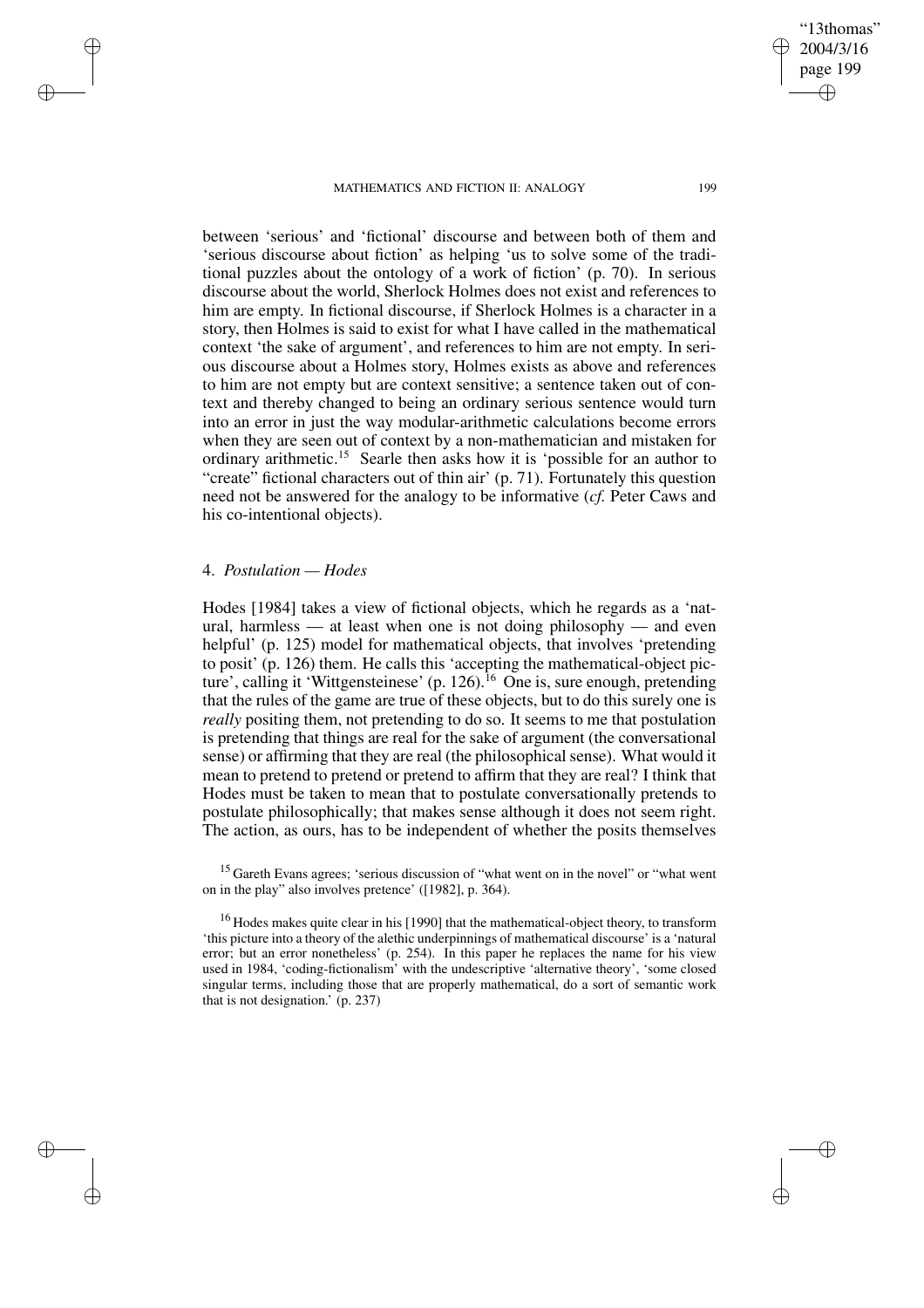"13thomas" 2004/3/16 page 200 ✐ ✐

✐

✐

#### 200 ROBERT THOMAS

are real in whatever sense, since the positing is one's own activity not the object of one's activity. In fiction, the characters are postulated in a less explicit way, but just as clearly and in the merely conversational sense. No one is deceived by its opening sentence into thinking that *Peter Rabbit* is a biography or an animal-breeding tract. 'These are the "things" we are going to talk about now' is precisely what the opening sentence of a story or the *dramatis personae* of a play announces. There is no pretence on the part of the writer, but there is an invitation to the reader/spectator to pretend, to imagine the action of the story as the writer has presumably imagined it.<sup>17</sup> This is the mathematical/narrative way of discussing relations interestingly. Nominalizing relations in order to refer to them with 'definite referring expressions' (as Searle would call them ([1969], p. 26)) so restricts what one can say about them as to produce syntactic paralysis on the part of a writer and terminal boredom on the part of a reader. (Of course we use singular and plural definite and indefinite referring expressions for the objects we postulate to talk about them.) This is what philosophy typically does with relations. One can think of collinearity and non-collinearity all day to no purpose, but as soon as one thinks of three points that *are* collinear one has order to think of or that *are not* collinear one has a triangle to be thinking about. Each is an interesting relation but only if something *has* it. Kant comes close to seeing this (though for objects themselves) when he says that philosophy 'must always consider the universal *in abstracto*' whereas mathematics 'can consider the universal *in concreto*' because of the way it operates (A 735/B 763). Kant regarded intuition as much more important than has been fashionable since Poincaré; but just because one no longer appeals to or depends upon intuition is not to say that we get on without it. Frege made clear the importance for his view of relations at *Grundlagen* §70<sup>18</sup> in spite of having to define them, incomplete as they are unless completed by objects.

What does one gain by this postulation? According to Hodes

 $17$  This is not the place to deal with the issue of who is pretending. It seems to me that a storyteller, known to be such by the audience, is not independently pretending but is actually non-deceptively telling a story, and that the audience are listening to a story. The pretence is of the reality of the persons or places in the story or of the events described if it is they that are not real. This is the shared pretence between storyteller and audience, an important social practice. Independent pretence on the part of the audience is cynicism, as in listening to the virtues of a used car, and on the part of the storyteller (what Lewis says is the case in [1983] and takes back in a postscript on account of Walton's arguments) is usually lying, sometimes only irony (Paul Grice [1989], p. 54). Evans [1982] on p. 30 discusses Frege's being muddled about this in *Posthumous Writings* at p. 130 and takes up what I call the lying position on p. 353, clarifying that he distinguishes storytelling from lying in n. 31 on p. 359.

<sup>18</sup> P. 82 of Austin's translation; *cf.* Michael Dummett [1991], p. 39, and Frege's *Begriffsschrift* §9, quoted there.

✐

✐

✐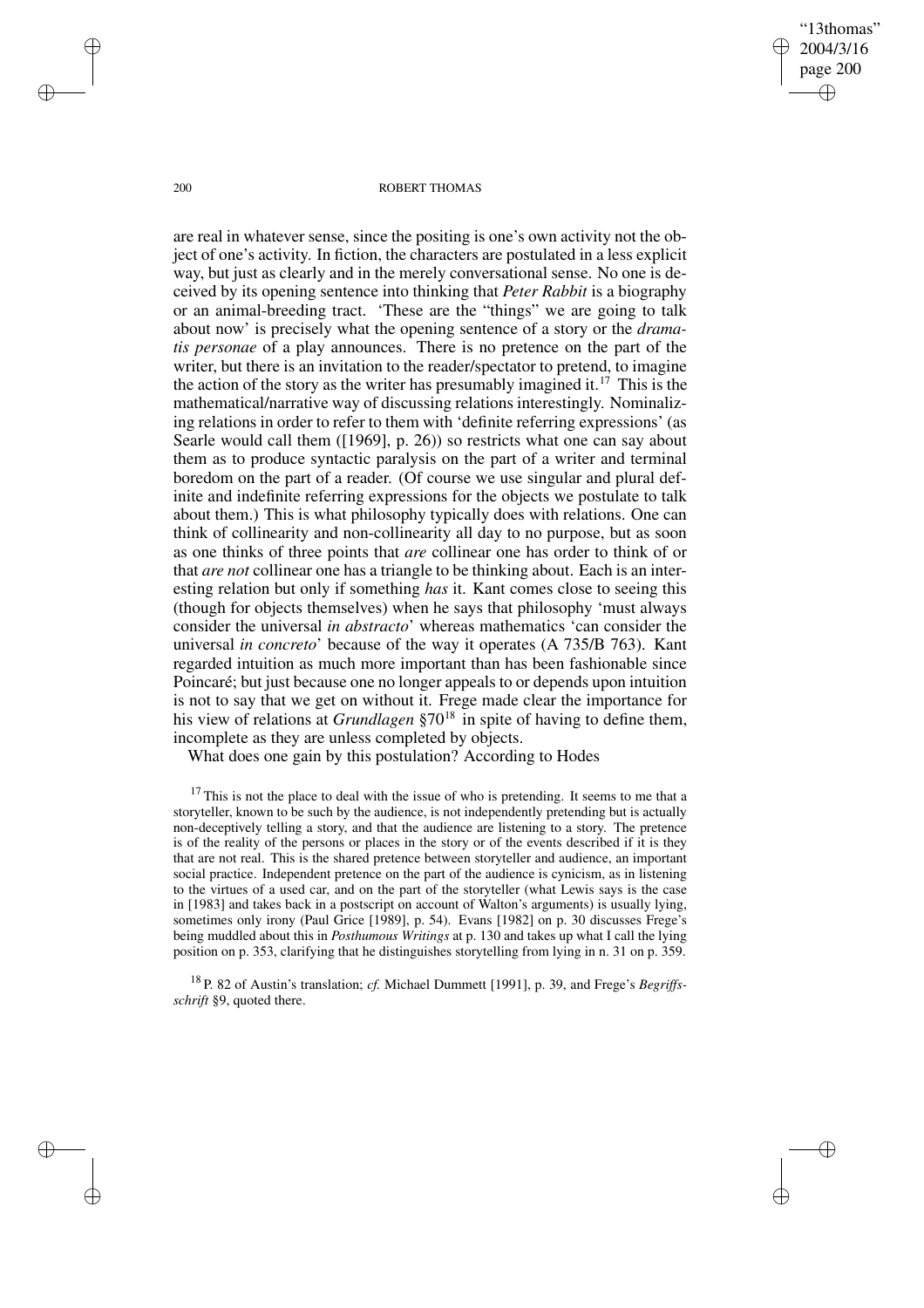✐

✐

✐

✐

Higher-order logic is notationally messy and logically complex. For purposes of everyday life, and even for advanced research in pure number theory, there is no need to express arithmetic propositions in a notation that exhibits the higher-order nature of the thoughts involved. Such a 'coding device' loses nothing (except philosophical confusion) and gains much.

... Philosophical rigor does not require that we abandon these advantages to first-order mathematical discourse, but only that we see it right. (pp. 144 f.)

If one asks which of these, ordinary arithmetic or higher-order logic, is actually mathematics, only prejudice will lead to the logic. It is the arithmetic that mathematicians do, whatever may be the 'nature' of what they are doing or — more obscurely — 'the thoughts involved'. In his later [1990] he is clear that it is the lower-level 'encoding of higher-order logics' (p. 254) that is mathematics.

Hodes draws out a bit the negative analogy between storytelling and mathematics, observing that a mathematician is constrained by logic (third-order logic, he says) in a way that a storyteller, 'who does not make genuine assertions or even express propositions with truth values (for the most part)' (p. 145) is not. A mathematician does not

pretend to make assertions, he makes primary assertions indirectly (in Searle's terminology<sup>19</sup>), by pretending to make secondary assertions 'about' fictions.

Pressing this disanalogy further, it might be urged that the critic or literary historian does (or should) express propositions with truth values; but the propositions expressed will have their truth values contingently, depending on the whims of those who created the fictions under discussion. Mathematical assertions, on the other hand, are not dependent on the whims of the ur-mathematician. (pp. 145 f.)

Hodes does not find this disanalogy persuasive. He attacks the 'whim' notion, saying that Shakespeare could not have invented a radically different plot involving the very character of Hamlet, 'a prince who comes to believe that his uncle has murdered his father'. Another attack would be that the exercise of whim is historical by the time a theatregoer sees *Hamlet*; one can only write a new play, not change the old play and make it be Shakespeare's *Hamlet*. Still another is that the mathematician has some room for exercise of whim too; logic is not so constraining that it decides, for instance, how many dimensions a geometry has.

<sup>19</sup> 'Indirect Speech Acts' in Searle [1969]. I disagree with his interpretation of Searle's term.

"13thomas" 2004/3/16 page 201

✐

✐

✐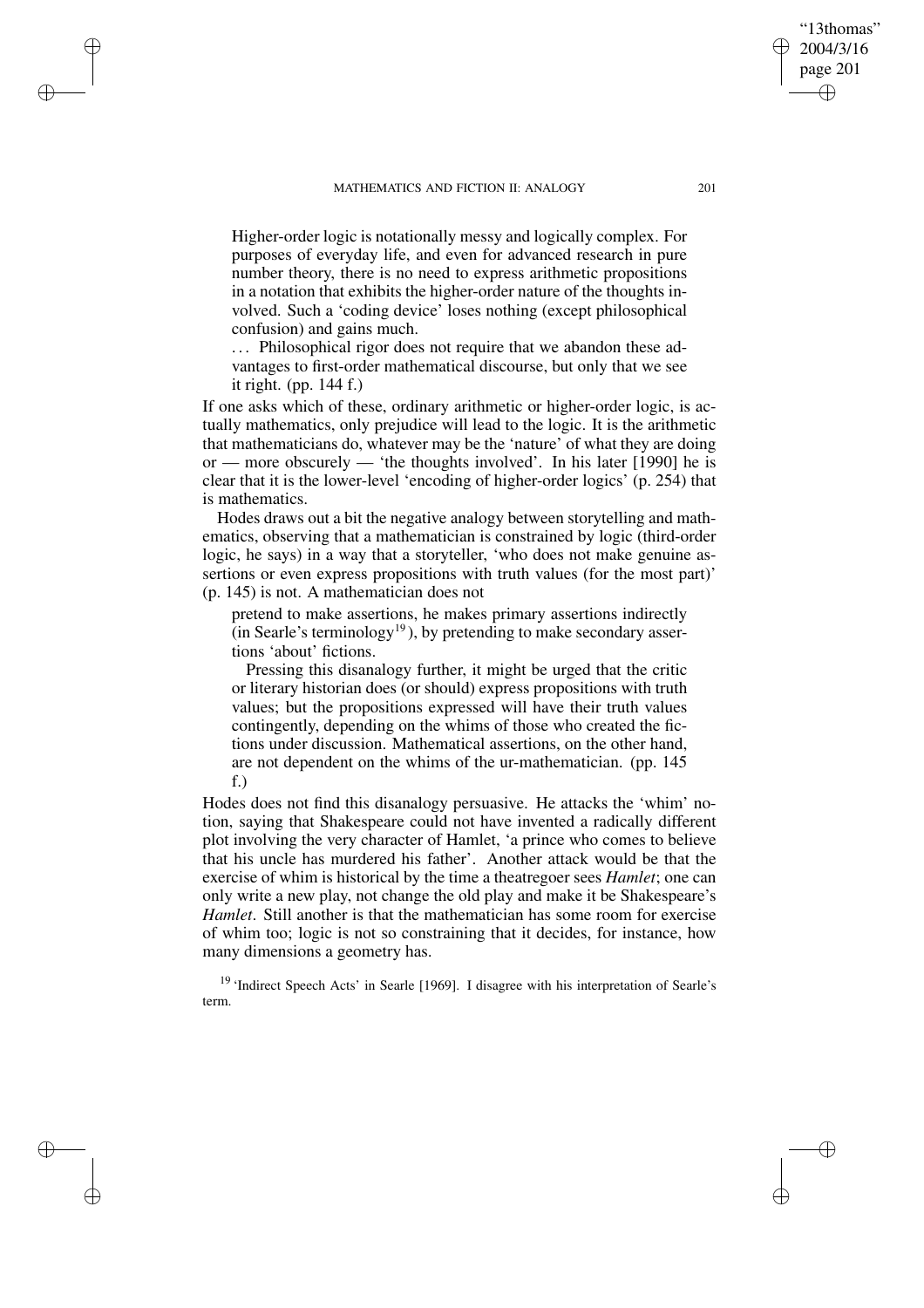"13thomas" 2004/3/16 page 202 ✐ ✐

✐

✐

### 202 ROBERT THOMAS

In his [1990] Hodes rejects the identification of mathematical and fictional objects, despite his calling the former 'second-rate' and 'not among "the furniture of the universe" ' (p. 235). But he notes that 'mathematical discourse involves genuine assertion.' (p. 255)

But metafictional discourse is different [I take it from fictional discourse]: attributions of fictional content (e.g., 'Hamlet was Danish', or even 'Hamlet existed'), construed as if prefixed with 'According to Shakespeare's *Hamlet*', can have truth-values; some singular terms in them (e.g., 'Hamlet' in the above example) contribute to determining that truth-value, but do so without designating anything. (p. 255)

# 5. *Postulation — Resnik*

In the chapter 'Positing Mathematical Objects' of his book [1997], to which I have already referred, Michael Resnik considers fiction because his account of the postulation of mathematical objects looks so much *to him* like the creation of fictional characters. On account of its being a discussion by someone that does not want to claim any similarity with fiction, it is worth looking at in some detail. 'The basic idea is that humans brought mathematical objects into their ken by positing them.' (p. 175) These are mathematical objects that exist timelessly regardless of having been posited; 'we do not create mathematical objects by postulating them' (p. 188). What he means by 'posit' them is 'to introduce discourse about them and to affirm their existence' (p. 185), as I quoted piecemeal in part I. He discusses three problems among others, how 'mathematicians came to believe in new types of mathematical objects' (p. 176) compatibly with realism, how mathematics is distinguished from fiction, and 'how in positing mathematical objects we manage to refer to them' (p. 175).

It is good to see that there is some common basis for the discussion:

Positing mathematical objects involves nothing more mysterious than the ability to write novels, invent myths, or theorize about unobservable influences on the observable world.' (pp. 184 f.)

Mathematical posits, like Resnik's physical examples, the Ether and phlogiston, can be tentative at first, as he points out; being tentative is more important on the physical or philosophical meaning of posit than on the conversational.

It takes very little to justify this sort of tentative positing. The only major worry is that it be a waste of time. (p. 185)

✐

✐

✐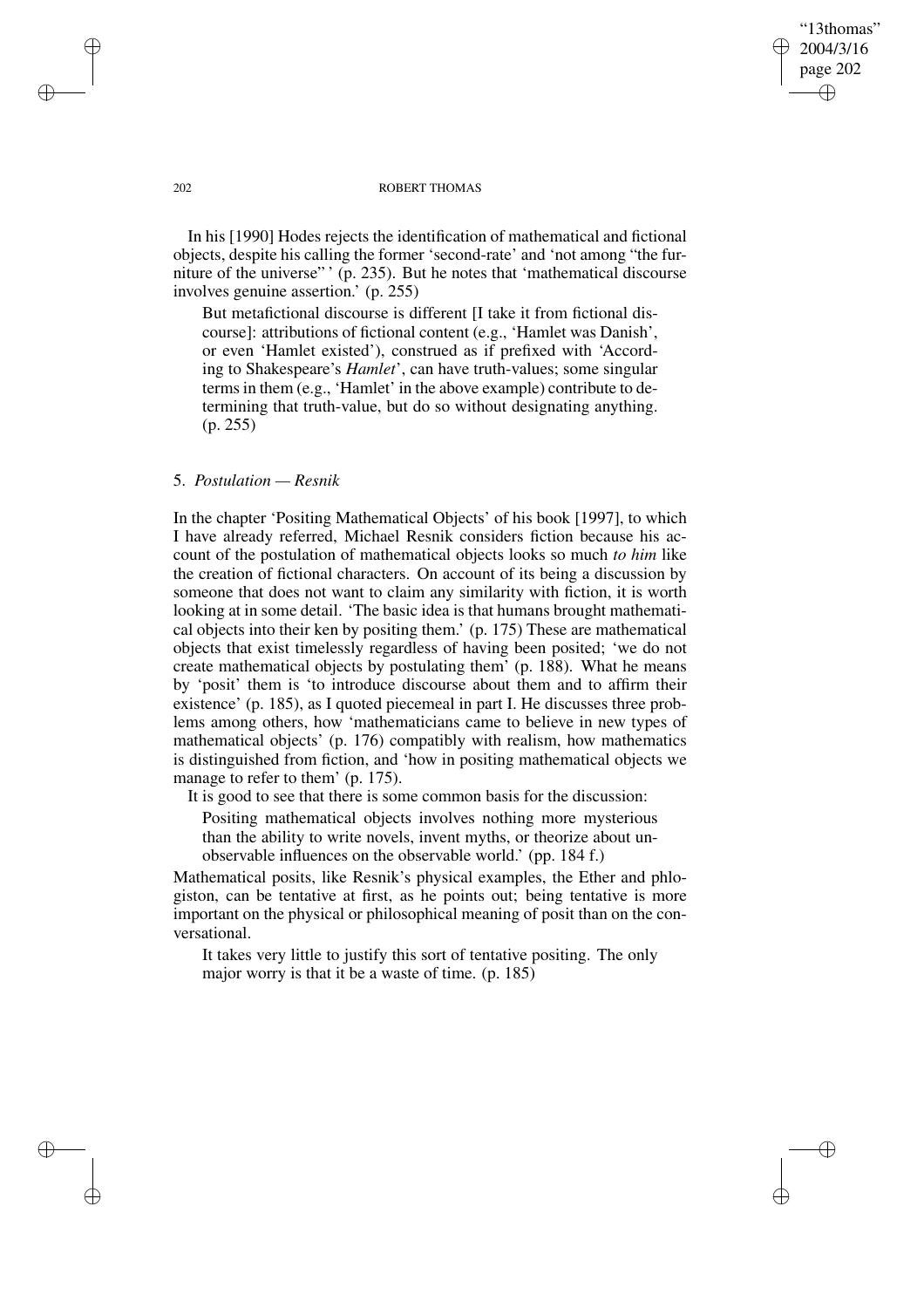✐

✐

✐

✐

Protomathematical<sup>20</sup> work usually guarantees that the time will not be wasted, for one usually knows useful results before abstracting the mathematical relations from real or lower-level mathematical ones. Resnik points this out but not that it is the relations among the lower-level objects that the abstraction is needed to discuss. What we are really thin on is justification for the step from tentative philosophical postulation (which might as well be conversational) to philosophical postulating 'decisively' (p. 185). I take it to be still unjustified in the case of mathematical objects and an empirical question in the case of a physical posit. He writes:

Furthermore [on account of protomathematical considerations, ancient mathematicians] had reason to believe that the new theoretical framework would allow them to simplify, unify, and extend the mathematical principles they had already developed, tested, and applied. (p. 185)

He mentions that this step of abstraction is what Kitcher would call a 'rational interpractice transition' ([1984], pp. 225 f.) and blames on Kitcher's approach

the worry that while it certainly was scientifically rational for mathematicians to *introduce* and *promote* the new practice, it may not have been rational for them to *believe* in the new objects. This is because they may have had ample evidence for the utility of their new theories but little evidence for their truth. ([1997], p. 186)

Note that using the conversational meaning for posit dissolves the worry. Evidence for the dependability of mathematical theories accumulated quickly, but there has never been any acknowledged evidence that their objects exist any more than ghosts, the third of Resnik's physical examples. There are isolated reports of intuitings.

Second, the distinction from fiction. There is no question that positing in the conversational sense is what is done to create fictional persons, places, and things in much fiction. One cannot generalize strictly about fiction as I shall quote Tharp's writing in the next section. Since the construction of stories is constitutive of human thinking in a rather low mode<sup>21</sup> and mathematics is a main subject matter of a higher mode, it seems likely that in the course of intellectual evolution stories came before mathematics. Fiction and mathematics both require pretending. As Resnik says, his speculations about how the latter was begun

<sup>20</sup> *Sc.* pre-axiomatic, informal. This is a term I have previously misattributed. It was first used, so far as I know, by Philip Kitcher [1984], p. 117.

 $21$  This is a term of Margaret Donaldson's [1993] discussed in part I.

"13thomas" 2004/3/16 page 203

✐

✐

✐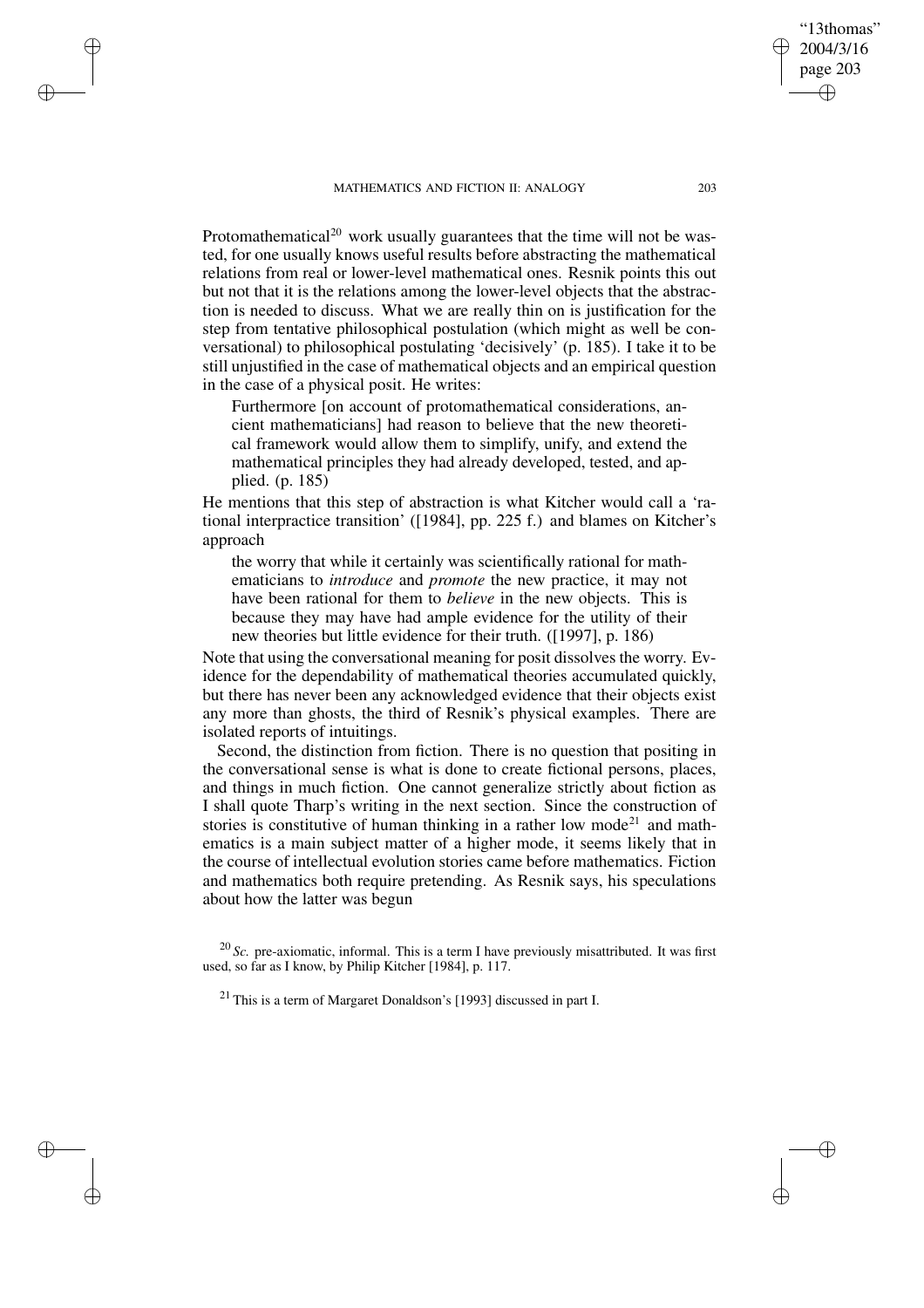# "13thomas" 2004/3/16 page 204 ✐ ✐

✐

✐

### 204 ROBERT THOMAS

do presuppose that before the ancients ever posited mathematical objects they had already developed the ability to communicate in written languages, to use pictures, diagrams, and words to represent things that are absent or merely imagined, to speculate, and, finally, to hypothesize and theorize about new kinds of entities. (p. 182)

His point in mentioning this presupposition is that 'none of these abilities involve supernatural processes', which is how he characterizes Frege's 'grasping thoughts' (p. 182). The positing itself requires no new skill, as pointed out in the quotation from his pp. 184 f. near the beginning of this discussion. After the considerations involving 'ghosts, the Ether, and phlogiston', he goes on.

Positing mathematical objects probably produced significant changes in ancient mathematical practice and hastened the arrival of the mathematical method as we now know it. For the nature of the new objects meant that reasoning from postulates governing them would play a much more authoritative role than perceptual verifications. (pp. 185 f.)

Now, as he mentioned on p. 180, positing can be implicit or explicit. Numbers were surely posited implicitly, since no postulates from ancient times have come down to us or are referred to. The extension of 'number' was even enlarged gradually to include one and much later zero. Nevertheless, they were reasoned about as objects, their relations being the whole concern with them. Geometry, as we know, was more explicitly organized if not in an existential way. But I must object to the phrase 'the nature of the new objects' because their nature was not determined, discussed, or used. Indeed it is still widely disputed whether they have a nature or whether, if any, it is relevant to mathematics, not least by structuralists like Resnik. The arithmetic postulates were implicit, amounting to arithmetic, and the geometric, while some were explicit, referred only to relations among the objects, not to their existence or nature. This is an immediate and large difference from fiction, where persons, places, times, and things are posited *as* persons, places, times and things as well as being in certain specific relations that form the focus of interest. Their natures as persons, places, times and things are implicit in the story and bring unbidden an enormous amount of presupposition that is lacking in mathematical postulation where ideally (an ideal not easily or quickly achieved) only the focus-of-interest relations are available for reasoning. Hence the so-called 'incompleteness of mathematical objects' (p. 194), something that is less true of fictional objects and something Resnik flags as needing explanation rather than abolition. The matter of nature, though it may have been introduced by a mere slip of the pen, is of

✐

✐

✐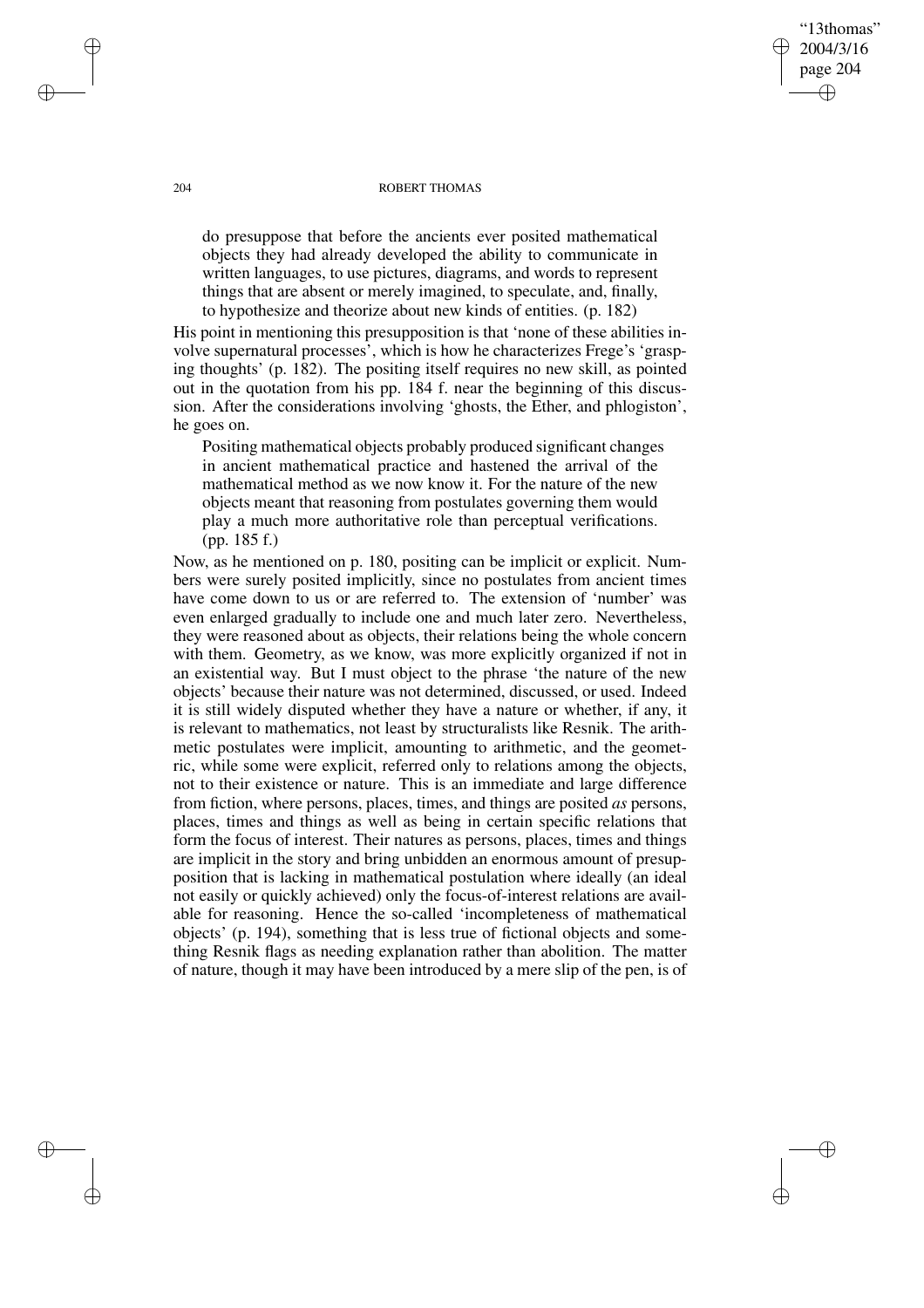✐

✐

✐

✐

some importance. The matter of incompleteness is analogous in mathematics and fiction (and, Woods  $[1969]$  claimed,<sup>22</sup> to historical characters like Julius Caesar).

The presuppositions of fiction (corresponding to the axioms of a piece of mathematics) are implicit, more like those of protomathematics. There are certainly not the same constraints as on mathematics. Mathematical posits are more like provincial try-outs, subject to modification if they do not work out the way that was intended, 'hypotheses that we are prepared to modify or withdraw in the face of evidence that they are inconsistent, have unwanted models, fail to yield the consequences we seek, or poorly fit our broader mathematical and scientific programmes' (p. 189). The specific disanalogies Resnik mentions between mathematics and fiction do not turn on syntax or reference but chiefly their operating in distinct modalities with 'different standards of accessibility, clarity, precision, rigour, coherence, and thoroughness (p. 189)' and different rôles in intellectual life, only the former having 'an (apparently) ineliminable place in science (p. 189)'. One of the disanalogies between mathematical and scientific objects that Resnik thinks some might find troubling, is physicists' attempting to detect new posits. But no one tries to find fictional characters either. So 'positing does not fictionalize mathematics', agreed; 'or detract from our justification in recognizing mathematical objects or truths about them' (p. 190). Recognizing mathematical objects? With the exception of Maddy's small finite sets — a mere claim — this is just not done. With 'truths about them', Resnik is introducing the last of his questions.

In considering how we use mathematical language to refer to the independently existing mathematical objects that Resnik says we refer to, he is mainly concerned with anti-realists' bridling 'at the idea that *anyone* can hold beliefs *about* mathematical objects on the grounds that, if they exist, they cannot stand in the causal relations necessary to establishing and preserving reference' (p. 187). Since he is concerned to distinguish mathematics *from* fiction, he does not rely on the analogy *to* fiction to reverse the causal relations to the we-to-them direction that grounds both fictional and mathematical denotation by stipulation. He rightly rejects the demand for they-to-us causal relations and attempts to answer two questions:

"13thomas" 2004/3/16 page 205

✐

✐

✐

<sup>22</sup> Incompleteness is a Meinongian idea, used extensively in *Über Möglichkeit und Wahrscheinlichkeit* (1915) and, according to Peter Simons [1999], also by R. Ingarden, *Das literarische Kunstwerk* (1931), but there are hints of it in Lear's Aristotle (Part I, section 5, The Distant Past). It has been discussed by Terence Parsons [1980] and Charles Parsons [1982] and taken up by Akiba [2000]. Mathematics is constrained to use only the relations attributed to its objects (*as if* they were incomplete) even if they are real and hence not incomplete.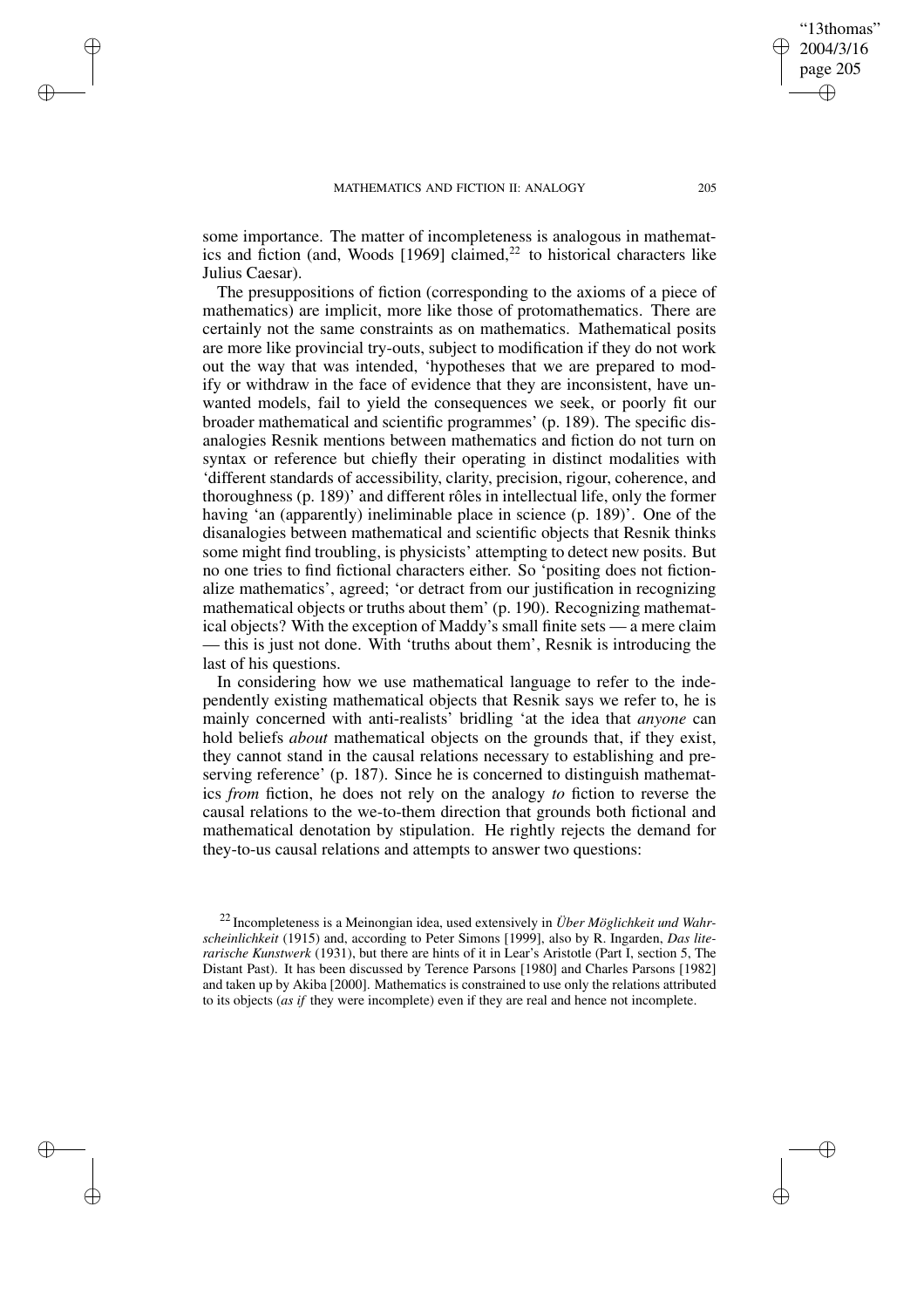# "13thomas" 2004/3/16 page 206 ✐ ✐

✐

✐

#### 206 ROBERT THOMAS

*The Genesis Question*: How did we come to use a certain term to refer to a given object?

*The Criterial Question*: When does a given term refer to a given object? (p. 191)

At first I thought that my reservation about these questions was that mathematical objects are not given in the way that physical objects are given -'just there', like Mount Everest. But a closer look revealed that the sense of 'given' is the normal mathematical sense, *specific* ('not independently given' (p. 188)). I have chosen the word specific to point to what I now think needs consideration. Since we do not meet a mathematical object but only encounter it in literature, the referential damage, as it were, is already done before we assign a term with which to refer to it. The object has been *specified* and thereby denoted even if not referred to (with reference's demand for existence). How? 'Let  $(a, b, c)$  be the point of intersection of the three planes  $p_1, p_2, p_3$ , in  $E^3$ .' The reference of  $(a, b, c)$  is in a sense fixed, but the reference, in the mathematical sense, is already in the denotative phrase 'the point of intersection of the three planes  $p_1, p_2, p_3$ '. All that is necessary to refer to a mathematical object is to denote it. This is usually done with a descriptive phrase involving relations. As usual with denotation, it does not matter whether the denoted object exists. Not wanting to write about the empty set, one usually determines that what one has defined exists, but this is in the mathematical sense of existence, not metaphysical. If the planes  $p_1, p_2, p_3$ , intersect in no point, then that can be routinely determined, and that is the only thing that will have been learned about the denoted point *making use of the denotation*. This exemplifies what I mean by saying that the problem of mathematical reference precedes the genesis question. Resnik agrees (p. 192) that 'in positing we often describe first'. Fictional characters too need only be specified for us to be able to refer to them; there is a clear analogy here.

Another difficulty with reference to mathematical objects that needs to be acknowledged is that they are not specified exactly and so can be referred to no more exactly. Whatever satisfies the specification is denoted, but it is left a whatever (I return to this point at the end of the paper.). In the above example, a standard occurrence is that  $(a, b, c)$  turns out to be a whole line of points. It is also possible for  $(a, b, c)$  to be the polynomial  $ax^2 +$  $bx + c$  and just to be *calculated* as the solution of linear equations that bear the planar interpretation. Like fiction, mathematical sentences do not deal with what analytic philosophers would call fully determinate thoughts; hence Quine's insistence on application of mathematics. This does not mean that they are not viable freestanding thoughts. Application is, however, when

and

✐

✐

✐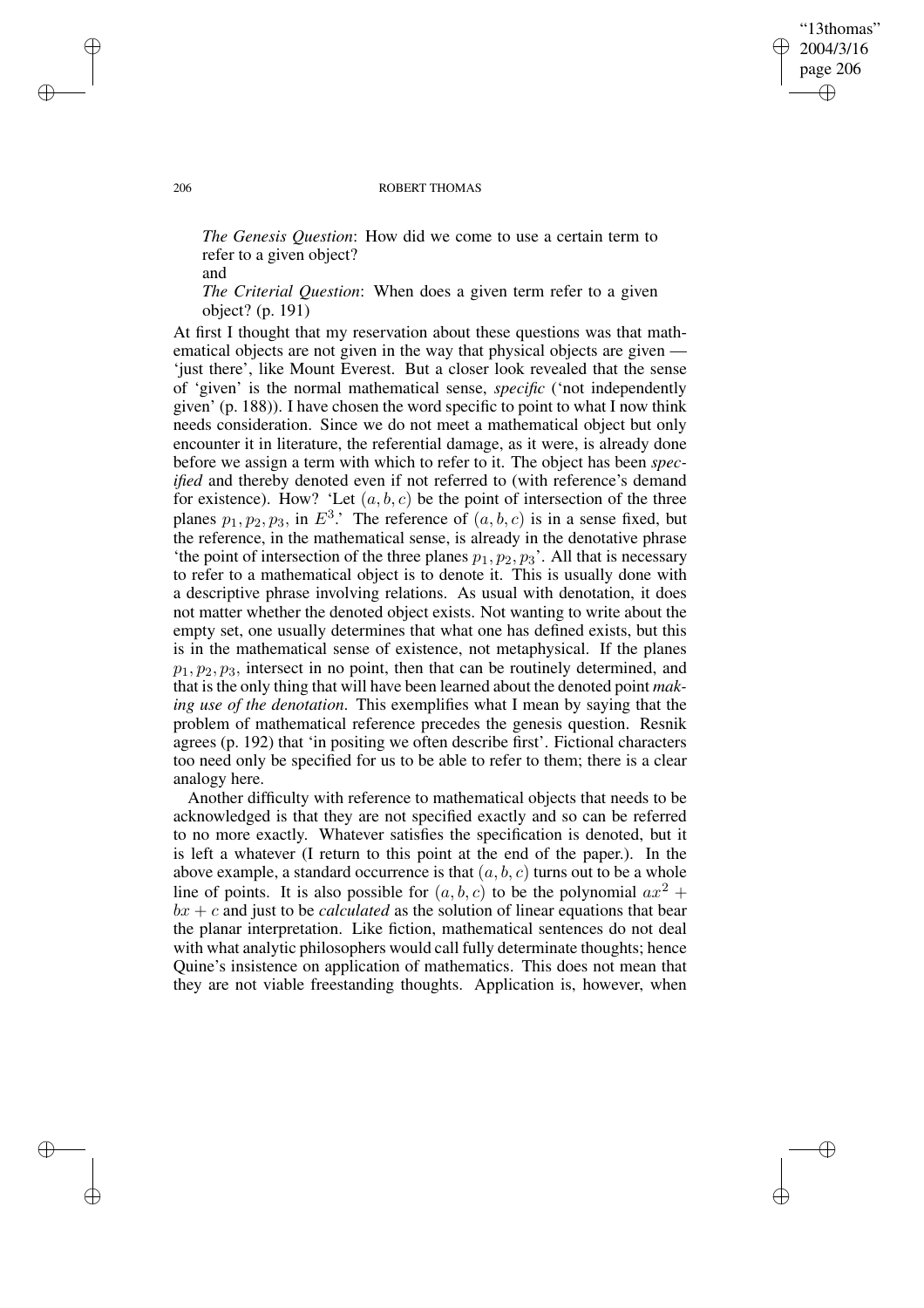mathematical terms are used to refer fully in the everyday sense of reference. A theory of mathematical reference ought not do too much.

Aside from the above considerable difficulty for any straightforward theory of reference, there seems to be a large one that Resnik has ignored. He relativizes reference to each natural language and argues for disquotational answers to his criterial question:

(Sing) For any x, the singular term 't' refers to x just in case  $x = t$ , where  $t$  is a schematic letter standing for English singular terms.  $[\dots$  and  $]$ 

(Pred1) For any x, the predicate F refers to x just in case x is  $F$ , where  $F$  is a schematic letter standing for one-place English predicates. (p. 193)

The main trouble that I see with this is that it is not relativized to theory. As a result, mathematical ideograms like  $+$  and  $0$ , which 'have different meanings in Boolean Algebra and Number Theory' are 'ruled out' (p. 193). Just as it is an analogue of 'truth in the story' that one aims at in mathematics, so we use 'reference in the theory' not any sort of absolute reference. Even within a single theory there is a difficulty in referring to objects if one thinks of them as having an identity of their own prior to their being denoted. We have no way to tell whether we have identified them correctly or incorrectly. The existence of the integers  $\mathbb Z$  does not guarantee that '1' refers to 1 rather than to −1. It would not matter nor could we know if all our talk of the integers were the sign-reverse of their 'actual' selves — if actual selves made any sense so that our sign-reversed arithmetic was 'actually' frequently wrong. Would it matter if Rosencrantz and Gildenstern were impersonating each other? Would it matter if the actors were impersonating each other?

Independently of the degree of success of Resnik's theory of reference, its discussion illustrates the uselessness of adding affirmation to the conversational postulation needed to conduct mathematical discourse and tell stories.

### 6. *Inference — Tharp*

✐

✐

✐

✐

Tharp gave some consideration to how fiction works and was somewhat true to his intention to compare despite slipping quickly into identification (discussed in part I). We can charitably take his identifications to be metaphorical.

Fiction undeniably involves a great number of stipulations, but we claim that the most significant difference between fiction and mathematics is that the latter is based on a few peculiarly sharp concepts. ([1989], p. 168)

"13thomas" 2004/3/16 page 207

✐

✐

✐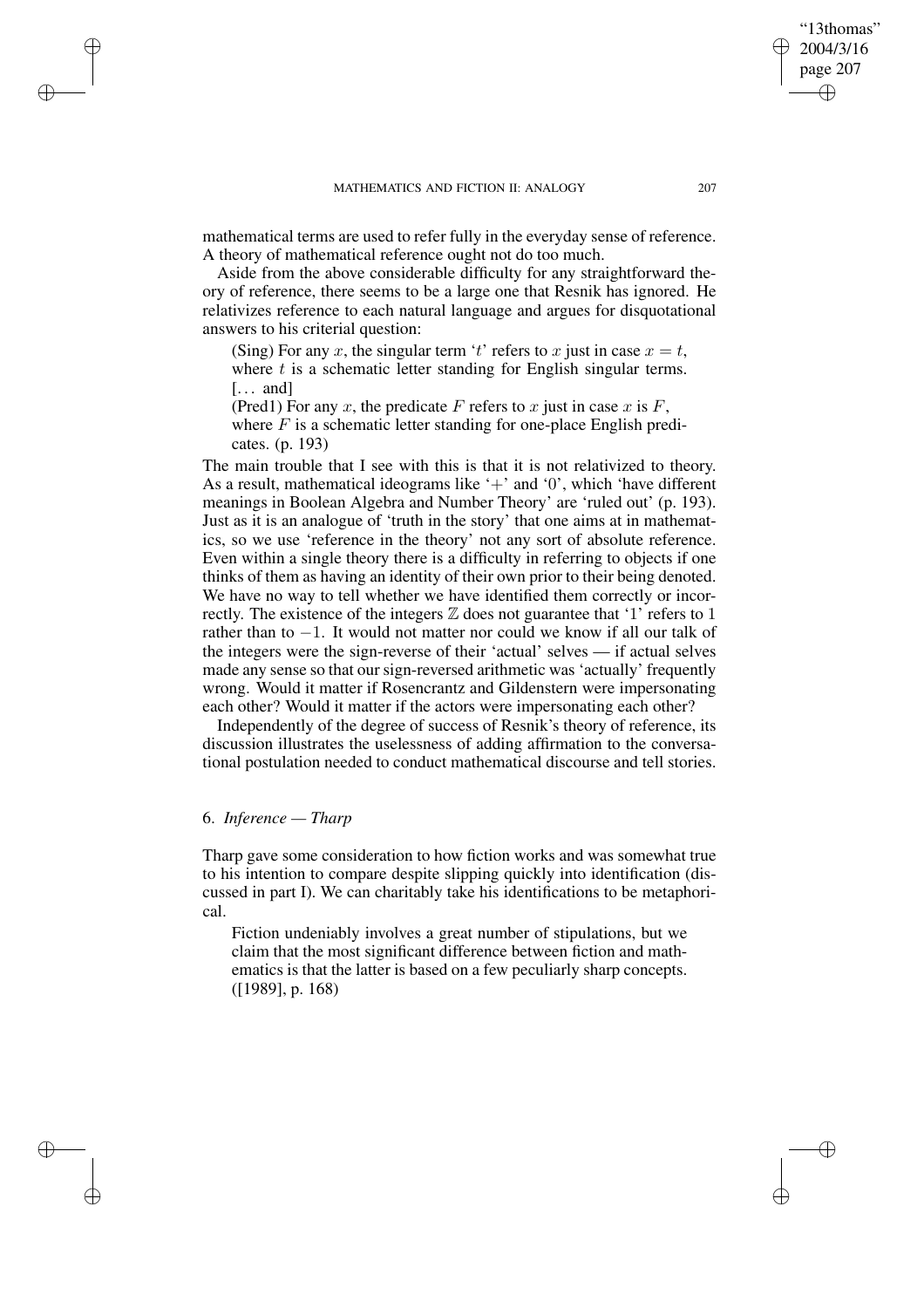"13thomas" 2004/3/16 page 208 ✐ ✐

✐

✐

#### 208 ROBERT THOMAS

The sharpness of mathematical concepts is what allows inference chains of arbitrary length to be depended upon. A lack of initial vagueness prevents vagueness, as with rumour, from engulfing all with the passage of time, a point made particularly with respect to ancient Greek mathematics by Netz [1999].<sup>23</sup> In his posthumous sequel (Part II [1991]), Tharp repeats his point about precision at greater length. One thing that we do do in mathematics that is 'distinctive' ([1991], p. 183) of it is to rule out troublesome borderline cases by the way we frame our concept definitions. Those concepts are normally 'extrapolations of ordinary concepts', an idea of Bernays that he quotes from Bernays in [1989], p. 171. The sharpness of mathematical concepts derives, in my opinion, from their being specified entirely in terms of the relations, also precise, in which their supposed instantiations stand and not on borderlines. Tharp draws attention to the pervasiveness of implicit definition (his example is of course relational) in mathematics.

We believe that implicit definitions are absolutely basic to mathematics and that the use of such definitions has interesting implications concerning the codification of mathematical concepts. That is, one cannot assume that mathematical concepts are codified in some standard independent way and that one then looks at the codifications and infers propositions about the concepts. . . . in mathematics we believe that even so basic an axiom as, "Every number has a successor", is, for the most part, implicit definition, a stipulation of one of the things the concepts of number theory are to permit. ... we set down the axiom and let it (partially) define the concepts implicitly. ([1991], p. 189)

Inferences in narrative are made, as he says (of fiction, but the point is general), 'more or less unconsciously' ([1989], p. 169). One cannot read a story and make any sense of it without drawing inferences; doing so is an essential part of the creative act of reading.<sup>24</sup> It is part of the work of interpretation that is part of the pleasure of reading a story; no story tells it

 $23$ The empirical world is recalcitrant, it does not yield to logic, and this is because it behaves by degrees, by fine shades, by multiple dimensions. Shading into each other, the chains of the relations operating in the real world break down after a number of steps. . . . Mathematical objects are different. Or are they just assumed to be different? (p. 197)

At some stage, some Greeks ... decided ... to demand that in discussions of relations of area and the like, the make-believe of ideal transitivity should be entertained. Here is finally the make-believe, the abstraction truly required by Greek mathematics. (p. 198)

I have already referred to von Freytag-Löringhoff along the same lines in part I (his p. 30).

<sup>24</sup> A reader constructs a possible *fabula* along lines hinted at by Morton [1996] and described in more detail by Umberto Eco in terms of what he calls *inferential walks* ([1979], Chapter 8).

✐

✐

✐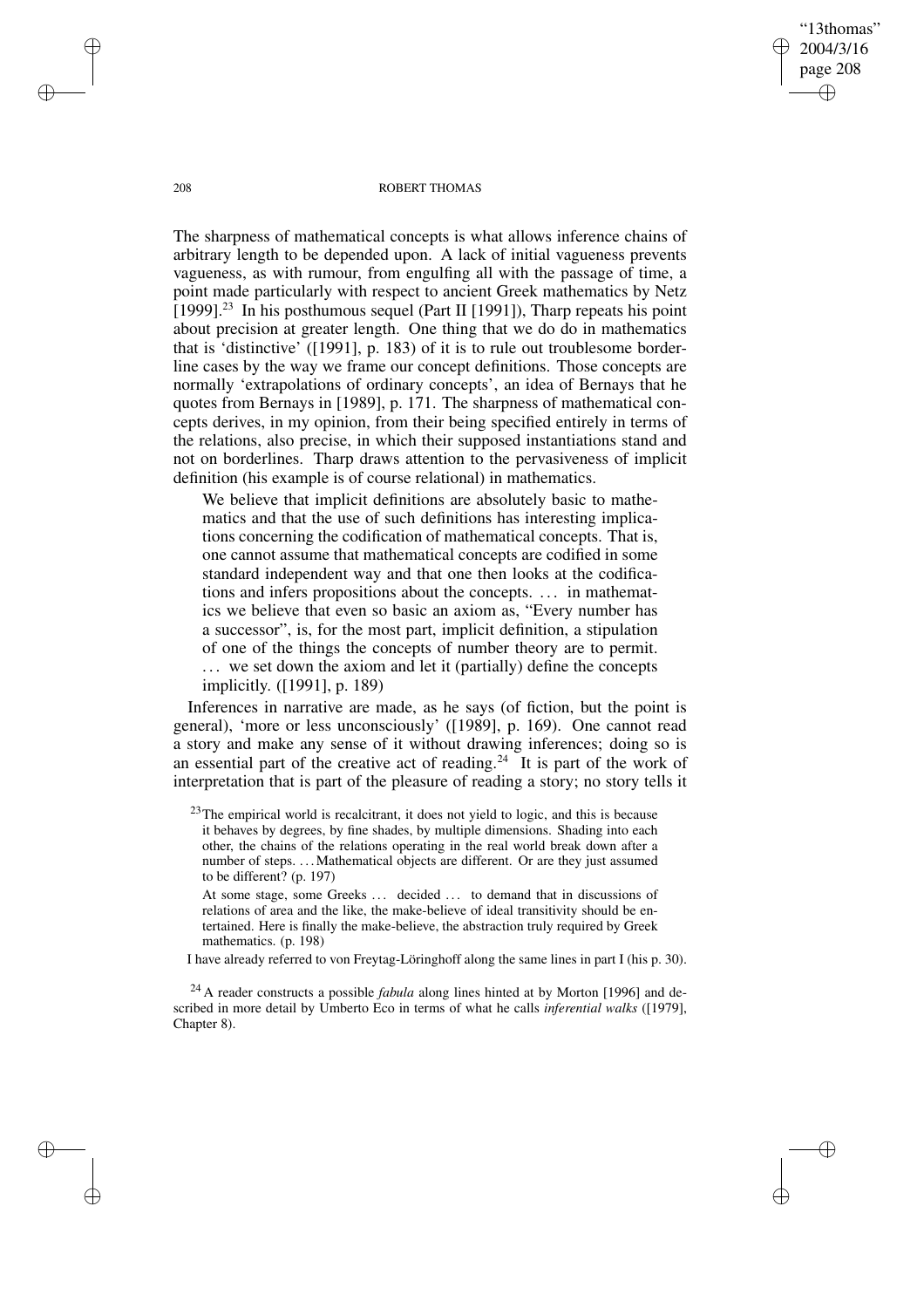✐

✐

✐

✐

all. In Part II, he says of fiction that it 'presents many complications and difficulties',

In practice, such liberties may be taken with the concepts that it is difficult to state any interesting generalizations which are not refutable by some counterexample from actual literature. ([1991], p. 180)

This is true, of course, and, if there were some exception, then a piece of actual literature could be created specifically to supply a counterexample. For an analogy, however, one does not need ironclad generalizations as one would to show, for instance, that mathematics is a species of fiction, the view into which Tharp was clearly tempted to lapse at the beginning of Part I and clearly gave up in Part II. It is quite adequate for our purposes to think of classical literature up to, for instance, Shakespeare, or just Greek myths and children's stories; we are not concerned with subtleties but with broad patterns. Tharp points out again that inference is part of narrative (Walton calls it close to indispensable ([1990], p. 143)) and adds that it *has* been since before the invention of mathematics (he too assumes stories come first).

But surely the human race used the ordinary logical forms and inferences in myth with great success for countless millen[n]ia before the invention of set theory, or of any other systematic mathematics. This alone casts doubt on the necessity of assuming that one is, in some sense, speaking of real objects. ([1989], p. 183)

Gareth Evans (in [1982], basing his discussion on Walton's papers before [1990]) offers what he calls 'a recursive principle' for inference in fiction.

If  $A_1 \ldots A_n$  is a set of make-believe truths, and the counterfactual 'If  $A_1 \ldots A_n$  were true, then B would be true' is true, and there is no set of make-believe truths  $A'_1 \dots A'_n$  such that the counterfactual 'If  $A'_1 \n\t\ldots A'_n$  were true, then B would not be true' is true, then B is make-believedly true. (p. 354)

His discussion as a whole makes it clear that fiction is not an unproblematic analogue.

By formulating the rules of the game of make-believe explicitly in terms of couterfactuals, I do not intend to suggest that the capacity to understand the counterfactual idiom is a more primitive capacity than the capacity to engage in games of make-believe. In fact I think that they are the *same* capacity. (Using counterfactuals is engaging in a purely cognitive pretence; though it might sometimes be better to speak of cognitive acts within the scope of a supposition rather than a pretence.) (p. 355)

"13thomas" 2004/3/16 page 209

✐

✐

✐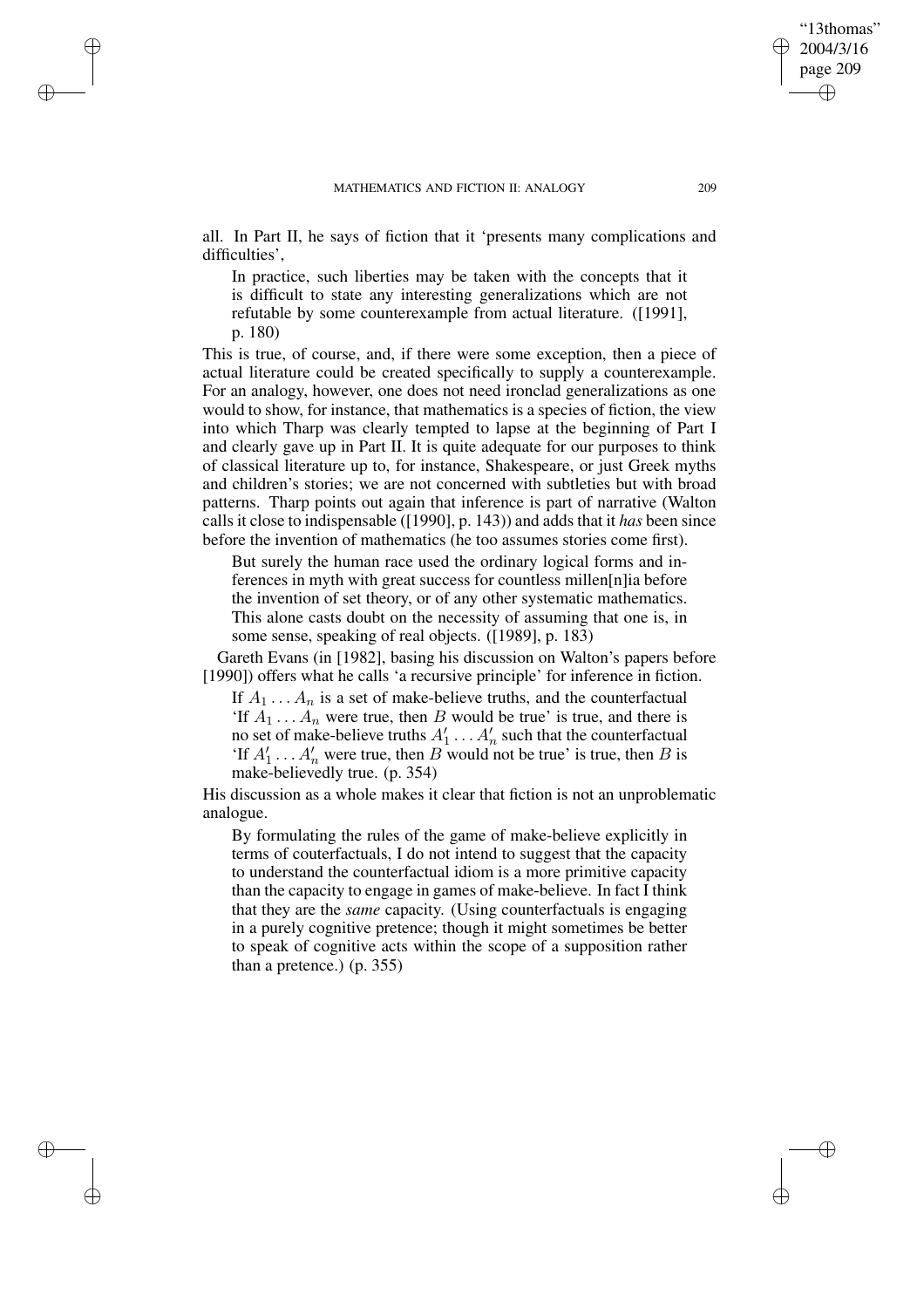# "13thomas" 2004/3/16 page 210 ✐ ✐

✐

✐

#### 210 ROBERT THOMAS

On the whole he prefers use of his notion of scope to direct use of the verb 'pretend' because it is clearer what is supposed/pretended (nn. 33, 37 of chapter 10).

Tharp does more than just mention modality, but does not 'think it really appeals to other worlds and their possible inhabitants. Rather, I think one is saying that the concept itself does not rule out some object satisfying it.' ([1989], p. 183) He elaborates.

We have claimed that the modal propositions of arithmetic are primarily about concepts, and are about ordinary objects and activities in the indirect sense that the concepts may be applied to ordinary objects arising from ordinary activities, such as an actually constructed inscription. In particular, existential assertions such as 'there is a number . . .' may go far beyond anything humanly feasible. The discomfort with modal treatments of mathematics is reminiscent of the everyday interchange of 'can' and 'may'. One sometimes says 'Herr Schmidt can drive 150 kph on the Autobahn' when he actually cannot (because, say, his Volkswagen won't go that fast). Obviously, what one means is that he *may,* that is, the relevant rules permit such speed. We interpret the mathematical modalities in such a 'may' sense: one may construct an inscription with  $99^{99}$  strokes the concepts undeniably permit it. ([1989], p. 187)

This permissive interpretation of mathematical modality may not be unique to Tharp. In 'What is Mathematical Truth?', Putnam ([1975], pp. 60–78) wrote,

What [a mathematician] asserts is that certain things are *possible* and certain things are *impossible* — in a strong and uniquely mathematical sense of 'possible' and 'impossible'. In short, mathematics is essentially *modal* rather than existential . . . ([1975], p. 70)

In his introduction to Tharp [1989], Charles Chihara [1989] notes that 'it might be argued' that to use the mathematical modality to interpret mathematics is illegitimate because it presupposes mathematics. Like Tharp, I see no convincing reason for accepting what Chihara calls the crucial premise that the notion of possibility he needed in his semantics was a specifically mathematical one. This notion belongs to Putnam (the critic Chihara quotes), not Tharp.

Part of the point of the comparison with fiction is to point out that our general intellectual and imaginative capacity is in play; one peculiar to mathematics need not be hypothesized. Mathematics describes relations that we

✐

✐

✐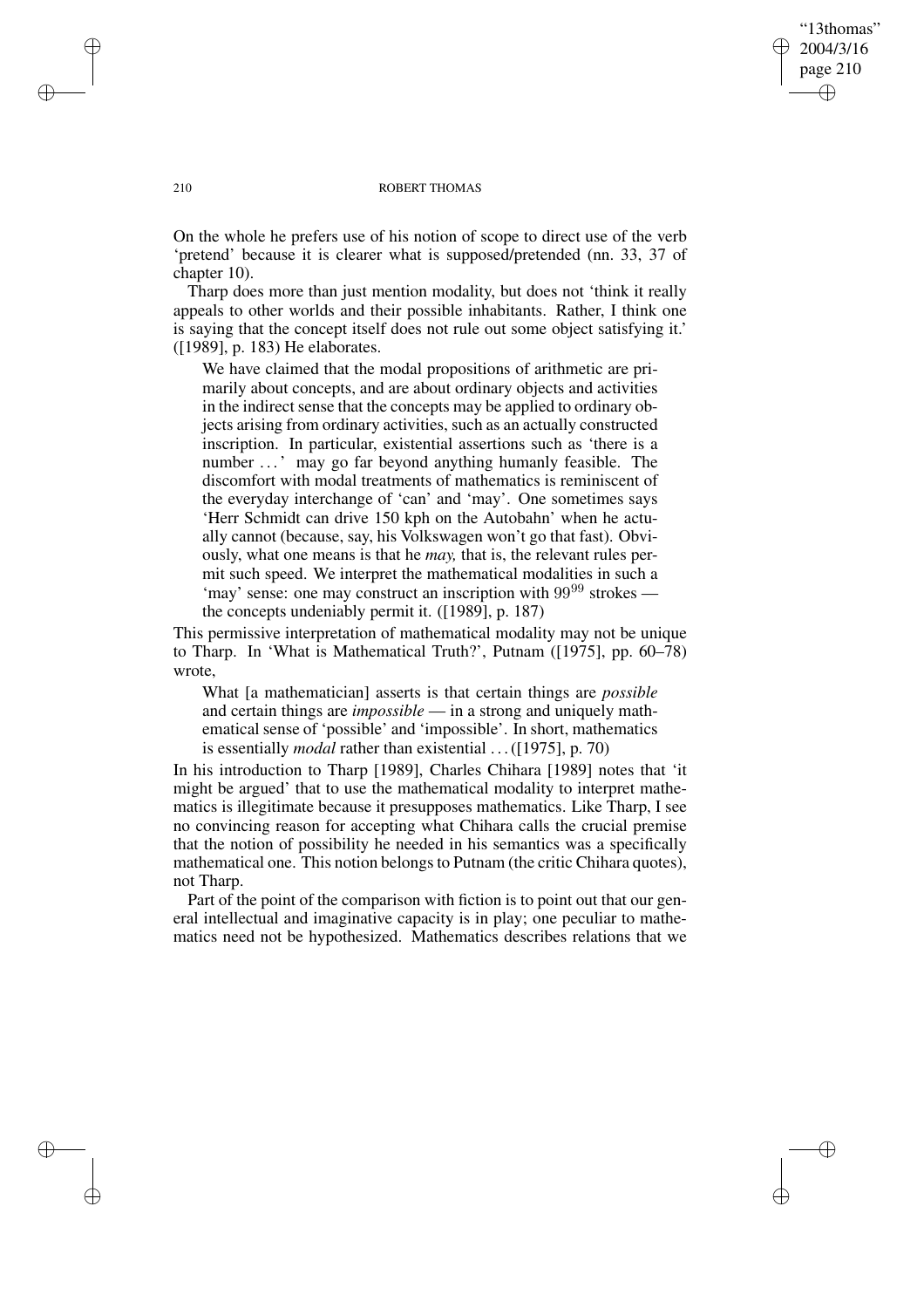✐

✐

✐

✐

can, without leading ourselves into inconsistency — a traditionally necessary<sup>25</sup> condition — imagine (not visually) with sufficient clarity and distinctness (the classical description of sharpness) to be able to draw consequences with dependability. One of the functions attributed to fiction is its enlarging effect on the imagination, showing us, as it does, the temporal if not logical consequences of behaviours in potentially real — imaginable — circumstances. Among their other virtues, Shakespeare's great tragedies are studies in procrastination, treason, jealousy, and vanity, to nominalize relational circumstances displayed. My view, that what both simpler fiction (throughout) and mathematics (at bottom) are about is relations of *kinds* that hold among ordinary everyday persons and things, ties the meanings of terms closely to ordinary meanings. It is an observation of some importance that fiction in particular typically does not invent new relations to hold among characters; even science fiction, which at least in its early years invented new things, did not invent new relations. It is more or less necessary for the understanding of fiction that words be used in their usual senses; often lacking apparent reference, there is no other way for them to be understood. In his defence of realist semantics for mathematics, despite not having a realist ontology, van Fraassen pointed out in his review [1975] of Putnam's [1971] that the fictionalist response is not a Goodman-Quine reconstruction of mathematics.

But the Fictionalist seems to proceed differently. As far as ferreting out the inferential structure is concerned, we may imagine him saying, the realist semantics is successful — why provide another one? But mathematics remains just as practically useful and intellectually interesting if we stop thinking of it as true. The realist has clearly described the picture that bewitches us — the picture that guides inference. Let us just add that this is a matter of make-believe. We speak 'about' mathematical entities as if we are speaking about real things — it matters not at all whether they *are* real. ([1975], p. 742)

One needs to note that this is not saying that they are not or cannot be real, it is equally useful whether we know or do not know.

What Tharp means about the kind of inference he intends, referring (in his limited sense) to concepts, he exemplifies with the example that all whales are mammals. Because the concept being a whale includes the concept being a mammal whether there are any whales left or not, the statement is intended to indicate that one need not be referring to past, present, or future whales. He could have referred to mythical beasts to make his point (one needs to keep in mind that the document quoted was not prepared for publication, just left on the author's death). The relation to which he wanted to draw

<sup>25</sup> See, however, Chris Mortensen [1995], and review by J. P. Van Bendegem, *Philosophia Mathematica* (3) 7 (1999), 202-212.

"13thomas" 2004/3/16 page 211

✐

✐

✐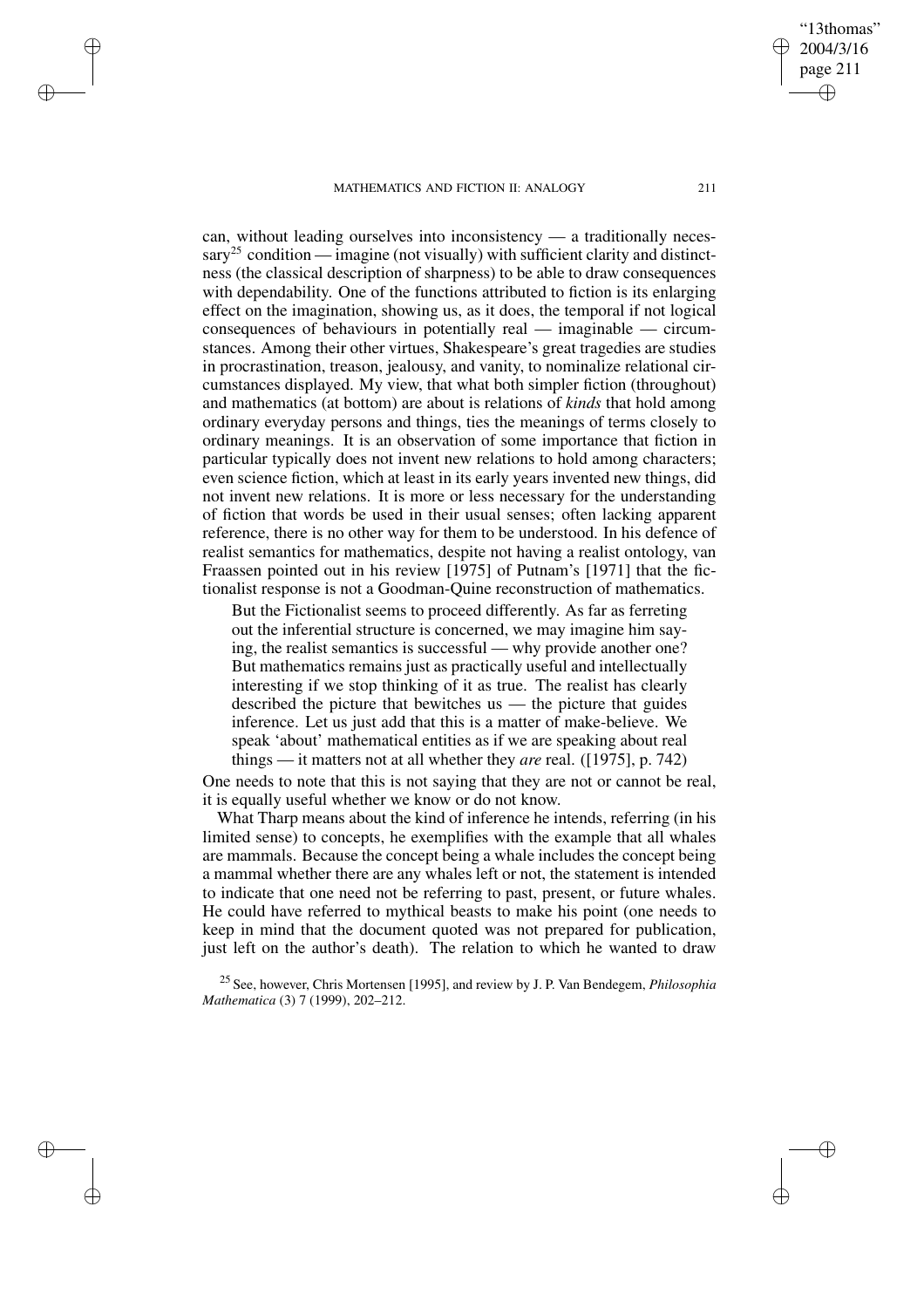"13thomas" 2004/3/16 page 212 ✐ ✐

✐

✐

### 212 ROBERT THOMAS

attention is conceptual; 'our knowledge of the general modal truth comes from certain self-knowledge, knowledge as to how we intend to use these concepts to classify certain objects.' ([1991], p. 188)

Anyone comparing mathematics with narrative that may be fiction or not indifferently must, as Tharp does, reject the reference-based treatment of truth and deduction given by Benacerraf in 'Mathematical Truth' [1983] because in it Benacerraf sets aside the notion of *meaning* in favour of that of *reference* ([1991], pp. 180 f.). The point Tharp is making in the following example is partly anti-ontological, but mainly epistemological; that is at any rate why I am quoting it: to make clearer the kind of reasoning, dependent on meaning, that he attributes to mathematics.

An architect can describe quite precisely a skyscraper so tall it would crumble under its own weight if one attempted to built [*sic*] it. In fact he can describe quite precisely an infinitely tall skyscraper, by using a clause analogous to  $(x)(Ey)Sxy$ . He can then reason and prove theorems about the skyscraper ('There are infinitely many washrooms'). All materials which go into the description seem quite finite, and it is far more plausible to look to *that description,* than to look to infinite abstract skyscrapers, or to other infinite structures, for an explanation of the resulting theorem. Even if there were some such structures external to us — whatever that means — we would still need to describe the particular structure under consideration. That is, it is highly implausible that we have any way of directly attaching ourselves to any such entity, so we must pick out the one we wish to discuss, distinguishing it from all of the many slightly different mathematical structures by some appropriate description. Thus we are appealing to our powers of description or our powers of meaning. We might as well stop with an appeal to those powers and not postulate unhelpful entities.

. . . Only certain concepts will give the sharpness wanted in mathematics, so our choices of concepts are not completely arbitrary [not to mention other reasons]. And once we have picked the initial concepts, we have no control over the consequences. There is some sort of objectivity and great definiteness both in the original limitations of choice, and in the uncontrollable consequences. I am not sure how much explanation can be given of this kind of objectivity . . .([1989], p. 192)

The postulation Tharp has in mind is the philosophical kind. He reiterated his point in Part II, where he wrote, 'We believe that mathematics is possible just because one can, in certain cases, reason quite clearly about what is permitted, be it feasible or not.' ([1991], p. 185)

✐

✐

✐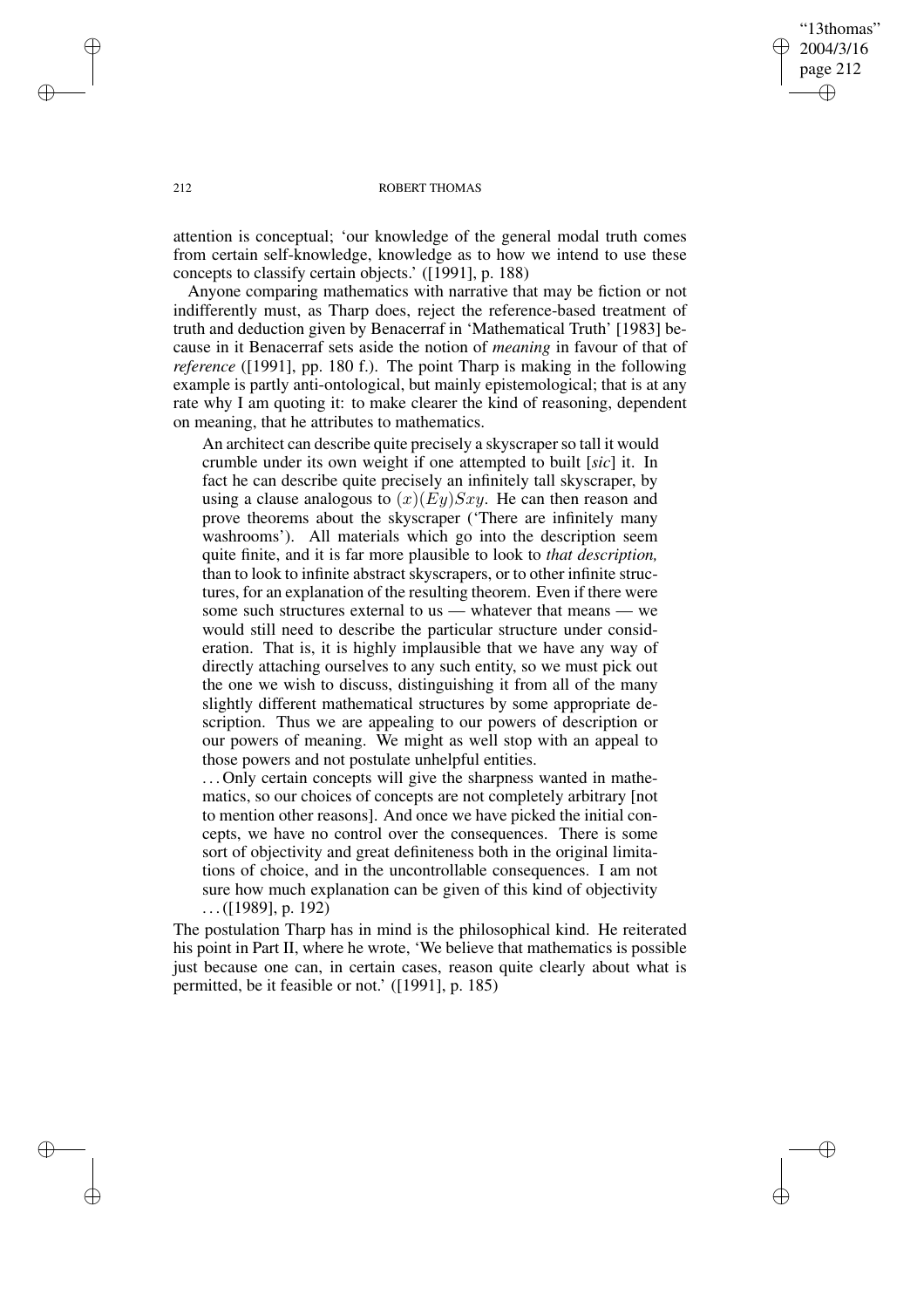# 7. *Inference — Wagner*

✐

✐

✐

✐

Steven Wagner in 'Arithmetical Fiction' [1982], considered arithmetic and fiction, accepting Benacerraf's argument that numbers cannot be sets or anything else, 'number words *as standardly meant* lack reference' (p. 255), and he seems horrified by the idea of leaving 'the question of existence open' (p. 255). Wagner pursues the analogy far enough to remark that it 'does capture the intuitive distinction between arithmetical knowledge and error' (p. 264), falsity in the story. He points out that the story view gives a satisfactory way of talking and thinking about numbers, noting that it has apparent similarities to both logicism and formalism, $26$  while being plainly different from both. As I have remarked, mathematics used to be thought to be more like the history it is written like than the perhaps-fiction that Wagner portrays it as. I think that this change accounts for the word 'unintentionally' in Wagner's claims as a 'fictionalist':

For the fictionalist, identifications of 2 with sets — that is, assertions that 2 is some set — are like continuations of a story, the original 'story' being an unintentionally fictional concept of number which we may elaborate in various ways. Any such identification is mathematically correct if it is consistent with the original concept, and to offer several is analogous to spinning different tales of Red Riding Hood's adult life on separate occasions. If we keep our stories apart, no inconsistency arises.  $(p. 256)^{27}$ 

Wagner's story view gives an account of such freedom as one has in spinning the mathematical kind of story. His

[f]ictionalism, however, respects apparent linguistic fact. Since it is only a thesis about the *existence* of our supposed objects of discourse, it lets sentences of arithmetic mean just what they seem to mean. (p. 256)

The freedom is not complete. The non-existence of a licence number for my car (since I have no car) does not license a host of complex *and informative* sentences about that number. Obviously neither Wagner nor anyone else considering fiction is resorting to one's freedom to make arbitrary statements about the contents of the empty set. 'Nothing will come of nothing' is true mathematically as well as elsewhere. The story view is informative *because*

<sup>27</sup> *Cf.* Zalta [1983], p. 152.

"13thomas" 2004/3/16 page 213

✐

✐

✐

 $26$  To the extent that mathematics needs to transfer truth — as when applied — logicism is right. Surely this is the important relation of mathematics, as of reason in general, to truth. To the extent that mathematics depends upon the objectivity of written arguments, formalism is right.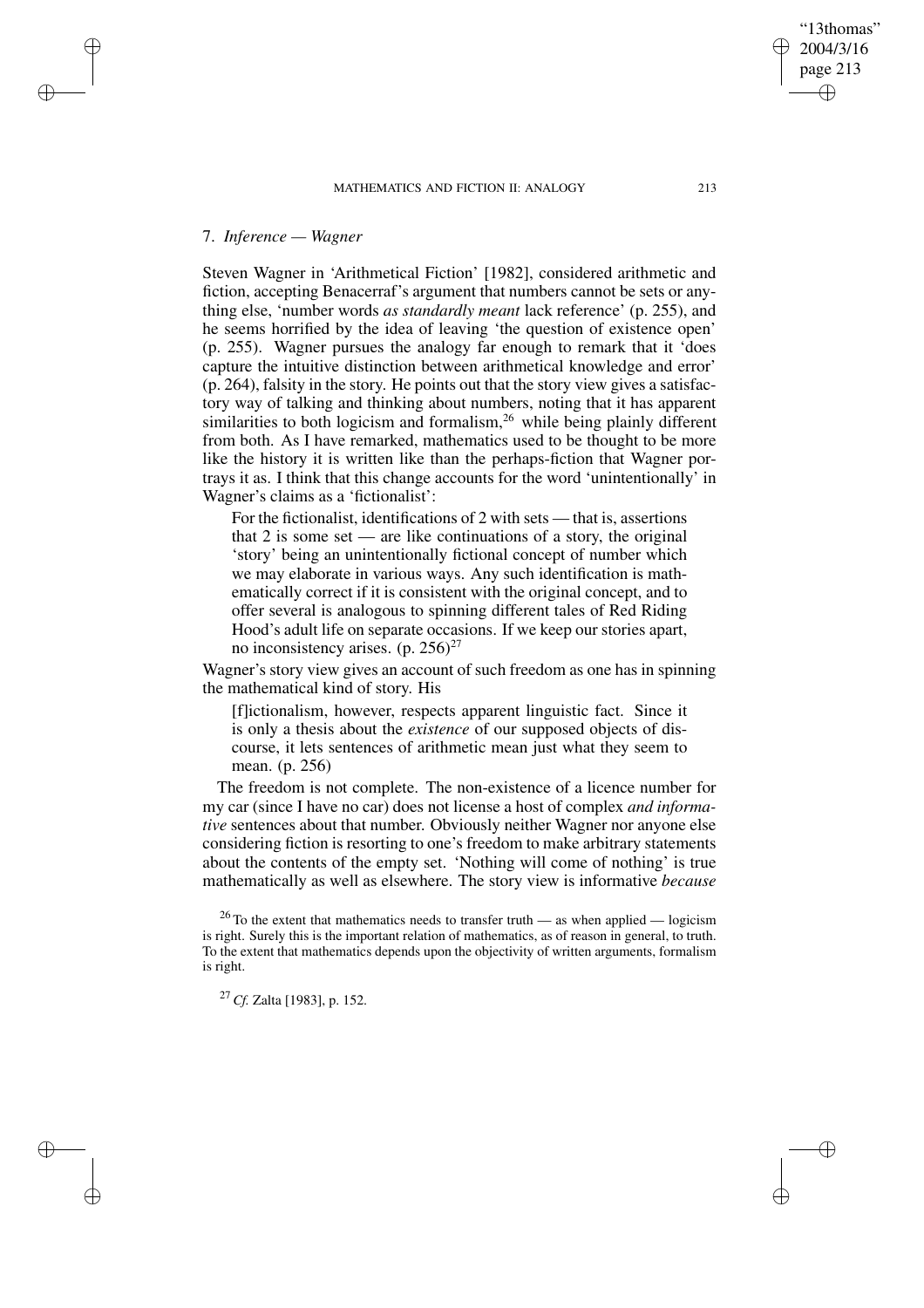"13thomas" 2004/3/16 page 214 ✐ ✐

✐

✐

### 214 ROBERT THOMAS

*one does not need to invent new semantics to deal with stories*. Standard semantics is built at least as much on stories as on non-narrative prose more, Turner ([1996], discussed in part I) would say. Wagner does want his story view to depart as little as possible from the linguistic, epistemological, and mathematical constraints set out in Benacerraf's [1983].

The linguistic and mathematical constraints the story view observes with the substitution of 'truth-in-F, where F is a particular fiction' (p. 259) for ordinary truth 'to appease intuition' (p. 259), within which interpretation 'our usual distribution of truth values is retained' (p. 260). And since ordinary truth has been abandoned by Bourbaki and most mathematicians<sup>28</sup> for a long time, there is no loss in this, despite its formalistic appearance. Wagner draws a distinction between arithmetic and '(ordinary) fiction in respect of being unasserted, asserted only within tacit fictional operators, or asserted with the understanding that we are talking about an unreal world whichever view of fiction one might prefer' (p. 259). Claiming that 'Such views would run counter to common sense about our straightforwardly assertorical use of arithmetic', he insists on keeping to 'an entirely standard view of our discourse' and 'denying the truth of obvious, elementary theorems' (p. 259). In saying this Wagner is just catching up with mathematicians' shunning of a metaphysical basis for mathematics along the lines of what Frege attempted for arithmetic (without objecting to the mathematical studies now called 'foundations'). In a contribution to the discussion that he explicitly labels as 'not brought out clearly enough' by past fictionalists, he says that the untruth of arithmetic, which has for millennia been a paradigm of truth, 'make[s] vivid how our standards of evidence may be systematically wrong in an entire domain of discourse' (p. 260).

Such cases might be described as ones in which we depart from the policy of settling questions ultimately in the light of our overall theory. Without hesitation we appraise a variety of statements about Hamlet as being possibly, probably, or unquestionably true, yet we reconsider when, stepping back, we observe that according to the comprehensive body of doctrine we accept as the literal truth, Shakespeare's text is no standard of truth in the same sense. Similarly, the fictionalist locates the intuitive certainty of arithmetic in our ingrained practice of deciding arithmetical questions by reference to a concept of number which is itself accepted uncritically. If our total theory gives us no reason to believe that we are conceiving something real (and I claim that the success of applied arithmetic

<sup>28</sup> Saunders Mac Lane's [1986] is a knowledgeable and articulate indication of current attitudes.

✐

✐

✐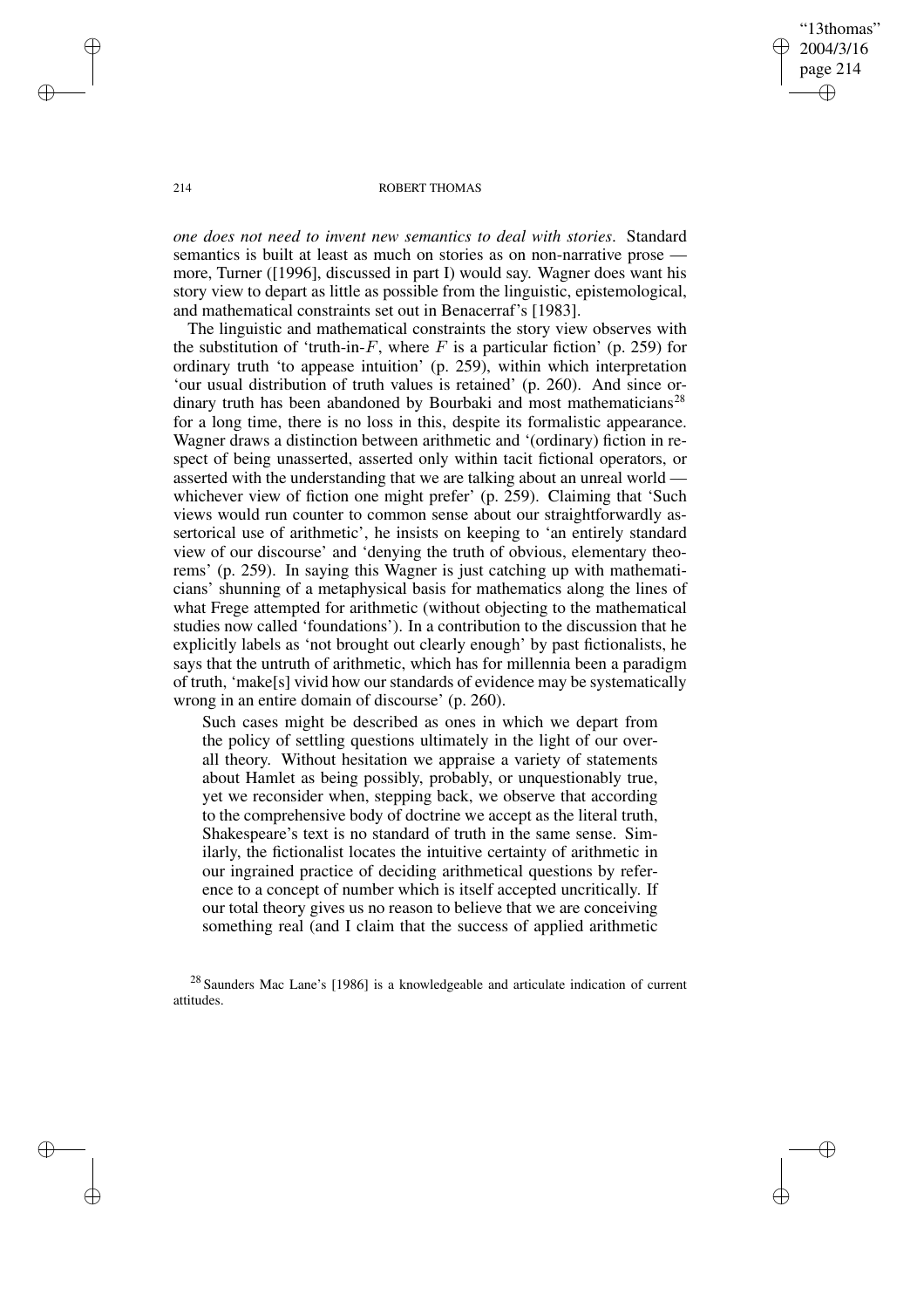✐

✐

✐

✐

is not a reason), then we have no assurance that our arithmetical 'truths' actually hold. (p. 260)

('Literal' properly contrasts with 'figurative'; the proper contrast here is less standardly denominated, but serious/fictional would be better.) There can be no doubt that the intuitive certainty of arithmetic, which predates all critical thinking, is ingrained practice. Fortunately it is one that no one discourages. It is good to see someone opposing the unargued-for Quine-Putnam indispensability thesis.

The epistemological constraint Wagner phrases thus: 'The assignment of meanings should not conflict with apparent facts about knowledge.' (p. 257) The modest (if not negligible) loss in truth is intended for 'big epistemological gain' by the fictionalist who 'supposedly', instead of facing the notorious and 'perhaps insoluble problem of knowledge about a Platonic realm', 'does not even allow problems about knowledge to get started' (pp. 260 f.). Wagner (who is identifying himself less clearly with the fictionalist here) does not agree that the trade-off is so simple. He claims that the 'alleged problem about Platonic objects of knowledge is our lack of causal interaction with them' (p. 261), but he accepts Mark Steiner's objections to this allegation. 'Causal' is not of the essence here; the only relations I have seen alleged are intuition and postulation; in conversational postulation we are the cause and the mathematical objects are the effect. It is at this point that it is important to note that Wagner is not a nominalist. He has no problem with abstract objects; he just thinks mathematical ones are useless. Accordingly, he can point out that we do not know how it is that we know about many other abstract objects, 'features, ways, propositions, possibilities, states, properties' (p. 261), for example, but yet we do know about them. For him, the real trouble with non-fictional views of number, the set-theoretical definitions of number in particular, is that they differ. If we have  $2 = {\{\{\emptyset\}\}\}\$ and  $2 = {\emptyset, {\{\emptyset\}\}\}\$ , then we also have  $\{\{\emptyset\}\} = \{\emptyset, \{\emptyset\}\}\$ , which is plainly unacceptable. As Wagner claims, 'The identity of the uniquely right set-theoretical construction of the number series (which may be the null construction) required by [the standard non-fiction view] *looks* unknowable.' (p. 262) This is not, he points out, unknowability in any deep matter.

The natural numbers and the small (hereditarily) finite sets are paradigms of conceptual transparency. What we have, in short, are elementary questions about elementary things. *Their* unknowability is anomalous — and *anomalously* unknowable truths violate the epistemological constraint. (p. 262)

Wagner does more than any previous writer I have noticed to try to understand what he means in comparing mathematics to fiction. For his purposes, he is prepared to be less abstract than I (part I, n. 42),

"13thomas" 2004/3/16 page 215

✐

✐

✐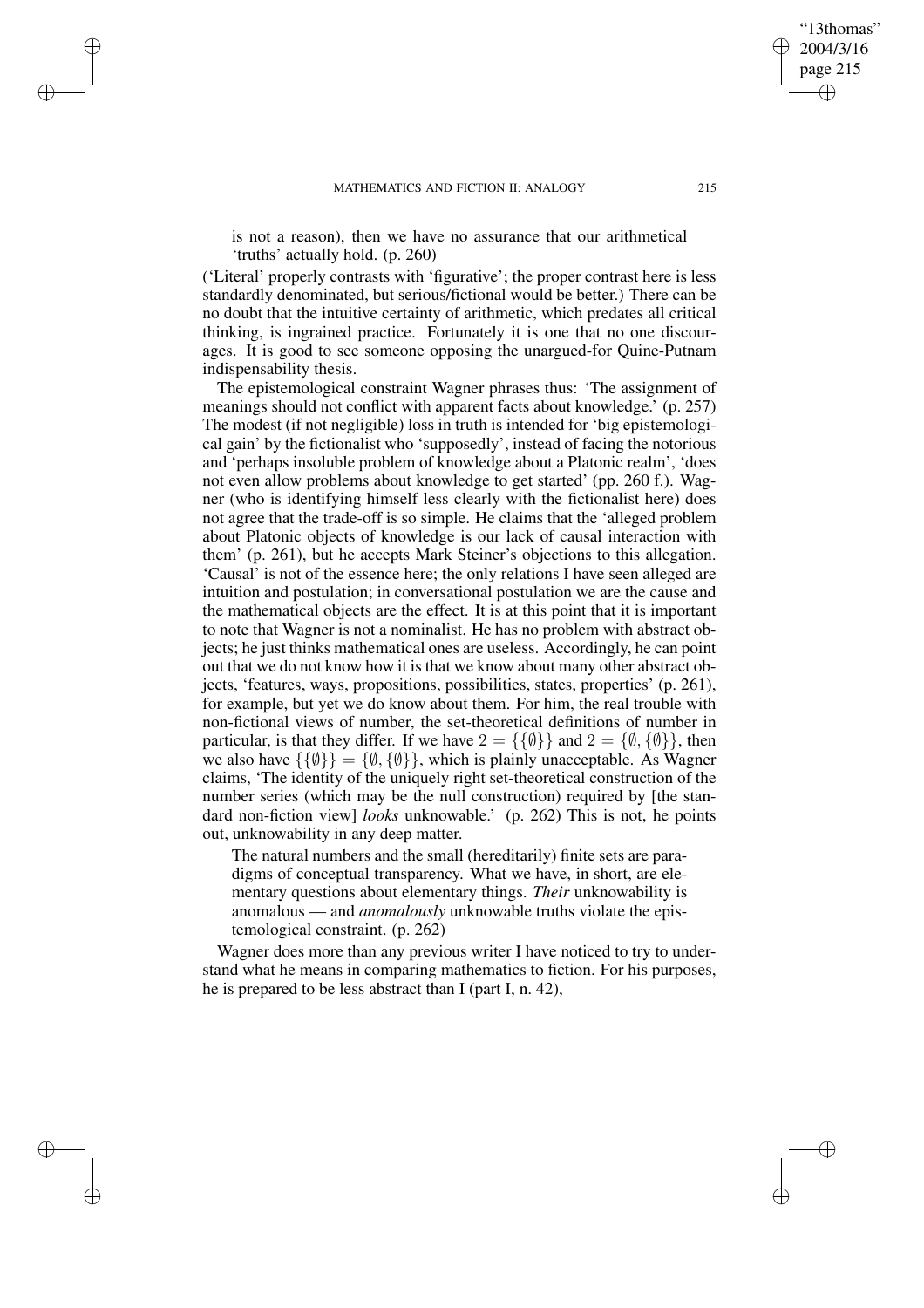#### 216 ROBERT THOMAS

"13thomas" 2004/3/16 page 216

✐

✐

✐

✐

to identify a piece of fiction with a set of statements (roughly, the text), the consequences of which are, roughly, the truths-in-thisfiction. More accurately, consequences of the text plus certain other propositions, among them various beliefs of the author's, should be added, and other consequences, such as some the author could not imagine, might be dropped; but while adjustments of this sort would help us to get the notion of fictional truth just right, we may ignore them here. They would not save the law of bivalence for fictional truth: many questions about the events in a story would still lack answers. (p. 263)

He gives examples and allows for further developments of fictional stories, noting that 'it is senseless to ask which of these is *really* the *correct* development' (p. 263). He then moves specifically to arithmetic.

What usually passes for arithmetical truth is (mostly) untrue on the fictionalist's picture, but it is true-about-numbers ('N-true') much as 'Ophelia drowned' is true-in-*Hamlet*. That is, the so-called truths of arithmetic are determined by a certain concept of number which, although really fictional, is nonetheless our point of reference for settling questions about number. It seems that what we regard as the truth in arithmetic, and what is therefore really N-true, is what follows from the description of the numbers as forming an  $\omega$ -sequence. . . .

What is inconsistent with the same description is N-false and is ordinarily taken really to be false. (pp. 263 f.)

(Notice that Wagner's claim earlier in his paper that he was working with an 'analogy between arithmetic and fiction' that is 'only suggestive' (p. 255) seems to have slipped. This is not surprising in him or in others; one of the gains of having a good analogue is to be able to talk of the target area in terms of the analogue, in this case, the 'story view'. This is what Lakoff and Johnson call metaphor; it need not be the identification error.) Wagner gives examples, the point of which is epistemological. The 'N-truths are, if untrue, not truly knowable, but fictionalism does capture the intuitive distinction between arithmetical knowledge and error' (p. 264), as I quoted above. And

Whatever definition of knowledge we hold will generate an appropriate notion of N-knowledge in a fairly obvious way. We can, for example, define  $p$  to be N-known if  $p$  is believed, N-true, and arrived at (or arrivable-at) in a way that reliably yields N-truths. . . . Fictionalism, in short, having reinterpreted arithmetical truth, disturbs our views on knowledge no further. We N-know what we seem to know, and when we think there is no way to answer a question, even in theory, we are right. (p. 264)

✐

✐

✐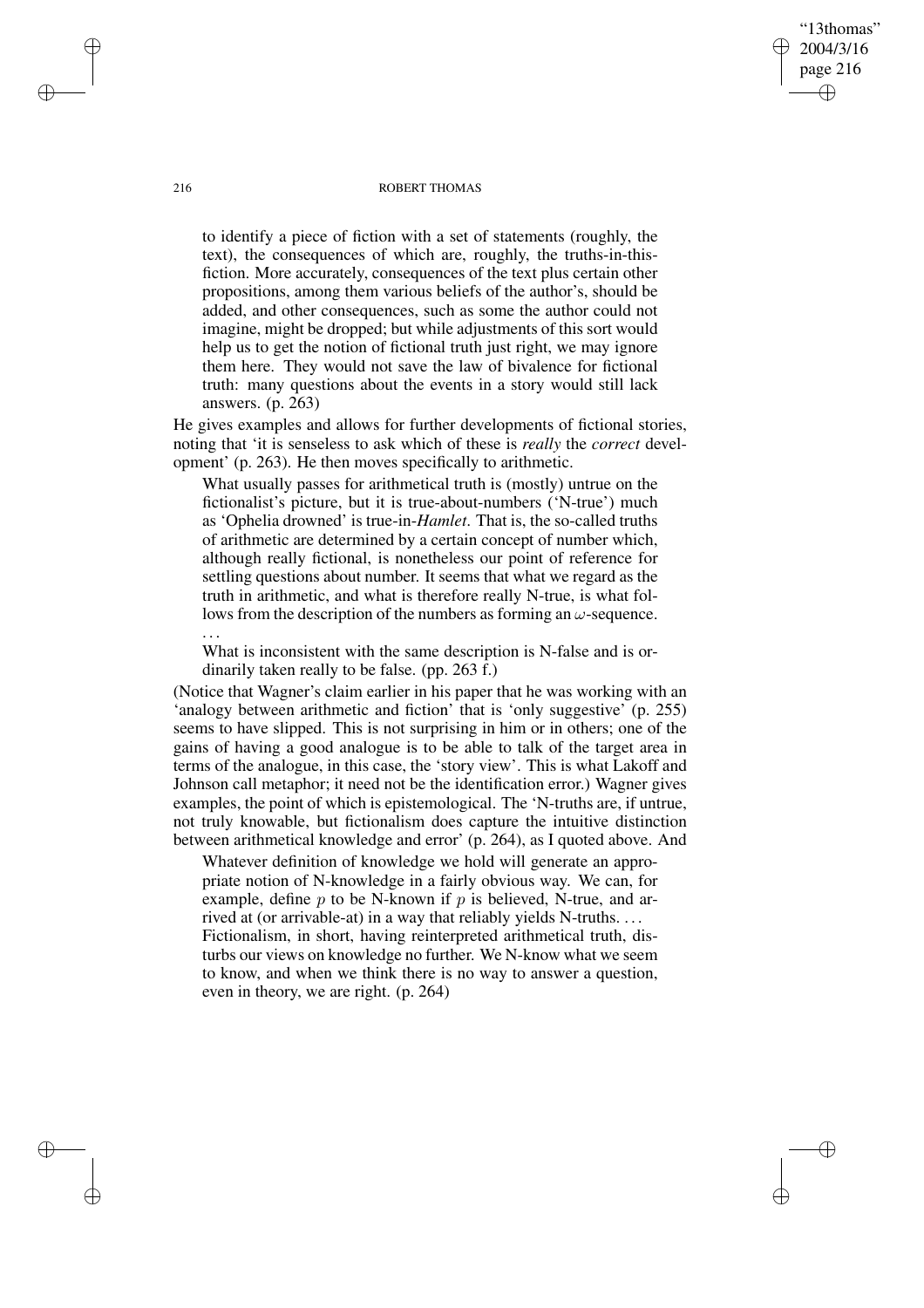He gives an example of what he means; trying to figure out whether  $2 =$ {{∅}} '*feels* like trying to divine the number of hairs on Hamlet's head, and a fictionalist offers parallel accounts of these cases.' (p. 264)

For Wagner, mathematical truth is not just truth in a story but truth in the contextually relevant story. One does not answer questions about Cordelia looking in *Hamlet*, and one needs also to answer arithmetical questions with the standard arithmetical axioms. And 'context-dependence of fictional truth . . . , *for a fictionalist*, legitimizes multiple constructions of number' (p. 264) preserving consistency; same myth, different story. We can have  $2 = \{ \{\emptyset\} \}$ and  $2 = \{\emptyset, \{\emptyset\}\}\$ in different stories; the transitivity problem cannot arise.

A fictionalist view of mathematics has to view it as a large myth, so large as to be capable of supporting all of the pairwise inconsistent stories that are told within it.

# 8. *Unanswerable Questions*

✐

✐

✐

✐

As Steven Wagner admitted above, there are questions one cannot answer. I think that this is where ontological and other external questions should be put.

Richard E. Grandy, in his paper 'Shadows of Remembered Ancestors: Mathematics as the Epitome of Storytelling' [1996], takes the time to consider fiction a bit, mentioning right away unanswerable questions.

One of the many abilities of humans that may set us apart from other species is the ability to tell stories. ...

One of the special features of our avowedly fictional stories is the incompleteness of the properties of the characters.

. . . there seems to be no fact of the matter whether Sherlock Holmes weighted more than 14 stone....

In our imagination we can construct stories with fewer and fewer definitive characteristics. We can ... imagine a process which produces a new result at each step with no special defining characteristics except that the new object is indeed new. We can imagine an infinite sequence of objects each distinct from the other. And the story need include *no* other properties. (p. 171)

He goes right on, giving the impression that the ability discussed previously is connected to the ability discussed next, 'We have a faculty to imagine structures ...' (p. 171). We are able to describe these structures in such a way that others are able to imagine structures that are 'isomorphic' so far as we can tell by discussion with the other imaginers. He focusses on relations connected with operations, as does Kitcher, rather than relations in general. Mathematical structures

"13thomas" 2004/3/16 page 217

✐

✐

✐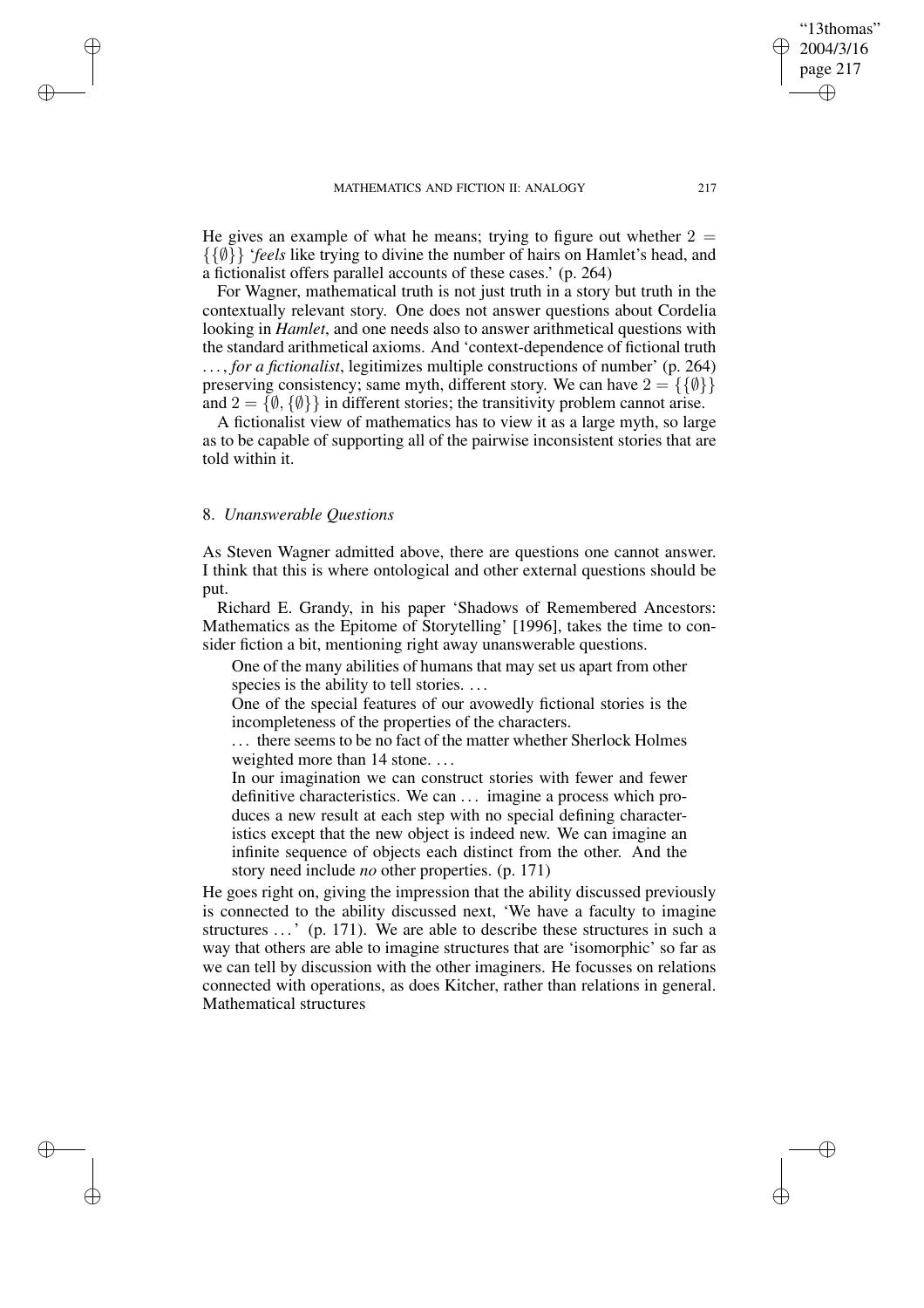218 ROBERT THOMAS

"13thomas" 2004/3/16 page 218

✐

✐

✐

✐

are typically suggested by generalization and abstraction from physical operations, as in the case of the natural numbers, or by generalization from previous mathematical constructions, as when we move from formal finitary languages (themselves suggested by natural languages) to infinitary languages. (p. 171)

As he says, the position he is sketching requires one remarkable capacity, that of conveying '(mostly) consistent mathematical stories about the imagined structures and to understand the stories well enough that we (to some degree, mathematicians to a greater degree) tell matching stories' (p. 171). With the usual philosopher's ontological preoccupation, he points out the contrast with platonism's requiring two 'miracles', as he calls the existence of the platonic objects and of our 'faculty like perception that gives us access' (p. 172). The platonic miracles are widely denied; the story capacity is undeniable. He counts Maddy's perceptual view of mathematics (sets, anyway) and Resnik's structural view as having affinities to what he wants to say, though he thinks that both 'run into a wall when they attempt to make the transition from "perception of finite structure" to infinite structure' (p. 172).

With unanswerable questions we return to the comparisons with fiction that are less interesting. Of a merely methodological Platonist, Chihara [1973] says,

His position would then be analogous to a standard position regarding works of fiction — one in which the sentence 'Hamlet's nose was  $4\frac{1}{2}$  $\frac{1}{2}$  inches long' is regarded as neither true nor false. To adopt such a position, even regarding fictional characters, is not completely uncontroversial, as can be seen from a glance at the recent philosophical literature (*cf.* J. Woods [1969]). But it does appear to be a reasonable option. (p. 64)

This is only one standard position regarding fictional characters, but it has something to recommend it. Chihara's example is, in the literary context, less consequential than the continuum hypothesis in the mathematical context, but the principle is the same even if the example less important. At much the same time Hao Wang was remarking on such indeterminacy. In a novel

there is much that is left open so that alternative continuations are permissible and not all questions are answerable even in principle. It may simply be indeterminate whether, for example, the hero will remarry or whether his height is five feet, nine inches. The contrast is sometimes characterized as between being true of an object and being true to a concept. A statement about an object is either true or false, but a statement about a concept in this special sense need not be true or false. At places Wittgenstein seems to suggest that many statements about numbers are of this latter type. People have

✐

✐

✐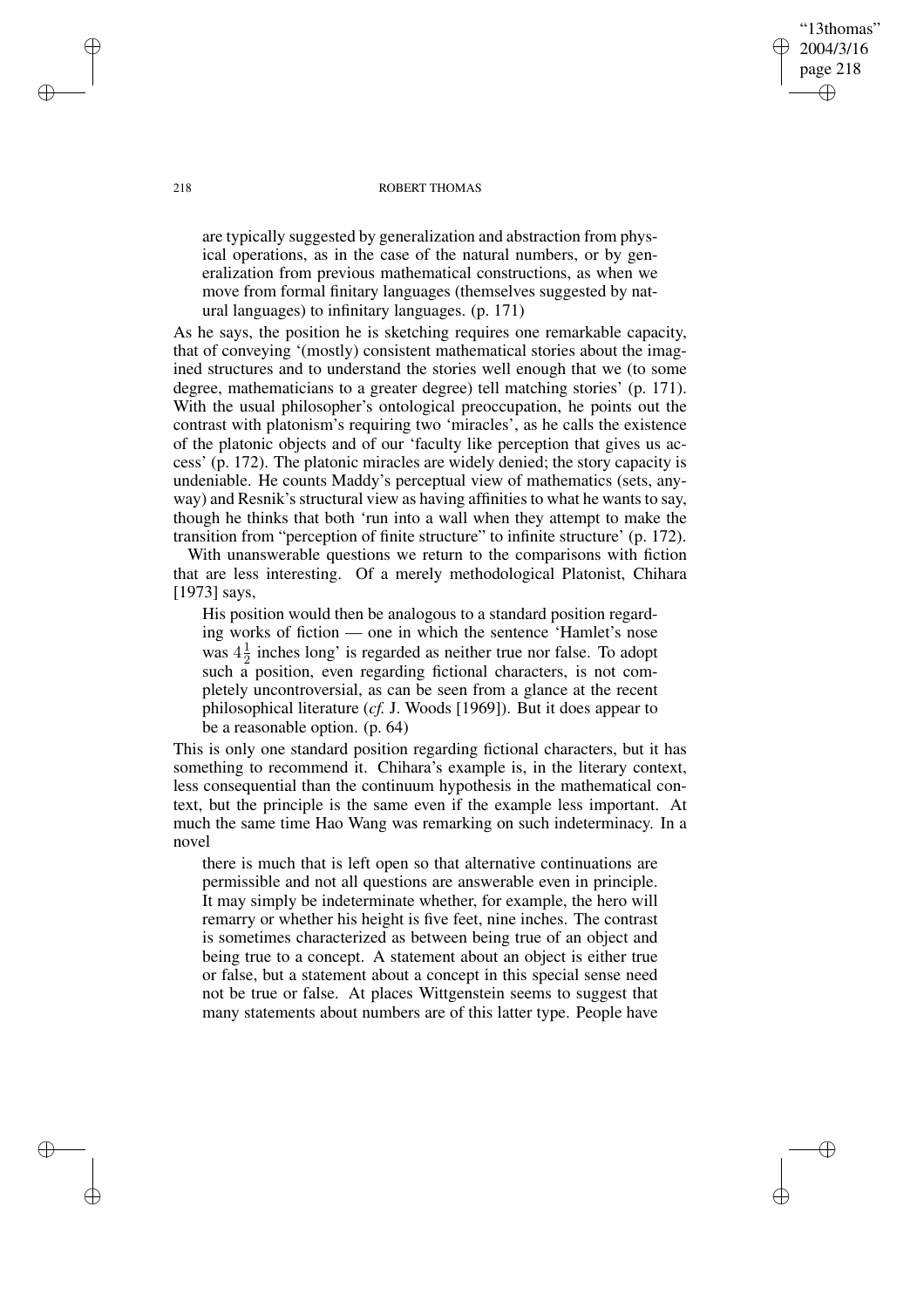also suggested tying up realism with the acceptance of the law of the excluded middle. ([1974], p. 390)

Perhaps objectism rather than realism. Absolute geometry in which the notion of parallelism is not defined has no fact of the matter respecting anything to do with parallelism. One can take the same attitude to the continuum hypothesis, and some do. In that connection Solomon Feferman wrote on the foundations-of-mathematics list using the story analogy,

In each story, we can go a long way on very little in the way of characters and plot. But then we come to the places that the story leaves undetermined. We do feel in mathematics that the stories, if that's what they are, are less arbitrary than works of fiction. That's because the kinds of objects these are supposed to be about are refined to have a minimum few characteristics, and then one has significantly fewer options as to what to tell about them. [1997]

I think like Wagner that the fiction comparison goes some way toward dissolving both of the famous Benacerraf problems, that of what mathematical objects can be and how we can find a middle path between easy epistemology for unbelievable objects or implausible epistemology for constructed objects. We have the access necessary for a grounding of mathematical knowledge because it is knowledge of idealized relations that hold between ordinary things and then relations that are built on reifications of those relations, and the mathematical objects that it is so hard to become individually acquainted with are like fictional characters, made up to carry the relations that are what it is all really about. Within the textual limits, we have perfect access to fictional characters; some are much better known than almost all real persons. On the one hand, mathematics is more like history than fiction in being so highly constrained in what it can legitimately say. On the other hand, it is more like fable than the driest of history on account of aiming at a kind of truth that is universal not contingent as history is. A fable, the moral of which is not widely regarded as a truth, is a failure as a fable.

# 9. *Conclusion*

✐

✐

✐

✐

We have seen that the analogy between mathematics and fiction can help to understand some aspects of mathematics in terms of simple fiction. That is motivation enough for me. One of the common motivations for the comparison, in Tharp for example, is to show that mathematical reference and argument are possible even though (he thinks) there is no more ontological commitment to mathematical objects than to fictional characters. The point is well made, but I think it is wiser to set aside the question of the extratheoretical existence of mathematical objects because, even if the question

"13thomas" 2004/3/16 page 219

✐

✐

✐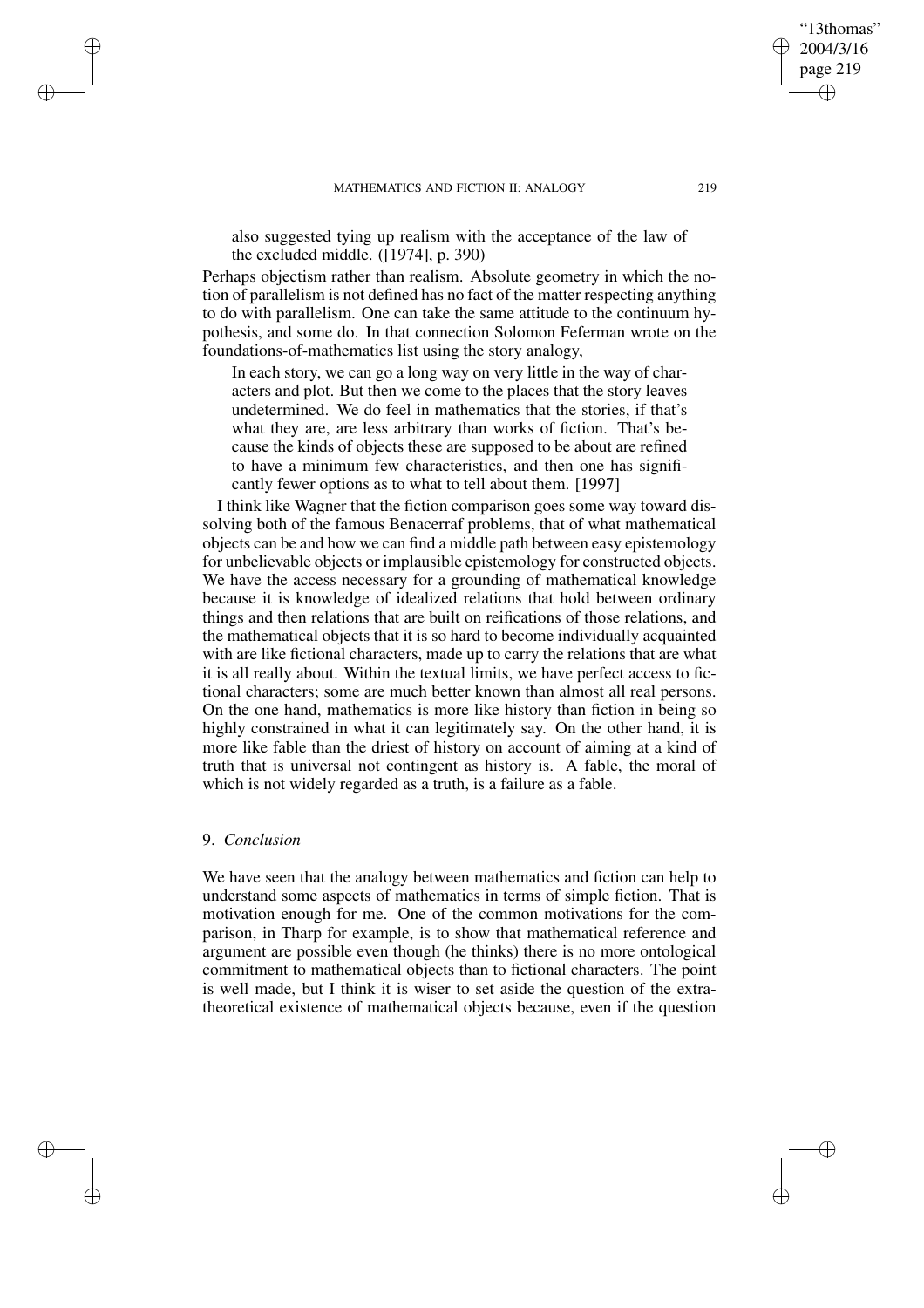"13thomas" 2004/3/16 page 220 ✐ ✐

✐

✐

#### 220 ROBERT THOMAS

were meaningful, $^{29}$  the answer is beyond us and does not matter. Adam Morton makes this point by saying that there might be 'a world which arithmetic, by a sort of miracle, happened to describe' ([1996], p. 226). As Bourbaki outline elegantly in the English translation of their *Set Theory*, mathematics studies mathematical questions, which concern (but do not consist solely of) sound deduction from assumptions. It is no longer assumed that the assumptions are true in any important philosophical sense nor that the conclusions are either. This is not truth by convention, as Putnam dismissively suggests in his [1971]; it dispenses explicitly with the notion of truth. Mac Lane agrees that the truth of axioms is not what is wanted (but rather features like fruitfulness) nor of theorems (where one wants validity).

Against this some reasons are put forward. Mathematical language seems to refer, and a uniform semantics with the rest of language would be good to have (Benacerraf [1983]), but fictional language also seems to refer. Since we talk the same way about real and imaginary subjects, I claim that semantics has to be ontology-neutral. Mathematics is thought to be discovered rather than invented, but of course we discover the consequences of what we or others have previously invented. The properties of physical inventions are likewise discovered. Mathematical objects are thought by some to help explain applicability, but I think the opposite, as I have explained. Thinking of the Platonic world can be a stimulus to the formulation of new axioms; but on the other hand so can a desire to do mathematics rather than metaphysics. The objects of mathematics are thought by some to contribute to its objectivity, but their lack of influence on our thinking about them makes this wishful thinking in my opinion; and I am not alone. Jody Azzouni ([1994], [1997], [2000]) makes something of the lack of epistemic rôle for mathematical objects. No one is going to discover a mathematical telescope to allow us to check the truth of our axioms by comparison with the objects specified.

In my desire not to do accidental metaphysics, I follow in what Charles Chihara correctly observed to be the mathematical tradition. In his [1973], he wrote that 'most working mathematicians ... would shy away from all ontological questions regarding the actual existence of sets' (p. 62). He suggests that

<sup>29</sup> Even Frege in *Grundlagen*, though not in *Grundgesetze*, held and acted upon the view that it is not, according to Michael Dummett ([1991], pp. 192–199). W. W. Tait writes, 'As a mathematical statement, the assertion that numbers exist is a triviality. What does it mean to regard it as a statement outside of mathematics?' [1986] with a long footnote containing the sentence, 'I think that Carnap [1956] is right that 'external questions' questions of existence have no prima-facie sense.' One of the few arguments from authority that has weight is that something makes no sense.

The earlier Carnap discussed the acceptance of mathematical axioms, as did Wittgenstein, as decisions about language (J. Alberto Coffa [1991], p. 322). I find it puzzling why they did not regard these as decisions about the posited subject matter *of* the language.

✐

✐

✐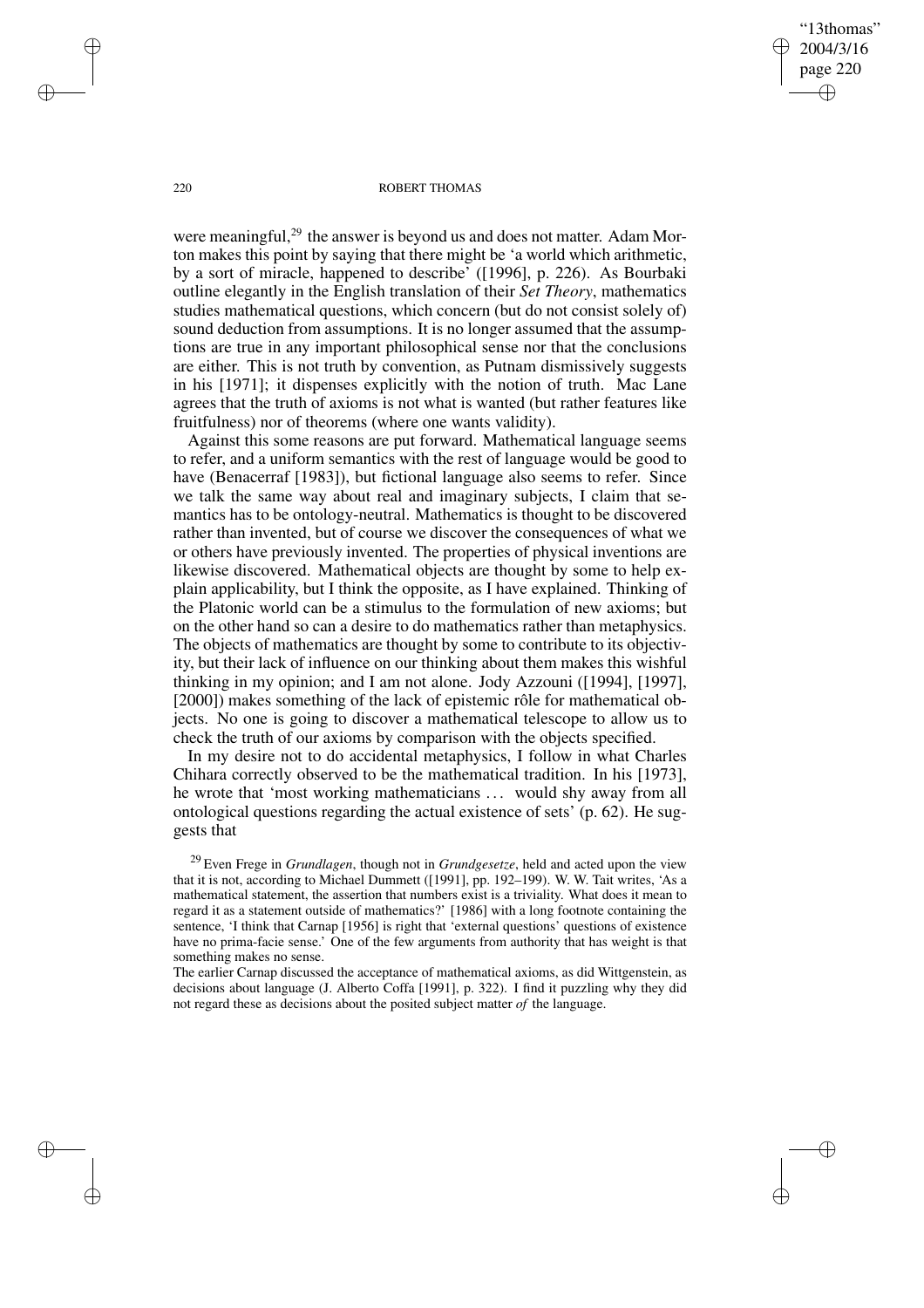✐

✐

✐

✐

mathematicians construct their systems *as if* they were describing existing objects, *as if* there are such things as sets and numbers, and that he [*sic*] reasons accordingly. Whether such abstract objects exist, he can say, is irrelevant to the question of whether the mathematical theories are intelligible. It is enough that such objects can be conceived. To distinguish Platonists of the latter sort from the ontological Platonists [of whom Chihara's chief example is Gödel], I shall use the term 'mythological Platonist' (pp. 62 f.)

Michael Resnik calls this position *methodological platonism* [1980] and Stewart Shapiro [1997] *working realism*.

Quine ([1969], p. 45) points to what turns out to be a verbal danger to one easy way of expressing my view of mathematical entities. If one says that natural numbers are whatever exhibits arithmetic behaviour, then on the obvious interpretation one runs into Benacerraf's problem of the multiple models of the numbers. If the pronoun 'whatever' is filled out with objects, real or mathematical, then one is dealing with an application or model of the natural numbers respectively, not the numbers themselves. My view of the numbers keeps them at the pronominal level of the unfilled-out 'whatever'. I do not regard this as unreasonable, and can cite Quine himself in support; 'Pronouns are the basic media of reference; nouns might better have been named propronouns.' ([1961], p. 13) Russell's theory of descriptions [1905] uses a *variable* in the same way, 'essentially and wholly undetermined' ( $[1956]$ , p. 42).<sup>30</sup> Philip Kitcher points out that even if

there *are* abstract instantiations of mathematical structure, they are no more of interest to mathematics than any other instantiation. We are equally concerned with all the instantiations, and equally unconcerned about any of them. More exactly, we are interested in the structure they share, and it is misleading to formulate the contents of mathematics by identifying one instantiation, even an 'abstract' instantiation, as privileged. ([1984], p. 106)

Azzouni considers problems of reference-fixing a lot in his book ([1994], pp. 21–26), and points out (p. 31) that it is not a *mathematical* worry. Mathematically speaking, it does not matter; this tells us something. This may be the clearest way of saying why I find argument about the existence of these pronouns unfulfilling and why my sympathies lie with those that don't quite see what it would mean for unfilled-out whatevers to exist physically, abstractly, or socio-culturally.

For a variety of reasons, I have not examined the whole literature on fiction and mathematics. I have not even found it all. On the subject of finding it,

"13thomas" 2004/3/16 page 221

✐

✐

✐

<sup>&</sup>lt;sup>30</sup> Paulos [1998] draws attention to the similarity between pronouns and variables.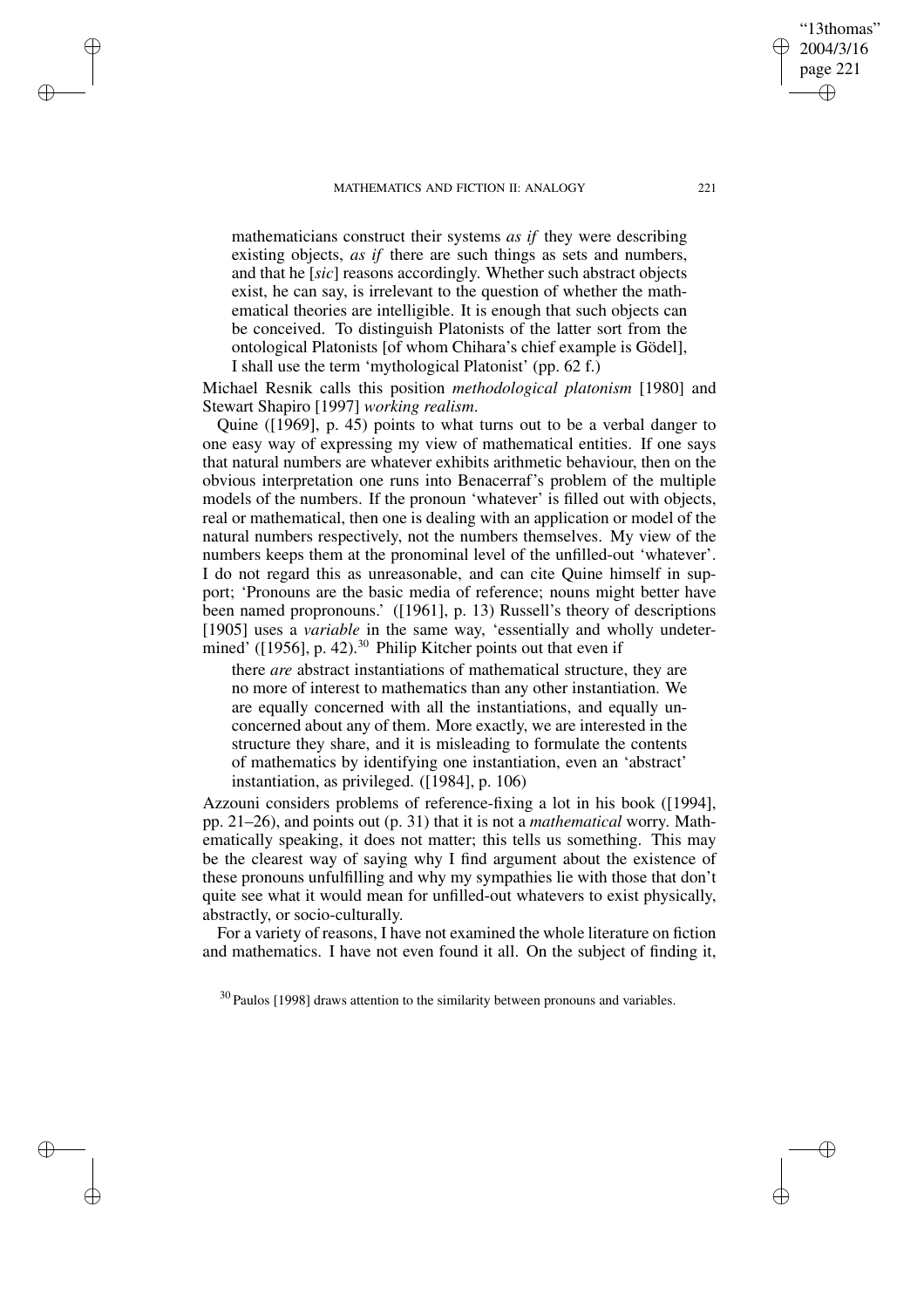"13thomas" 2004/3/16 page 222 ✐ ✐

✐

✐

### 222 ROBERT THOMAS

I have been perplexed at the degree to which writers on the subject have ignored what others have written on it; separate worlds are not all fictional. For the sake of anyone wanting to look into it, I list the other sources mentioned by Grandy: Vico [1710], Lakatos [1976] on problem evolution, von Glasersfeld [1984], and Resnik [1993]. And others known to me, Liston [1993] and Hersh [1997] and earlier publications, which have left some readers (Torretti [1981], for example) thinking him a fictionalist, a claim he denies.

There are also recurrent comparisons of poetry and mathematics from Scott Buchanan's *Poetry and Mathematics*<sup>31</sup> (1929, second edition, 1962); to Philippe Séguin, whose *Von Unendlichen zur Struktur* (Frankfurt am Main: Verlag Peter D. Lang, 1996; MR 98h:00021) has the subtitle 'Modernity in the poetry and mathematics of Edgar Allan Poe and Georg Cantor'.

That mathematics and fiction, while utterly distinct, have some similarities I have no doubt. Whether these similarities constitute an analogy of sufficient general interest, sufficiently engaging and enlightening, to help those that do not know much about mathematics to gain a better appreciation of it is an empirical question that I intend to put to the test; I am hopeful. Whether they are of sufficient philosophical interest to merit the further consideration of philosophers is also, I suppose, an empirical question that I am in effect putting to the test by writing this paper. I am less hopeful, but I am doing what I can to advance the conversation.<sup>32</sup> The comparisons canvassed in this paper do not suggest that narrative would be useful as a model for mathematics in the Vaihinger/Hesse sense discussed above. In this conclusion I seem to be agreeing with Harold Hodes [1990] that the analogy is not only limited (all are) but too limited.

# ACKNOWLEDGEMENTS

I want to acknowledge the trouble several persons have gone to in reading various versions of this paper and commenting on it. Most are unaware of its present shape and none are responsible for its shortcomings. I thank Jody Azzouni, Paula Cohen, Donald Gillies, Brian Griffiths, Sarah Hoffman, Brendan Larvor, Yehuda Rav, Michael Resnik, Hugh Thomas, and Jean Paul

<sup>32</sup> *Cf.* Wang [1974], p. 257.

✐

✐

✐

 $31$  Buchanan is more concerned with significance (see note 5) than structure in noting that 'poetry and mathematics are two very successful attempts to deal with ideas' (p. 43). For him deduction is mathematically less important than insight (pp. 62 f.) and narrative is a poetic option (p. 64), but an important one, creating undying (if not eternal) 'objects'. He explores the analogy, negative (p. 135) and positive, from the literary end.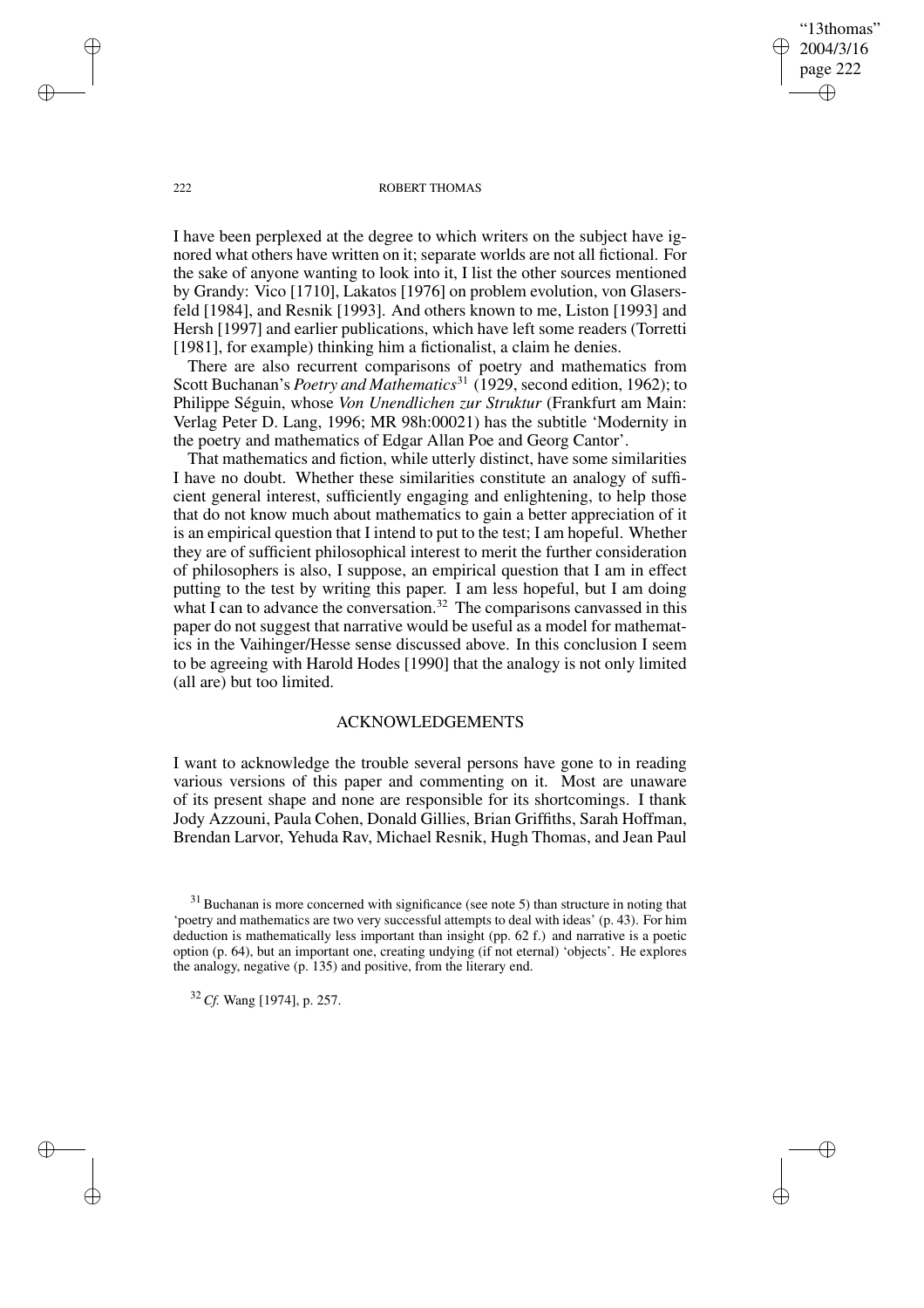✐

✐

✐

✐

Van Bendegem. I also acknowledge with thanks the hospitality of Wolfson College Oxford and the University of Oxford Philosophy Centre, their libraries and librarians.

> St John's College and Department of Mathematics University of Manitoba Winnipeg, Manitoba R3T 2N2 Canada E-mail: thomas@cc.umanitoba.ca

## REFERENCES

- Akiba, Ken [2000]: 'Indefiniteness of mathematical objects', *Philosophia Mathematica* (3) 8, 26–46.
- Azzouni, Jody [1994]: *Metaphysical Myths, Mathematical Practice*. New York: Cambridge University Press.
- Azzouni, Jody [1997]: 'Applied Mathematics, Existential Commitment and the Quine-Putnam Indispensability Thesis' *Philosophia Mathematica* (3) 5, 193–209.
- Azzouni, Jody [2000]: 'Stipulation, Logic, and Ontological Independence', *Philosophia Mathematica* (3) 8, 225–243.
- Bach, Kent [1987]: *Thought and reference*. Oxford: Oxford University Press.
- Balaguer, Mark [1996]: 'A fictionalist account of the indispensable applications of mathematics', *Phil. Stud.* 83, 291–314.
- Balaguer, Mark [1998]: *Platonism and Anti-Platonism in Mathematics*. Oxford: Oxford University Press.
- Benacerraf, P. [1983]: 'Mathematical Truth', in Benacerraf and Putnam [1983], pp. 403–420.
- Benacerraf, P., and H. Putnam [1983]: *Philosophy of mathematics: Selected readings*. Second edition. Cambridge: Cambridge University Press.
- Brown, J. R. [1999]: *Philosophy of mathematics.* London: Routledge.
- Buchanan, Scott [1962]: *Poetry and Mathematics*, second edition (first edition, 1929). Chicago: Chicago University Press.
- Bueno, Otavio [1997]: 'Empirical adequacy: A partial structures approach', *Stud. Hist. Philos. Sci. B Stud. Hist. Philos. Modern Phys.* 28, 585–610. *Mathematical Reviews* 99c:00004.
- Carnap, R. [1956]: 'Empiricism, Semantics, and Ontology', in *Meaning and Necessity.* 2nd ed. Chicago: University of Chicago Press. Reprinted in Benacerraf and Putnam [1983].
- Chihara, Charles [1973]: *Ontology and the Vicious Circle Principle.* Ithaca: Cornell University Press.

"13thomas" 2004/3/16 page 223

✐

✐

✐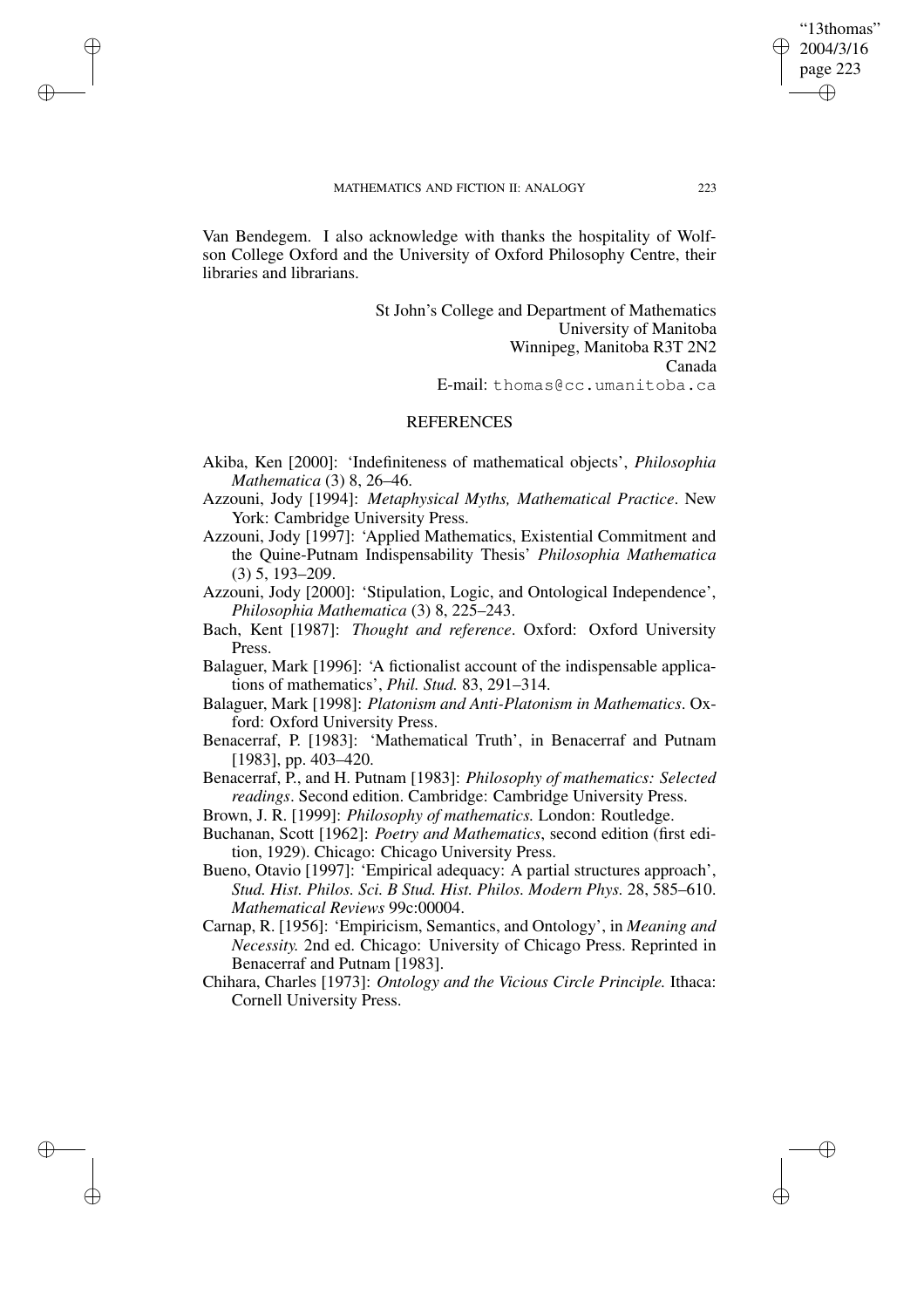# "13thomas" 2004/3/16 page 224 ✐ ✐

✐

✐

#### 224 ROBERT THOMAS

- Chihara, Charles [1989]: 'Tharp's "Myth and Mathematics" ', *Synthese* 81, 153–165.
- Coffa, J. Alberto [1991]: *The semantic tradition from Kant to Carnap: To the Vienna Station*. Cambridge: Cambridge University Press.
- Crittenden, Charles [1991]: *Unreality: The Metaphysics of Fictional Objects*. Ithaca: Cornell University Press.
- Currie, Gregory [1990]: *The Nature of Fiction.* Cambridge: Cambridge University Press.
- Dales, H. G. [1998]: 'The mathematician as a formalist', in H. G. Dales and G. Oliveri, eds., *Truth in Mathematics*. Oxford: Clarendon Press, pp. 181–200.
- Devitt, M. [1980]: *Designation*. New York: Columbia University Press.
- Donaldson, Margaret [1993]: *Human minds*. London: Penguin.
- Dummett, Michael [1977]: *Elements of Intuitionism*. Oxford: Oxford University Press.
- Dummett, Michael [1991]: *Frege: Philosophy of Mathematics.* Cambridge, Mass.: Harvard University Press.
- Eco, Umberto [1979]: *The role of the reader: Explorations in the semiotics of texts.* Bloomington, Indiana: Indiana University Press.
- Evans, Gareth [1982]: *Varieties of Reference*. John McDowell, ed. Oxford: Clarendon Press.
- Feferman, Solomon [1997]: 'Is CH a definite mathematical problem?' FOM [1997–], 1997 11 24.
- Feldhay, Rivka [2000]: 'Mathematical entities in scientific discourse' in Lorraine Daston, ed. *Biographies of scientific objects.* Chicago: University of Chicago Press, pp. 42–66.
- Field, Hartry [1980]: *Science without numbers: A defence of nominalism*. Princeton: Princeton University Press.
- Field, Hartry [1989]: *Realism, mathematics and modality*. Oxford: Blackwell.
- FOM [1997–2002], an automated e-mail list for discussing foundations of mathematics, created by H. Friedman and S. G. Simpson. (The messages are archived at http://www.cs.nyu.edu/mailman/listinfo/fom/.)
- Grandy, Richard E. [1996]: 'Shadows of Remembered Ancestors: Mathematics as the Epitome of Storytelling', in A. Morton and S. P. Stich [1996], pp. 167-189.
- Grice, Paul [1989]: *Studies in the Way of Words.* Cambridge, Mass.: Harvard University Press.
- Hersh, Reuben [1997]: *What is mathematics, really?* New York: Oxford University Press.
- Hodes, Harold T. [1984]: 'Logicism and the ontological commitments of arithmetic', *J. Phil.* 81, 123–149.

✐

✐

✐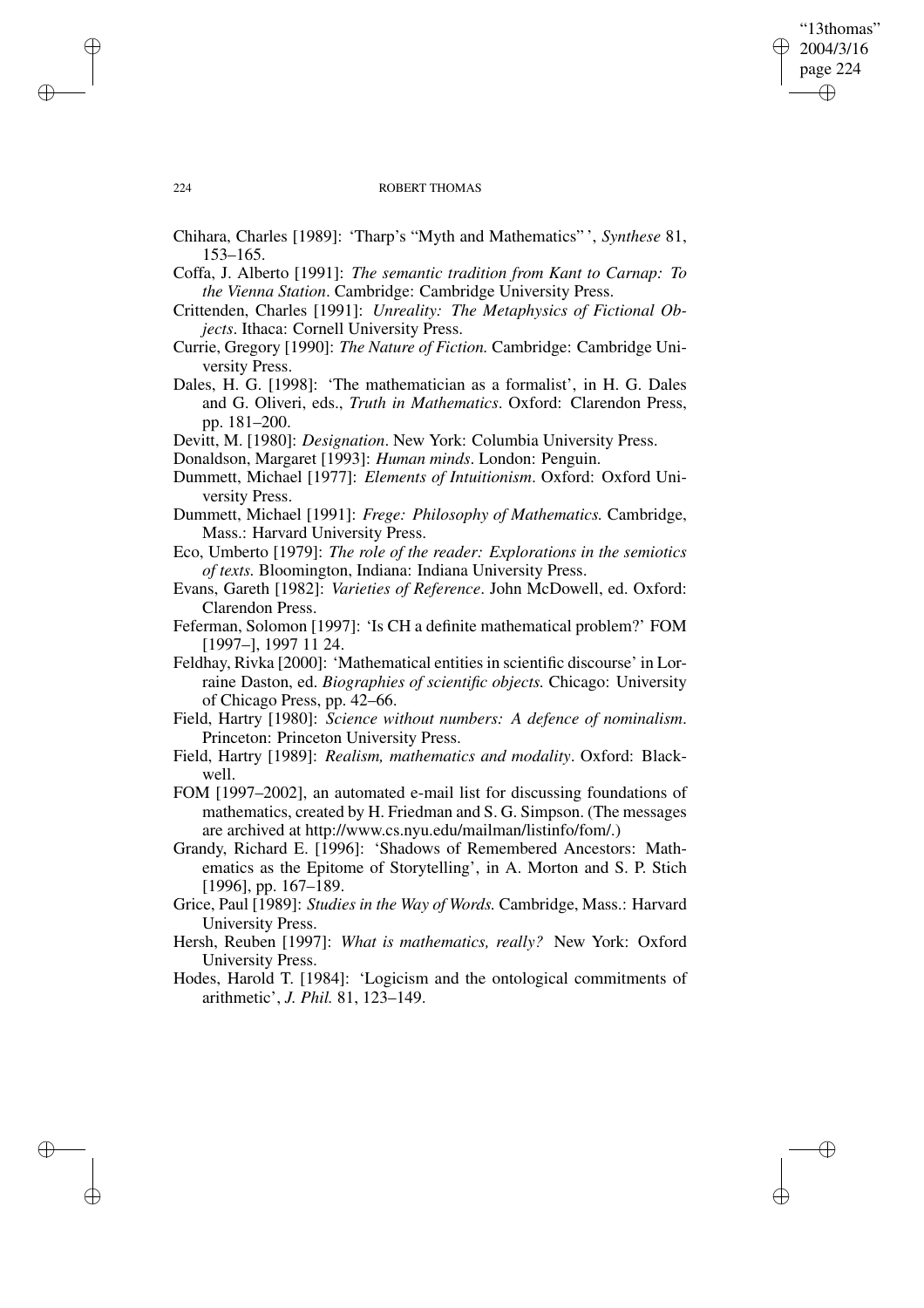✐

✐

✐

✐

- Hodes, Harold T. [1990]: 'Ontological commitment: Thick and thin', in G. Boolos, ed. *Meaning and method: Essays in honor of Hilary Putnam.* Cambridge: Cambridge University Press, pp. 235–260.
- Hoffman, S. [1999] 'Mathematics as Make-Believe', Ph.D. thesis, University of Alberta.
- Kitcher, Philip [1984]: *The Nature of Mathematical Knowledge.* New York: Oxford University Press.
- Körner, Stephan [1966]: *Experience and Theory: An Essay in the Philosophy of Science.* London: Routledge & Kegan Paul.
- Körner, Stephan [1967]: 'On the relevance of post-Gödelian mathematics to philosophy', in I. Lakatos, ed. *Problems in the Philosophy of Mathematics.* Amsterdam: North-Holland, pp. 118–132, with discussion by Gert H. Müller and Y. Bar-Hillel and reply, pp. 133–137.
- Lakatos, Imre [1976]: *Proofs and Refutations: The Logic of Mathematical Discovery.* Cambridge: Cambridge University Press.
- Lewis, C. S. [1982]: 'On Stories', in W. Hooper, ed. *Of This and Other Worlds.* London: Collins, pp. 25–45.
- Lewis, David [1983]: 'Truth in fiction', in *Philosophical Papers*. Oxford: Oxford University Press, pp. 261–275, and postscripts pp. 276–280.
- Linsky, B., and E. N. Zalta [1995]: 'Naturalized platonism versus platonized naturalism', *Journal of Philosophy* 92, 525–555.
- Liston, Michael [1993]: 'Taking mathematical fictions seriously', *Synthese* 95, 433–458.
- Mac Lane, Saunders [1986]: *Mathematics: Form and function.* New York: Springer.
- Margolis, Howard [1987]: Patterns, Thinking, and Cognition. Chicago: University of Chicago Press.
- Menne, Albert [1982]: 'Concerning the logical analysis of "existence" ', *The Monist* 65, 415–419.
- Mitchell, W. J. T., ed. [1981]: *On Narrative*. Chicago: University of Chicago Press.
- Mortensen, Chris [1995]: *Inconsistent Mathematics*. Dordrecht: Kluwer.
- Morton, Adam [1996]: 'Mathematics as Language' in A. Morton and S. P. Stich [1996], pp. 213–227.
- Morton, A., and S. P. Stich, eds. [1996]: *Benacerraf and his Critics*. Oxford: Blackwell.
- Netz, Reviel [1999]: *The Shaping of Deduction in Greek Mathematics: A Study in Cognitive History.* Cambridge: Cambridge University Press.
- Opie, I. A., and P. Opie [1969]: *Children's games.* New York: Oxford University Press.
- Parsons, Charles [1982]: 'Objects and logic', *The Monist* 65, 491–516.
- Parsons, Terence [1980]: *Nonexistent objects*. New Haven: Yale University Press.

"13thomas" 2004/3/16 page 225

✐

✐

✐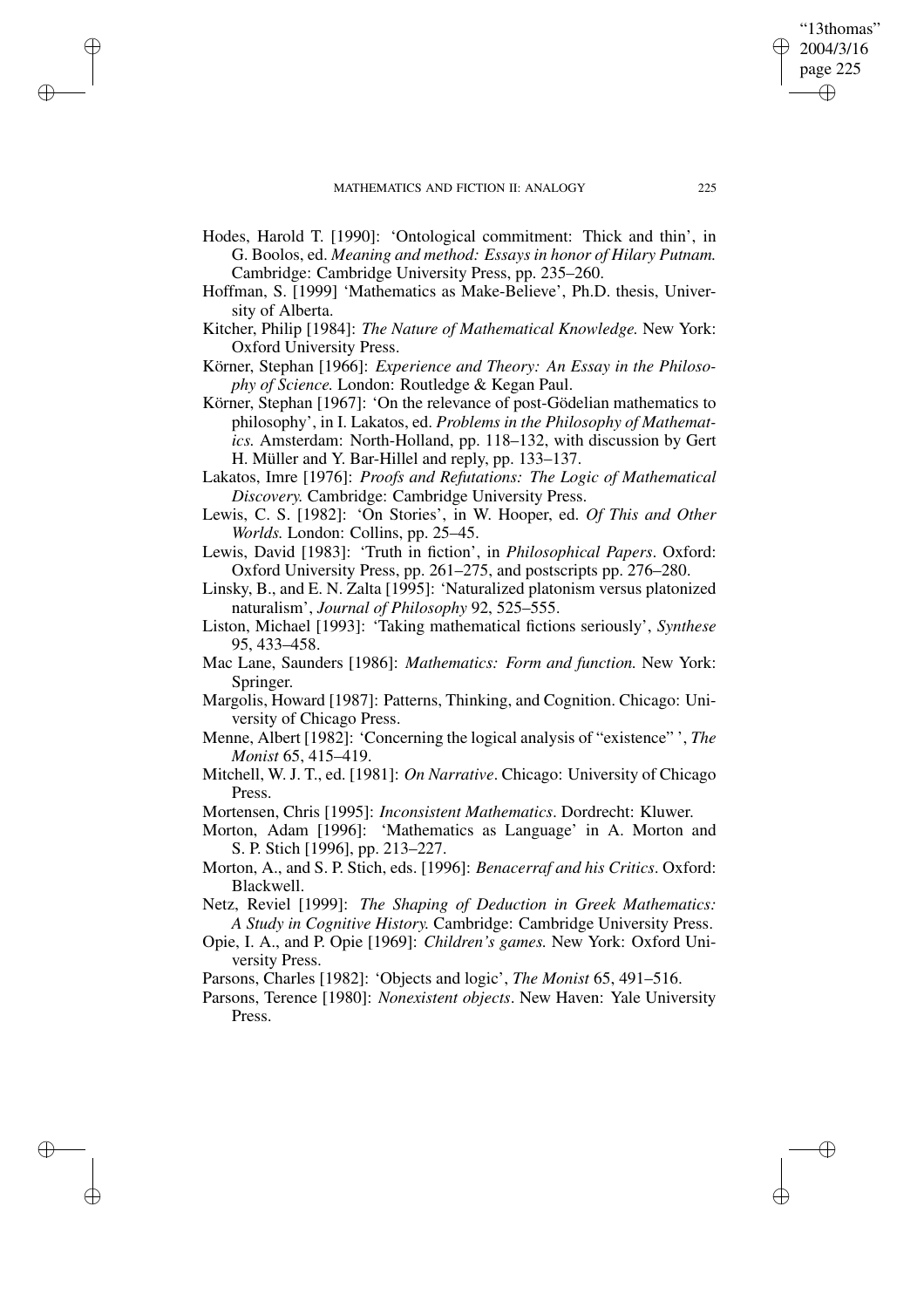# "13thomas" 2004/3/16 page 226 ✐ ✐

✐

✐

### 226 ROBERT THOMAS

- Paulos, John Allen [1998]: *Once upon a number: The hidden mathematical logic of stories.* New York: Basic Books.
- Putnam, Hilary [1971]: *Philosophy of Logic.* New York: Harper and Row. Reprinted in his [1975], pp. 323–357.
- Putnam, Hilary [1975]: *Philosophical Papers*. Vol. 1. Cambridge: Cambridge University Press.
- Quine, W. V. O. [1969]: 'Ontological Relativity', in *Ontological Relativity and Other Essays.* New York: Columbia University Press, pp. 26–68.
- Quine, W. V. O. [1961]: 'On what there is', in *From a logical point of view.* 2nd edn. Cambridge, Mass.: Harvard University Press, 1961.
- Resnik, Michael [1980]: *Frege and the Philosophy of Mathematics*. Ithaca: Cornell University Press.
- Resnik, Michael [1993]: 'A Naturalized Epistemology for a Platonist Mathematical Ontology', in S. Restivo, J. P. Van Bendegem, and R. Fischer, eds., *Math Worlds: Philosophical and Social Studies of Mathematics and Mathematics Education*, Albany, N. Y.: SUNY Press, pp. 39–60.
- Resnik, Michael [1997]: *Mathematics as a Science of Patterns*. Oxford: Clarendon Press.
- Ricoeur, Paul [1981]: 'Narrative Time', in W. J. T. Mitchell [1981], pp. 165– 186.
- Rosen, Gideon [1990]: 'Modal Fictionalism' *Mind* 99, 327–354.
- Rotman, Brian [1988]: 'Toward a semiotics of mathematics', *Semiotica* 72, 1–35, updated in Rotman [2000], pp. 1–43.
- Rotman, Brian [1993]: *Ad Infinitum: The Ghost in Turing's Machine*. Stanford: Stanford University Press.
- Rotman, Brian [2000]: *Mathematics as sign: Writing, imagining, counting.* Stanford: Stanford University Press.
- Routley, Richard [1980]: *Exploring Meinong's Jungle and Beyond: An investigation of noneism and the theory of items*. Canberra: Philosophy Department, Australian National University.
- Russell, Bertrand [1905]: 'On Denoting' *Mind* 14, 479–493. Reprinted in [1956], pp. 41–56.
- Russell, Bertrand [1956]: *Logic and Knowledge*, R. C. Marsh, ed. London: Allen and Unwin.
- Sainsbury, Mark [1998]: 'Sense without Reference', in Albert Newen, Ulrich Nortmann, and Rainer Stuhlmann-Laeisz, eds. *Building on Frege: New Essays on Sense, Content, and Concept.* Stanford, Calif.: Center for the Study of Language and Information, 2001, pp. 211–230.
- Sainsbury, Mark [1999]: 'Names, Fictional Names, and "Really" ', Aristotelian Society Supplementary Volume LXXIII, pp. 243–269.
- Searle, John [1979]: 'The logical status of fictional discourse', in *Expression and Meaning*. New York: Cambridge University Press.

Searle, John [1969]: *Speech Acts*. Cambridge: Cambridge University Press.

✐

✐

✐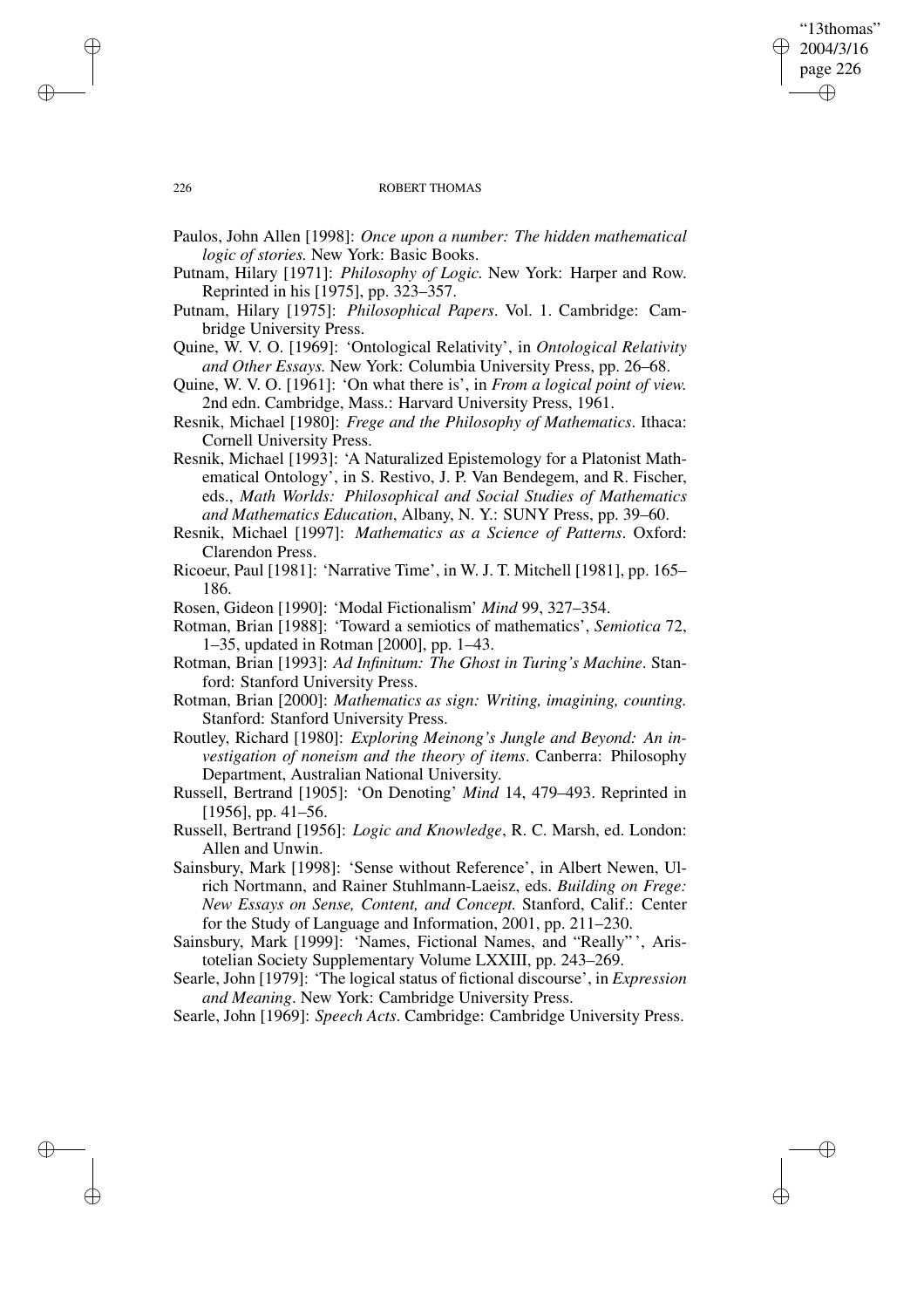✐

✐

✐

✐

- Shapiro, Stewart [1997]: *Philosophy of mathematics: Structure and ontology.* New York: Oxford University Press.
- Sherry, David [1999]: 'Thales's Sure Path', *Stud. Hist. Phil. Sci.* 31, 621– 650.
- Simons, Peter [1999]: 'On what there isn't: The Meinong-Russell Dispute', in A. D. Irvine, ed. *Bertrand Russell: Critical Assessments. Volume III: Language, Knowledge, and the World*. London: Routledge, pp. 69–100.
- Steiner, Mark [1998]: *The Application of Mathematics as a Philosophical Problem.* Cambridge, Mass.: Harvard University Press.
- Stoll, Avrum [1998]: 'Proper names, names, and fictive objects', *Journal of Philosophy* 95, 522–534.
- Tait, W. W. [1986]: 'Truth and Proof: The Platonism of Mathematics', *Synthese* 69, 341–370. Reprinted in W. D. Hart, ed., *The Philosophy of Mathematics.* Oxford: Oxford University Press, 1996, pp. 142–167.
- Tait, W. W. [2001]: 'Beyond the Axioms: The Question of Objectivity in Mathematics', *Philosophia Mathematica* (3) 9, 21–36.
- Tharp, Leslie [1989]: 'Myth and Mathematics: A Conceptualistic Philosophy of Mathematics I', *Synthese* 81, 167–201.
- Tharp, Leslie [1991]: 'Myth & Math, Part II (Preliminary Draft)', *Synthese* 88, 179–199.
- Thomas, R. S. D. [2000]: 'Mathematics and fiction I: Identification', *Logique & Analyse* 43, 301–340.
- Torretti, Roberto [1981]: 'Three kinds of mathematical fictionalism' in J. Agassi and R. S. Cohen, eds. *Scientific Philosophy Today*. Dordrecht: Reidel, pp. 399–414.
- Turner, Mark [1996]: *The literary mind*. New York: Oxford University Press.
- Vaihinger, Hans [1924]: *The Philosophy of 'As If'*, abridged translation by C. K. Ogden. London: Kegan Paul, Trench, Trubner.
- van Fraassen, Bas [1975]: review of H. Putnam's *Philosophy of Logic*. *Canadian J. Phil.* 4, 731–743.
- van Inwagen, Peter [1977]: 'Creatures of fiction', *American Philosophical Quarterly* 14, 299–308.
- Vico, G. [1710]: *De antiquissima Italorum sapientia* (available in translation, *On the most ancient Wisdom of the Italians*, Ithaca: Cornell University Press, 1988).
- von Glasersfeld, Ernst [1984]: 'An introduction to radical constructivism', in P. Watslawick, ed., *The invented reality.* New York: Norton, pp. 13–40.
- Wagner, Steven [1982]: 'Arithmetical Fiction', *Pacific Philosophical Quarterly* 63, 255–269.

Walton, Kendall L. [1990]: *Mimesis as Make-Believe: On the Foundations of the Representational Arts*. Cambridge, Mass.: Harvard University Press.

Wang Hao [1974]: *From Mathematics to Philosophy*. London: Routledge & Kegan Paul.

"13thomas" 2004/3/16 page 227

✐

✐

✐